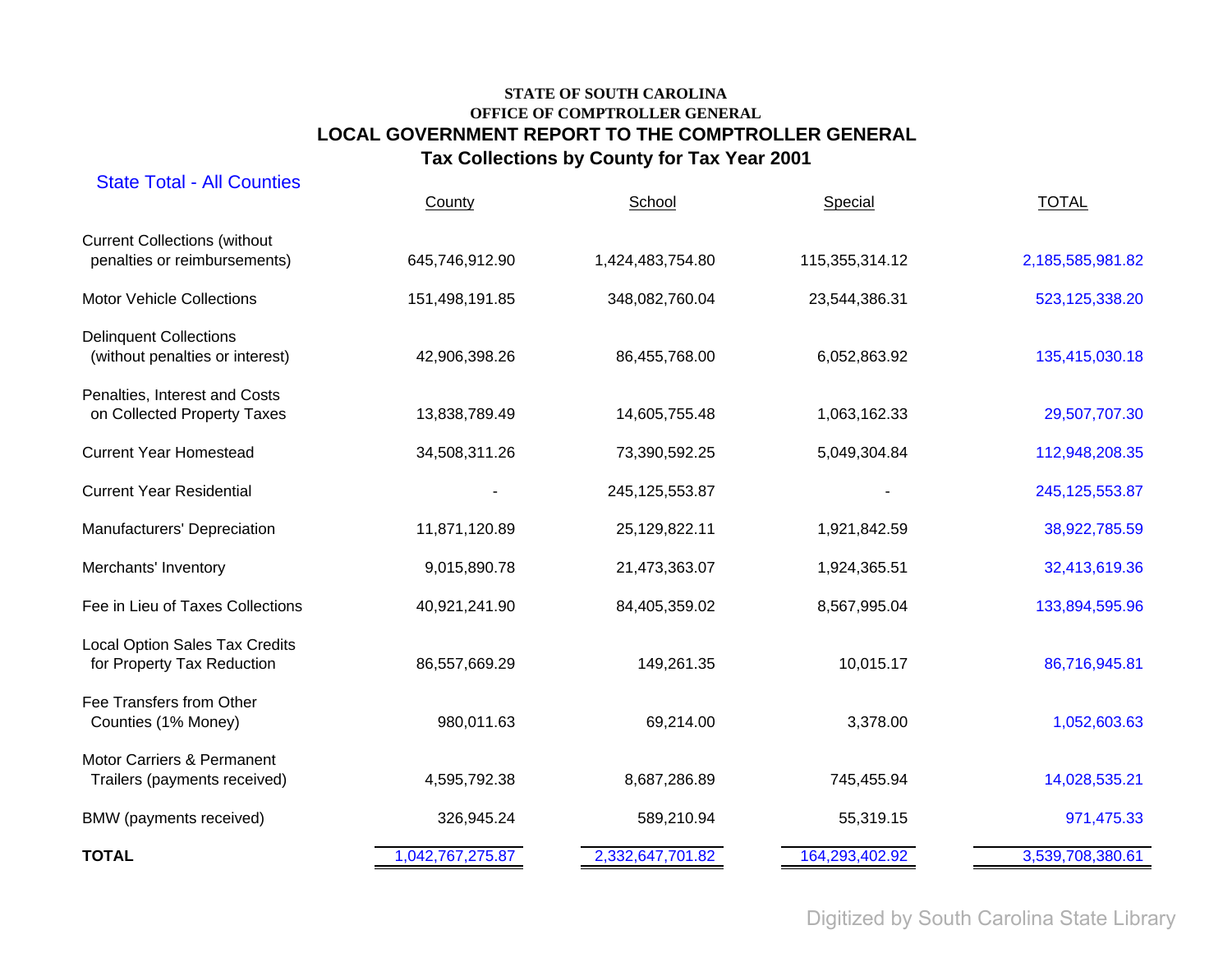| <b>Abbeville</b>                                                    | County       | School       | Special    | <b>TOTAL</b>  |
|---------------------------------------------------------------------|--------------|--------------|------------|---------------|
| <b>Current Collections (without</b><br>penalties or reimbursements) | 1,788,807.37 | 4,682,521.55 | 308,913.91 | 6,780,242.83  |
| <b>Motor Vehicle Collections</b>                                    | 749,650.11   | 2,014,619.98 | 112,099.71 | 2,876,369.80  |
| <b>Delinquent Collections</b><br>(without penalties or interest)    | 150,668.62   | 306,102.55   | 24,895.20  | 481,666.37    |
| Penalties, Interest and Costs<br>on Collected Property Taxes        | 62,727.36    | 60,723.91    | 5,011.99   | 128,463.26    |
| <b>Current Year Homestead</b>                                       | 329,127.63   | 575,955.22   | 30,578.35  | 935,661.20    |
| <b>Current Year Residential</b>                                     |              | 1,321,955.12 |            | 1,321,955.12  |
| Manufacturers' Depreciation                                         | 120,197.04   | 244,490.49   | 9,823.30   | 374,510.83    |
| Merchants' Inventory                                                | 15,558.72    | 38,091.92    |            | 53,650.64     |
| Fee in Lieu of Taxes Collections                                    | 181,360.55   | 470,983.37   | 15,460.40  | 667,804.32    |
| <b>Local Option Sales Tax Credits</b><br>for Property Tax Reduction | 897,415.96   |              |            | 897,415.96    |
| Fee Transfers from Other<br>Counties (1% Money)                     | 38,576.34    |              |            | 38,576.34     |
| Motor Carriers & Permanent<br>Trailers (payments received)          | 26,159.85    | 50,160.00    | 48,604.47  | 124,924.32    |
| BMW (payments received)                                             |              |              |            |               |
| <b>TOTAL</b>                                                        | 4,360,249.55 | 9,765,604.11 | 555,387.33 | 14,681,240.99 |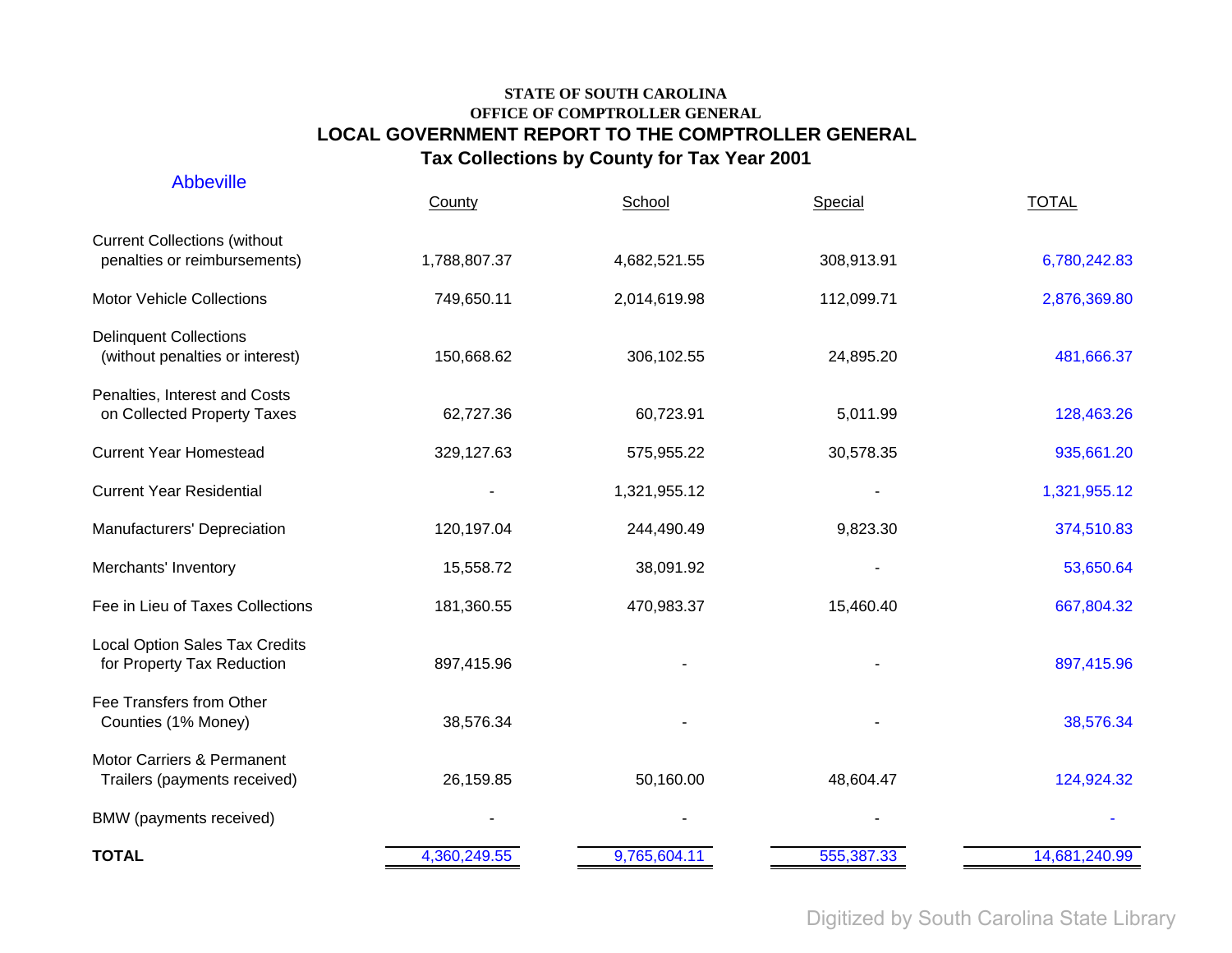| <b>Aiken</b>                                                        | County        | School        | Special      | <b>TOTAL</b>  |
|---------------------------------------------------------------------|---------------|---------------|--------------|---------------|
| <b>Current Collections (without</b><br>penalties or reimbursements) | 14,341,556.27 | 27,883,363.00 | 1,846,031.00 | 44,070,950.27 |
| <b>Motor Vehicle Collections</b>                                    | 4,677,454.14  | 10,295,131.93 | 462,353.77   | 15,434,939.84 |
| <b>Delinquent Collections</b><br>(without penalties or interest)    | 1,299,468.60  | 2,261,247.49  | 126,548.34   | 3,687,264.43  |
| Penalties, Interest and Costs<br>on Collected Property Taxes        | 553,962.30    | 328,980.62    | 15,595.28    | 898,538.20    |
| <b>Current Year Homestead</b>                                       | 993,788.68    | 2,182,785.84  | 118,995.23   | 3,295,569.75  |
| <b>Current Year Residential</b>                                     |               | 8,147,500.40  |              | 8,147,500.40  |
| Manufacturers' Depreciation                                         | 285,239.27    | 558,739.88    | 21,142.31    | 865,121.46    |
| Merchants' Inventory                                                | 237,718.05    | 522,130.70    | 26,743.28    | 786,592.03    |
| Fee in Lieu of Taxes Collections                                    | 1,057,855.14  | 1,665,478.64  | 12,086.85    | 2,735,420.63  |
| Local Option Sales Tax Credits<br>for Property Tax Reduction        |               |               |              |               |
| Fee Transfers from Other<br>Counties (1% Money)                     |               |               |              |               |
| Motor Carriers & Permanent<br>Trailers (payments received)          | 56,059.49     | 123,130.69    | 41,043.57    | 220, 233. 75  |
| BMW (payments received)                                             |               |               |              |               |
| <b>TOTAL</b>                                                        | 23,503,101.94 | 53,968,489.19 | 2,670,539.63 | 80,142,130.76 |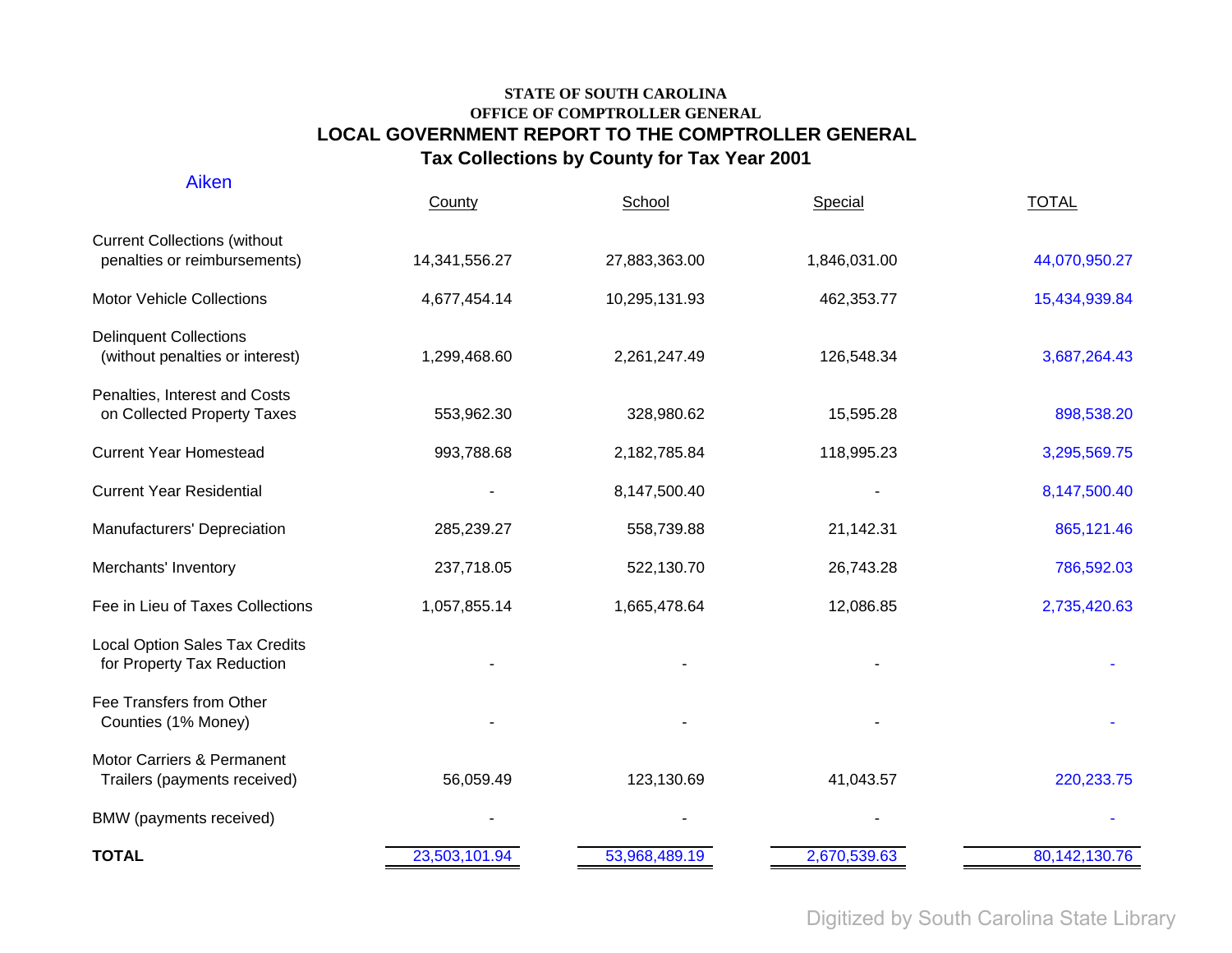| <b>Allendale</b>                                                    | County       | School       | Special | <b>TOTAL</b>  |
|---------------------------------------------------------------------|--------------|--------------|---------|---------------|
| <b>Current Collections (without</b><br>penalties or reimbursements) | 2,955,137.95 | 4,417,402.66 |         | 7,372,540.61  |
| <b>Motor Vehicle Collections</b>                                    | 462,316.33   | 623,918.25   |         | 1,086,234.58  |
| <b>Delinquent Collections</b><br>(without penalties or interest)    | 332,812.34   | 477,728.40   |         | 810,540.74    |
| Penalties, Interest and Costs<br>on Collected Property Taxes        | 54,294.06    | 30,281.14    |         | 84,575.20     |
| <b>Current Year Homestead</b>                                       | 156,883.65   | 209,911.10   |         | 366,794.75    |
| <b>Current Year Residential</b>                                     |              | 413,385.19   |         | 413,385.19    |
| Manufacturers' Depreciation                                         | 116,511.60   | 155,863.20   |         | 272,374.80    |
| Merchants' Inventory                                                | 29,942.09    | 40,054.99    |         | 69,997.08     |
| Fee in Lieu of Taxes Collections                                    | 18,614.17    | 24,901.07    |         | 43,515.24     |
| Local Option Sales Tax Credits<br>for Property Tax Reduction        | 325,000.00   |              |         | 325,000.00    |
| Fee Transfers from Other<br>Counties (1% Money)                     |              |              |         |               |
| Motor Carriers & Permanent<br>Trailers (payments received)          | 63,373.05    | 85,651.01    |         | 149,024.06    |
| BMW (payments received)                                             |              |              |         |               |
| <b>TOTAL</b>                                                        | 4,514,885.24 | 6,479,097.01 |         | 10,993,982.25 |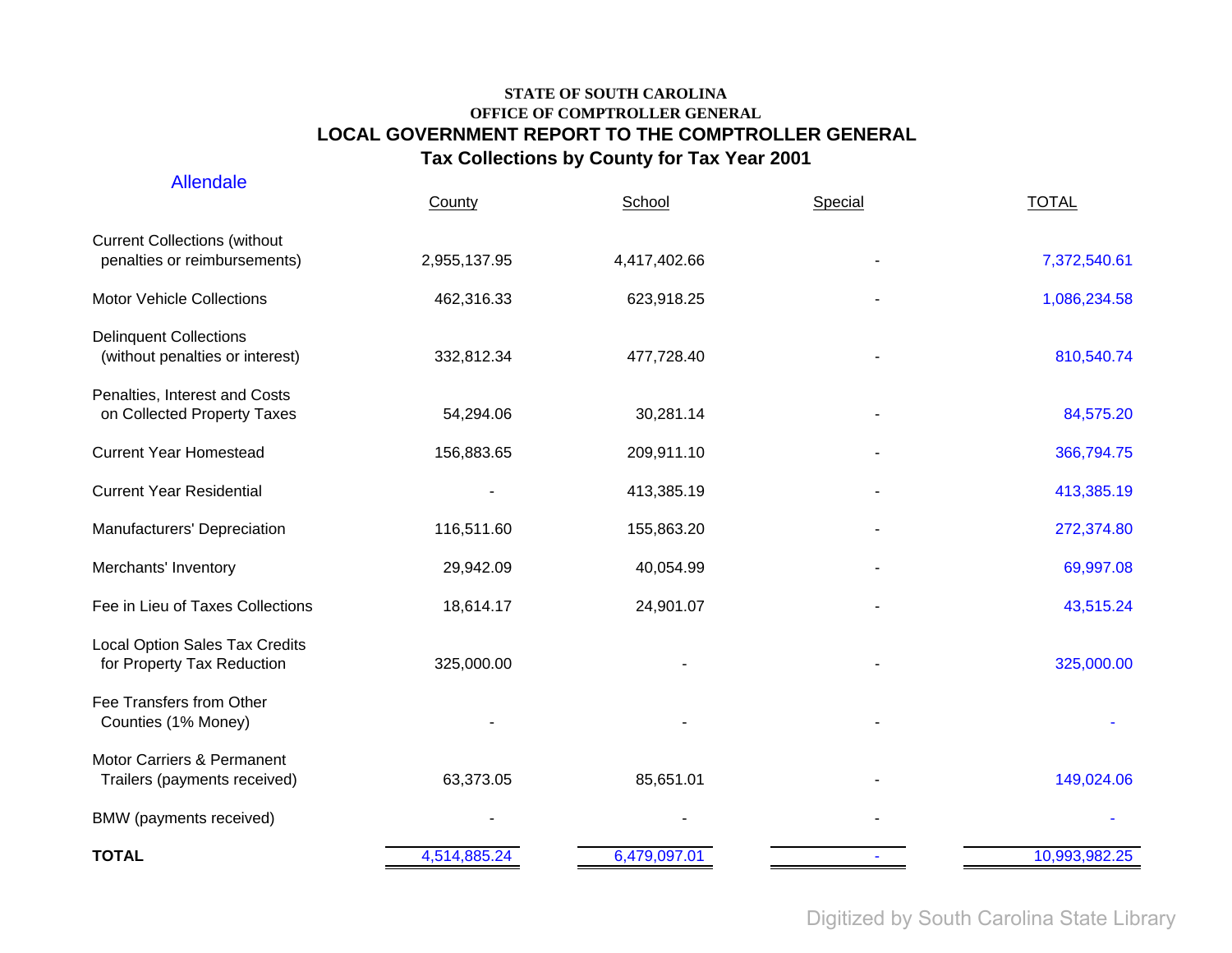| Anderson                                                            | County        | School        | Special      | <b>TOTAL</b>    |
|---------------------------------------------------------------------|---------------|---------------|--------------|-----------------|
| <b>Current Collections (without</b><br>penalties or reimbursements) | 19,649,416.03 | 45,917,574.68 | 2,376,913.88 | 67,943,904.59   |
| <b>Motor Vehicle Collections</b>                                    | 6,515,996.47  | 15,829,638.85 | 845,714.53   | 23, 191, 349.85 |
| <b>Delinquent Collections</b><br>(without penalties or interest)    | 1,518,205.90  | 3,656,917.89  | 194,682.31   | 5,369,806.10    |
| Penalties, Interest and Costs<br>on Collected Property Taxes        | 346,473.10    | 835,384.16    | 44,424.80    | 1,226,282.06    |
| <b>Current Year Homestead</b>                                       | 1,699,892.57  | 3,793,850.76  | 82,235.89    | 5,575,979.22    |
| <b>Current Year Residential</b>                                     |               | 9,943,418.53  |              | 9,943,418.53    |
| Manufacturers' Depreciation                                         | 613,176.35    | 1,320,004.37  | 29,364.78    | 1,962,545.50    |
| Merchants' Inventory                                                | 268,578.21    | 485,478.03    | 10,225.41    | 764,281.65      |
| Fee in Lieu of Taxes Collections                                    | 3,186,062.82  | 7,300,173.10  | 442,393.50   | 10,928,629.42   |
| <b>Local Option Sales Tax Credits</b><br>for Property Tax Reduction |               |               |              |                 |
| Fee Transfers from Other<br>Counties (1% Money)                     | 3,723.11      |               |              | 3,723.11        |
| Motor Carriers & Permanent<br>Trailers (payments received)          | 176,830.73    | 320,050.16    | 9,052.09     | 505,932.98      |
| BMW (payments received)                                             | 113,710.27    | 113,952.63    | 2,535.13     | 230,198.03      |
| <b>TOTAL</b>                                                        | 34,092,065.56 | 89,516,443.16 | 4,037,542.32 | 127,646,051.04  |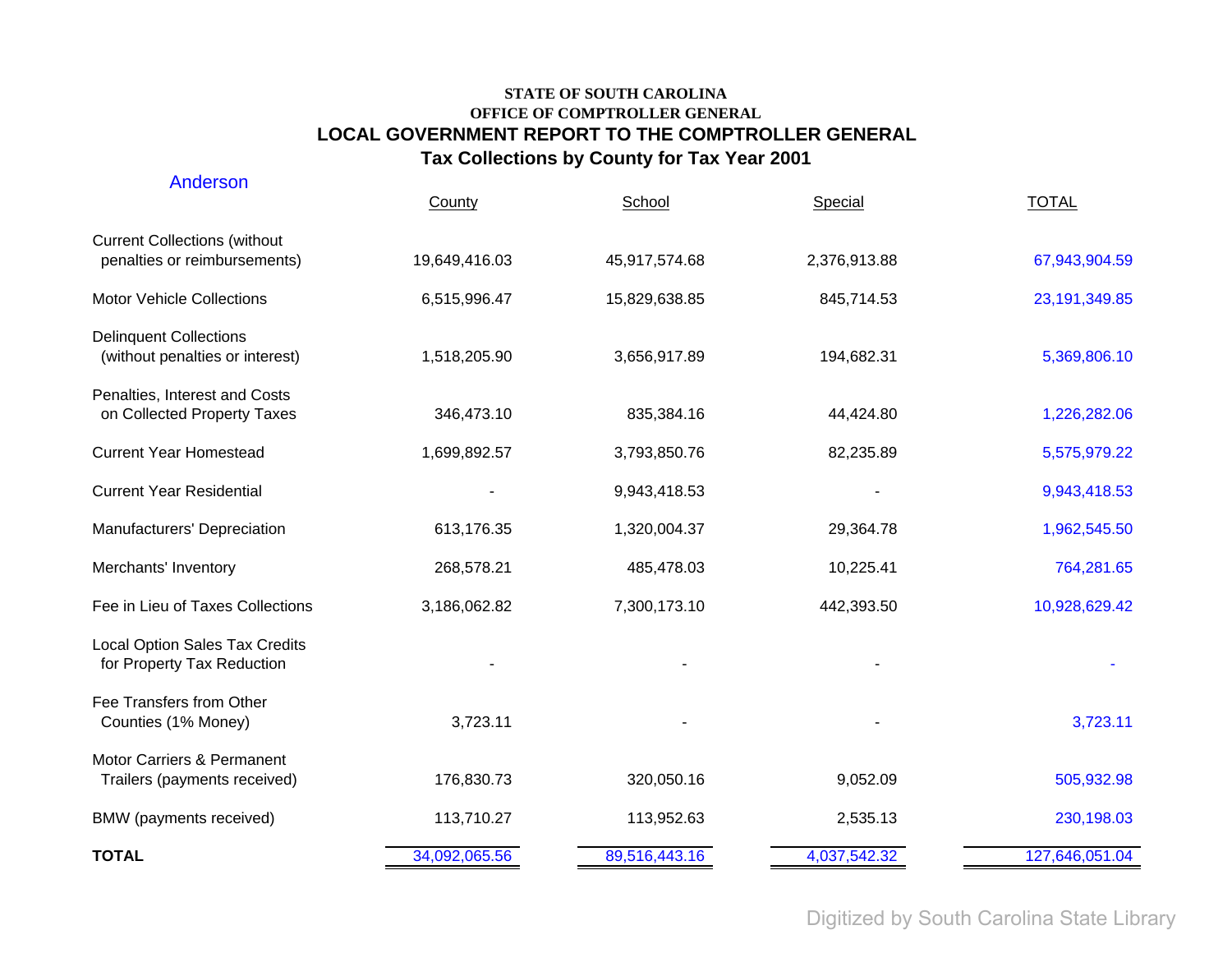| <b>Bamberg</b>                                                      | County       | School       | Special   | <b>TOTAL</b>  |
|---------------------------------------------------------------------|--------------|--------------|-----------|---------------|
| <b>Current Collections (without</b><br>penalties or reimbursements) | 1,685,430.52 | 3,797,595.15 |           | 5,483,025.67  |
| <b>Motor Vehicle Collections</b>                                    | 593,817.65   | 1,457,543.80 |           | 2,051,361.45  |
| <b>Delinquent Collections</b><br>(without penalties or interest)    | 178,902.94   | 322,088.18   |           | 500,991.12    |
| Penalties, Interest and Costs<br>on Collected Property Taxes        | 68,867.13    | 60,656.44    |           | 129,523.57    |
| <b>Current Year Homestead</b>                                       | 208,255.21   | 427,255.65   |           | 635,510.86    |
| <b>Current Year Residential</b>                                     |              | 823,996.95   |           | 823,996.95    |
| Manufacturers' Depreciation                                         | 33,637.35    | 68,785.39    |           | 102,422.74    |
| Merchants' Inventory                                                | 28,385.16    | 58,508.16    |           | 86,893.32     |
| Fee in Lieu of Taxes Collections                                    | 19.31        |              |           | 19.31         |
| <b>Local Option Sales Tax Credits</b><br>for Property Tax Reduction | 473,145.52   |              |           | 473,145.52    |
| Fee Transfers from Other<br>Counties (1% Money)                     | 31,412.79    |              |           | 31,412.79     |
| Motor Carriers & Permanent<br>Trailers (payments received)          | 66,559.74    | 102,113.78   | 24,879.39 | 193,552.91    |
| BMW (payments received)                                             |              |              |           |               |
| <b>TOTAL</b>                                                        | 3,368,433.32 | 7,118,543.50 | 24,879.39 | 10,511,856.21 |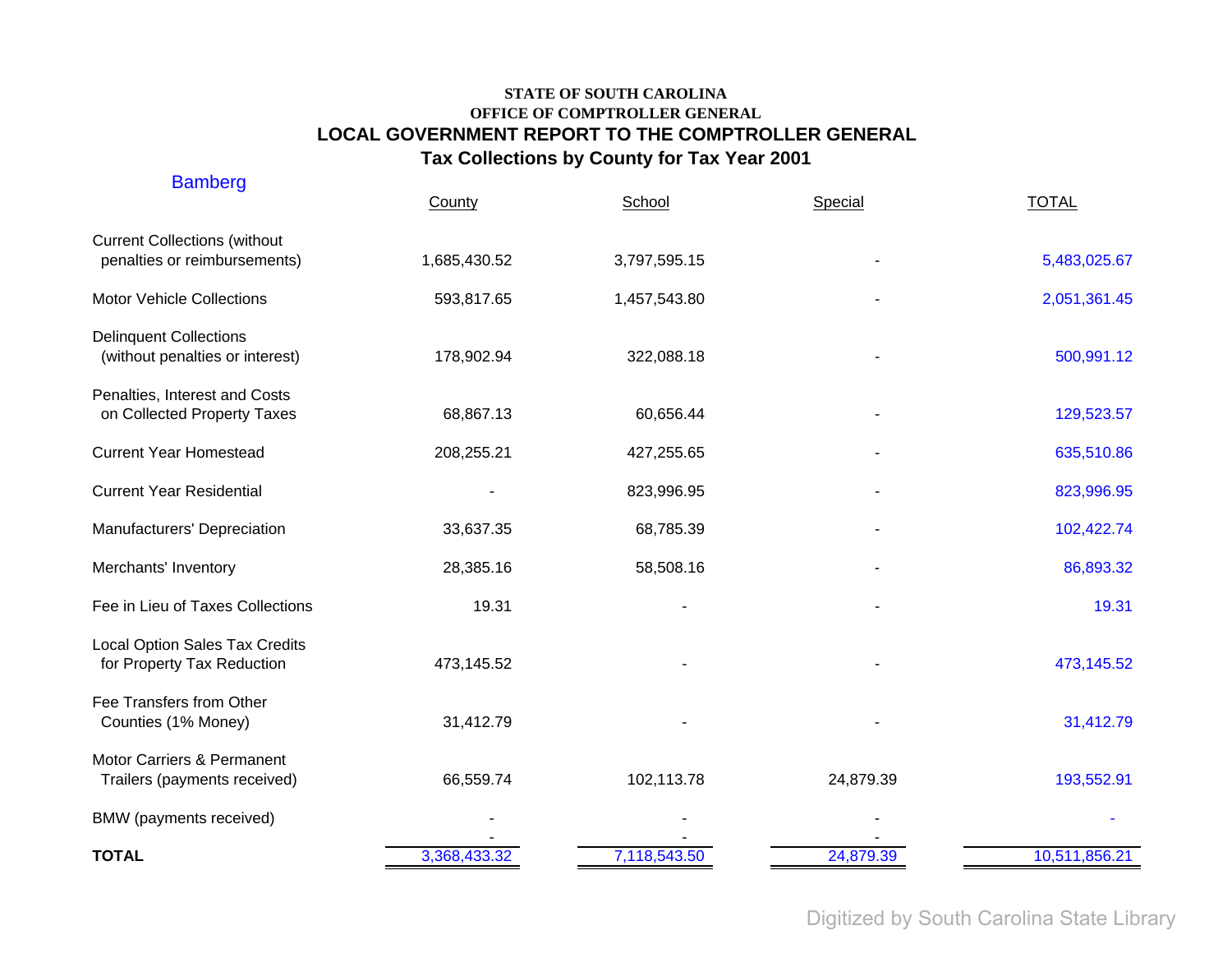| <b>Barnwell</b>                                                     | County       | School       | Special | <b>TOTAL</b>  |
|---------------------------------------------------------------------|--------------|--------------|---------|---------------|
| <b>Current Collections (without</b><br>penalties or reimbursements) | 2,637,431.00 | 5,090,863.19 |         | 7,728,294.19  |
| <b>Motor Vehicle Collections</b>                                    | 798,376.63   | 1,726,931.67 |         | 2,525,308.30  |
| <b>Delinquent Collections</b><br>(without penalties or interest)    | 289,972.72   | 530,651.33   |         | 820,624.05    |
| Penalties, Interest and Costs<br>on Collected Property Taxes        | 163,944.11   | 72,310.39    |         | 236,254.50    |
| <b>Current Year Homestead</b>                                       | 241,216.61   | 405,417.24   |         | 646,633.85    |
| <b>Current Year Residential</b>                                     |              | 1,013,536.98 |         | 1,013,536.98  |
| Manufacturers' Depreciation                                         | 105,779.77   | 176,417.88   |         | 282,197.65    |
| Merchants' Inventory                                                | 24,572.00    | 74,809.68    |         | 99,381.68     |
| Fee in Lieu of Taxes Collections                                    | 155,715.45   | 280,848.48   |         | 436,563.93    |
| <b>Local Option Sales Tax Credits</b><br>for Property Tax Reduction | 800,998.60   |              |         | 800,998.60    |
| Fee Transfers from Other<br>Counties (1% Money)                     |              |              |         |               |
| Motor Carriers & Permanent<br>Trailers (payments received)          | 62,186.03    | 119,928.11   |         | 182,114.14    |
| BMW (payments received)                                             |              |              |         |               |
| <b>TOTAL</b>                                                        | 5,280,192.92 | 9,491,714.95 |         | 14,771,907.87 |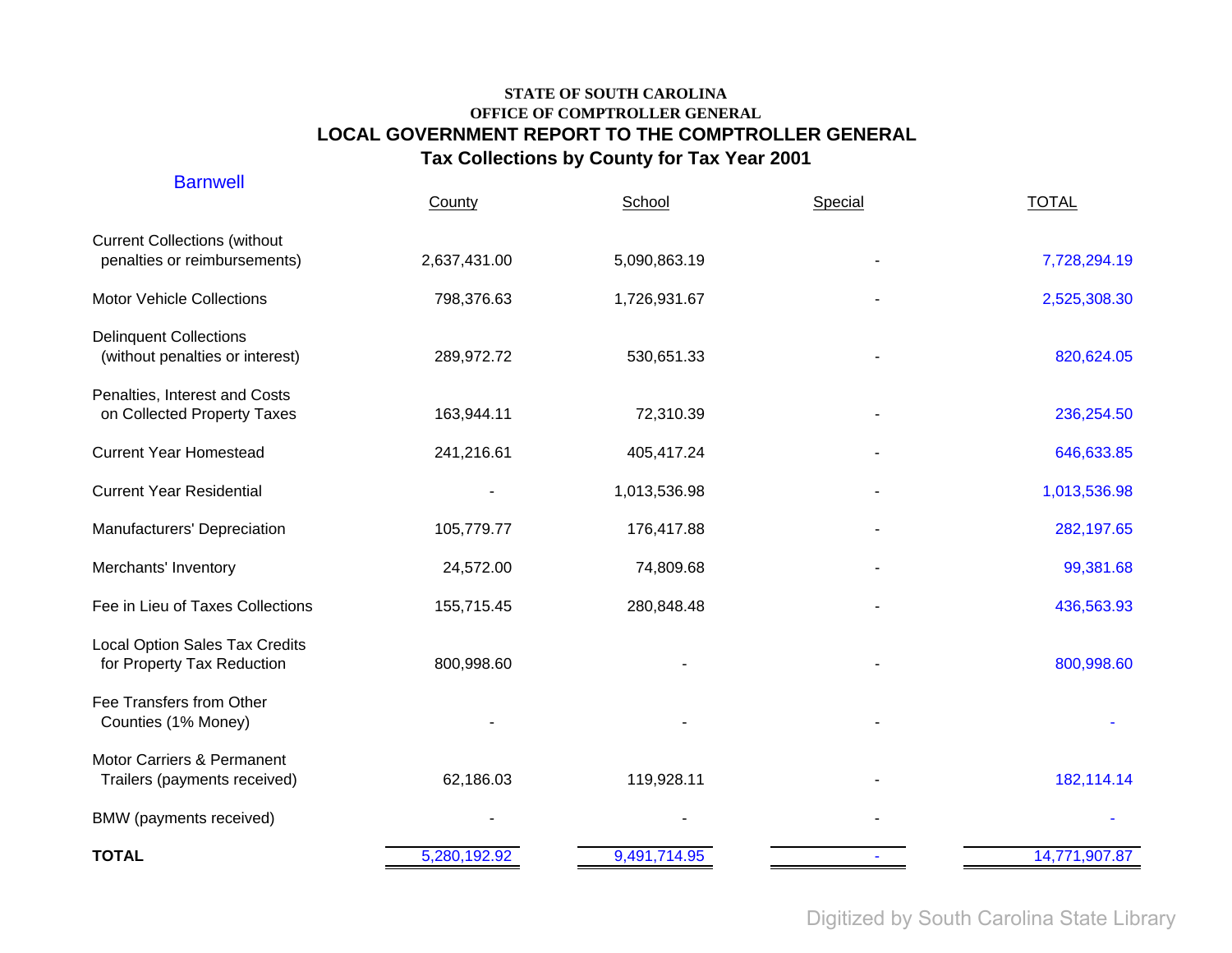| <b>Beaufort</b>                                                     | County        | School        | Special      | <b>TOTAL</b>   |
|---------------------------------------------------------------------|---------------|---------------|--------------|----------------|
| <b>Current Collections (without</b><br>penalties or reimbursements) | 39,330,930.00 | 76,008,199.00 | 2,806,428.00 | 118,145,557.00 |
| <b>Motor Vehicle Collections</b>                                    | 4,762,750.00  | 10,935,760.00 | 1,027,788.00 | 16,726,298.00  |
| <b>Delinquent Collections</b><br>(without penalties or interest)    | 2,284,887.00  | 5,409,672.00  | 105,952.00   | 7,800,511.00   |
| Penalties, Interest and Costs<br>on Collected Property Taxes        | 1,210,828.00  | 538,901.00    | 10,555.00    | 1,760,284.00   |
| <b>Current Year Homestead</b>                                       | 797,831.00    | 1,888,935.00  | 36,996.00    | 2,723,762.00   |
| <b>Current Year Residential</b>                                     |               | 7,036,261.00  |              | 7,036,261.00   |
| Manufacturers' Depreciation                                         | 5,802.00      | 13,735.00     | 269.00       | 19,806.00      |
| Merchants' Inventory                                                | 211,286.00    | 418,068.00    | 82,399.00    | 711,753.00     |
| Fee in Lieu of Taxes Collections                                    |               |               |              |                |
| Local Option Sales Tax Credits<br>for Property Tax Reduction        |               |               |              |                |
| Fee Transfers from Other<br>Counties (1% Money)                     |               |               |              |                |
| Motor Carriers & Permanent<br>Trailers (payments received)          | 49,118.00     | 116,291.00    | 2,278.00     | 167,687.00     |
| BMW (payments received)                                             |               |               |              |                |
|                                                                     |               |               |              |                |

**TOTAL**

Digitized by South Carolina State Library

48,653,432.00 4,072,665.00 102,365,822.00 155,091,919.00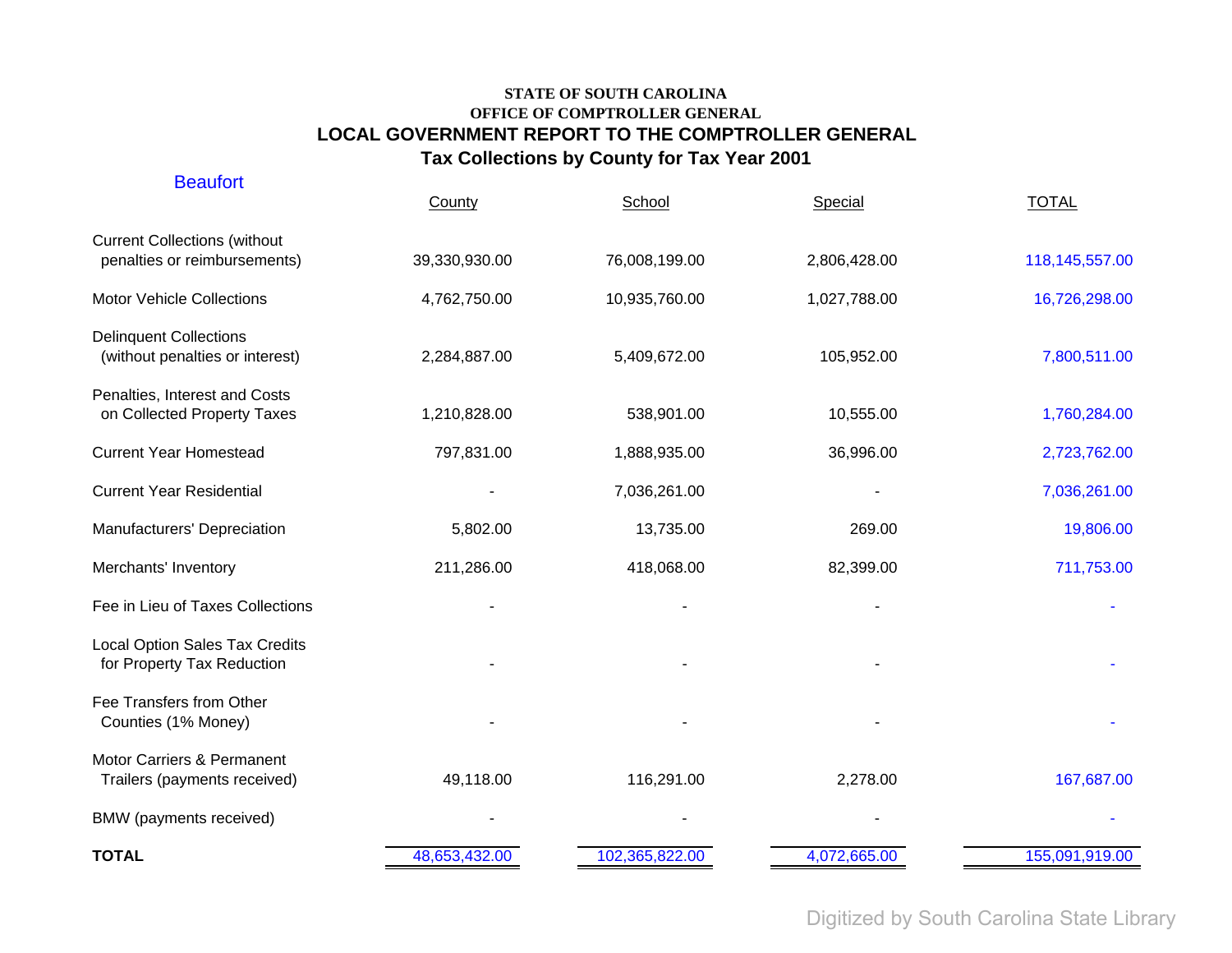| <b>Berkeley</b>                                                     | County        | School        | Special      | <b>TOTAL</b>  |
|---------------------------------------------------------------------|---------------|---------------|--------------|---------------|
| <b>Current Collections (without</b><br>penalties or reimbursements) | 6,504,878.10  | 33,758,619.05 | 1,896,859.95 | 42,160,357.10 |
| <b>Motor Vehicle Collections</b>                                    | 2,035,987.23  | 11,374,357.17 | 557,731.71   | 13,968,076.11 |
| <b>Delinquent Collections</b><br>(without penalties or interest)    | 501,290.70    | 2,315,389.84  | 122,918.33   | 2,939,598.87  |
| Penalties, Interest and Costs<br>on Collected Property Taxes        | 382,052.75    | 121,285.95    | 6,493.65     | 509,832.35    |
| <b>Current Year Homestead</b>                                       | 558,592.64    | 1,686,436.75  | 73,771.05    | 2,318,800.44  |
| <b>Current Year Residential</b>                                     |               | 7,891,272.18  |              | 7,891,272.18  |
| Manufacturers' Depreciation                                         | 546,502.23    | 1,506,059.27  | 33,597.86    | 2,086,159.36  |
| Merchants' Inventory                                                | 77,103.68     | 245,768.00    | 8,750.88     | 331,622.56    |
| Fee in Lieu of Taxes Collections                                    | 2,759,598.41  | 5,568,306.23  | 558,859.79   | 8,886,764.43  |
| <b>Local Option Sales Tax Credits</b><br>for Property Tax Reduction | 7,467,598.05  |               |              | 7,467,598.05  |
| Fee Transfers from Other<br>Counties (1% Money)                     | 4,941.40      |               |              | 4,941.40      |
| Motor Carriers & Permanent<br>Trailers (payments received)          | 109,890.35    | 334,665.96    | 19,980.09    | 464,536.40    |
| BMW (payments received)                                             |               |               |              |               |
| <b>TOTAL</b>                                                        | 20,948,435.54 | 64,802,160.40 | 3,278,963.31 | 89,029,559.25 |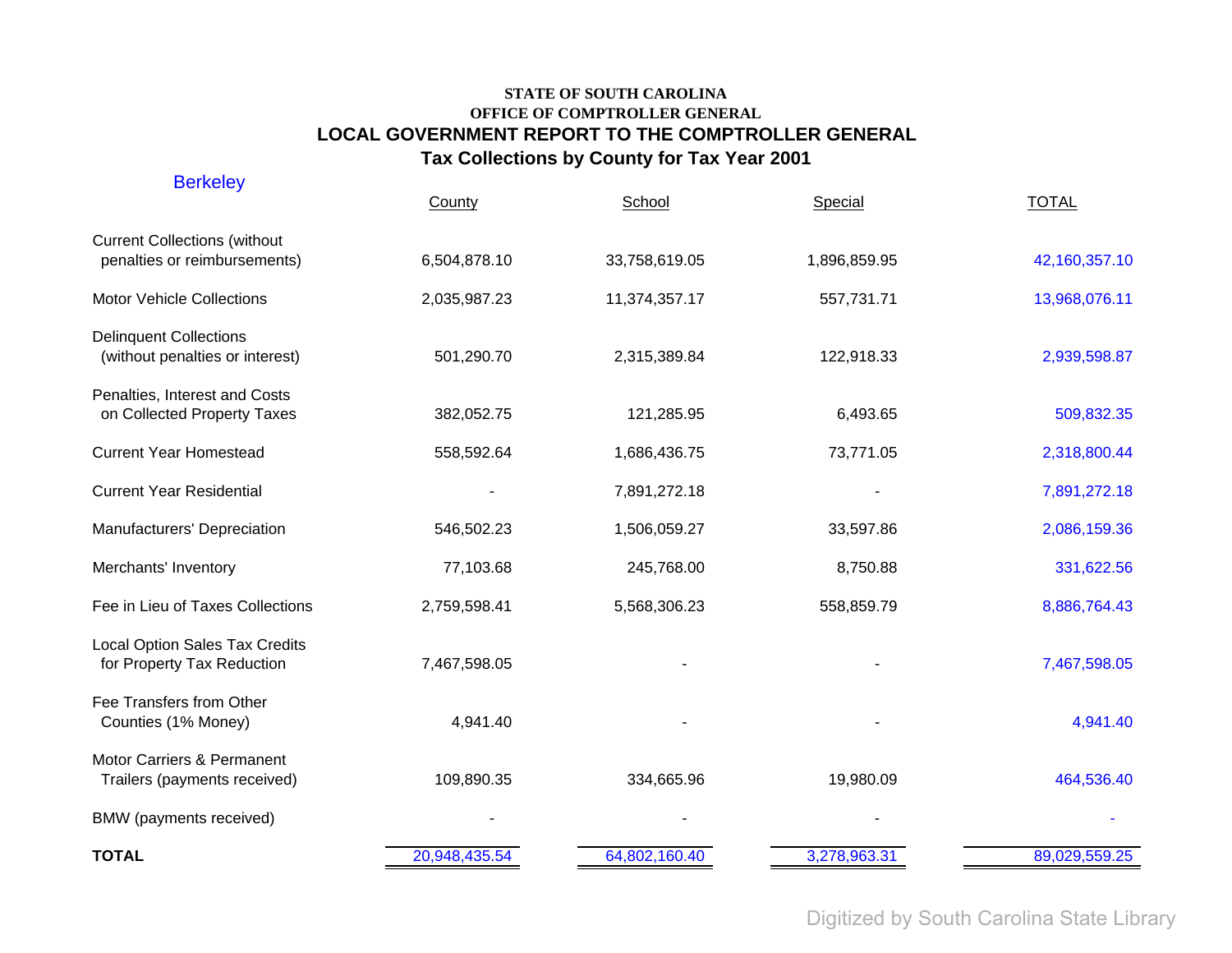| Calhoun                                                             | County       | School       | Special   | <b>TOTAL</b>  |
|---------------------------------------------------------------------|--------------|--------------|-----------|---------------|
| <b>Current Collections (without</b><br>penalties or reimbursements) | 2,772,287.31 | 4,364,718.34 | 27,020.38 | 7,164,026.03  |
| <b>Motor Vehicle Collections</b>                                    | 831,602.93   | 1,346,349.66 | 3,586.51  | 2,181,539.10  |
| <b>Delinquent Collections</b><br>(without penalties or interest)    | 286,332.99   | 355,388.62   | 1,134.86  | 642,856.47    |
| Penalties, Interest and Costs<br>on Collected Property Taxes        | 86,938.20    | 53,811.81    | 240.14    | 140,990.15    |
| <b>Current Year Homestead</b>                                       | 161,527.05   | 269,155.35   | 389.24    | 431,071.64    |
| <b>Current Year Residential</b>                                     |              | 785,313.59   |           | 785,313.59    |
| Manufacturers' Depreciation                                         | 473,594.69   | 789,324.48   | 10,048.11 | 1,272,967.28  |
| Merchants' Inventory                                                | 12,320.08    | 28,310.04    | 7.60      | 40,637.72     |
| Fee in Lieu of Taxes Collections                                    | 405,966.49   | 676,523.81   | 8,672.03  | 1,091,162.33  |
| <b>Local Option Sales Tax Credits</b><br>for Property Tax Reduction |              |              |           |               |
| Fee Transfers from Other<br>Counties (1% Money)                     | 48,723.11    |              |           | 48,723.11     |
| Motor Carriers & Permanent<br>Trailers (payments received)          | 61,618.70    | 104,080.36   | 675.72    | 166,374.78    |
| BMW (payments received)                                             |              |              |           |               |
| <b>TOTAL</b>                                                        | 5,140,911.55 | 8,772,976.06 | 51,774.59 | 13,965,662.20 |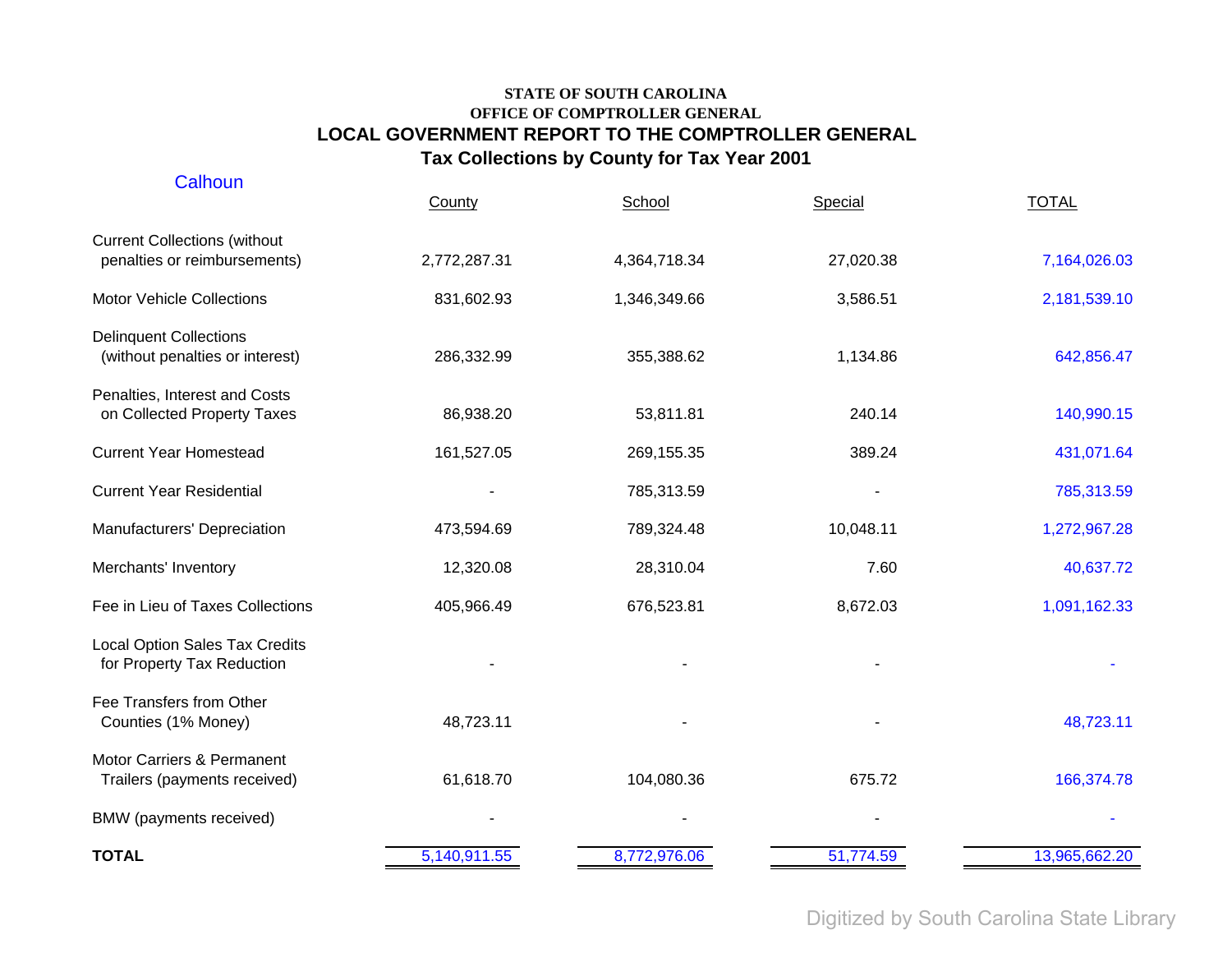| <b>Charleston</b>                                                   | County         | School         | Special       | <b>TOTAL</b>   |
|---------------------------------------------------------------------|----------------|----------------|---------------|----------------|
| <b>Current Collections (without</b><br>penalties or reimbursements) | 51,200,594.00  | 108,968,228.00 | 27,258,192.00 | 187,427,014.00 |
| <b>Motor Vehicle Collections</b>                                    | 16,375,092.00  | 20,342,238.00  | 3,173,953.00  | 39,891,283.00  |
| <b>Delinquent Collections</b><br>(without penalties or interest)    | 2,279,731.00   | 4,211,974.00   | 1,249,442.00  | 7,741,147.00   |
| Penalties, Interest and Costs<br>on Collected Property Taxes        | 617,096.00     | 958,914.00     | 219,380.00    | 1,795,390.00   |
| <b>Current Year Homestead</b>                                       | 2,643,956.00   | 3,547,008.00   | 734,337.00    | 6,925,301.00   |
| <b>Current Year Residential</b>                                     |                | 16,955,782.00  |               | 16,955,782.00  |
| Manufacturers' Depreciation                                         | 468,985.00     | 580,439.00     | 6,703.00      | 1,056,127.00   |
| Merchants' Inventory                                                | 1,280,995.00   | 2,394,290.00   | 467,753.00    | 4,143,038.00   |
| Fee in Lieu of Taxes Collections                                    | 1,164,306.00   | 2,147,079.00   | 246,326.00    | 3,557,711.00   |
| <b>Local Option Sales Tax Credits</b><br>for Property Tax Reduction | 29,843,230.00  |                |               | 29,843,230.00  |
| Fee Transfers from Other<br>Counties (1% Money)                     |                |                |               |                |
| Motor Carriers & Permanent<br>Trailers (payments received)          | 91,845.00      | 181,732.00     | 19,678.00     | 293,255.00     |
| BMW (payments received)                                             |                |                |               |                |
| <b>TOTAL</b>                                                        | 105,965,830.00 | 160,287,684.00 | 33,375,764.00 | 299,629,278.00 |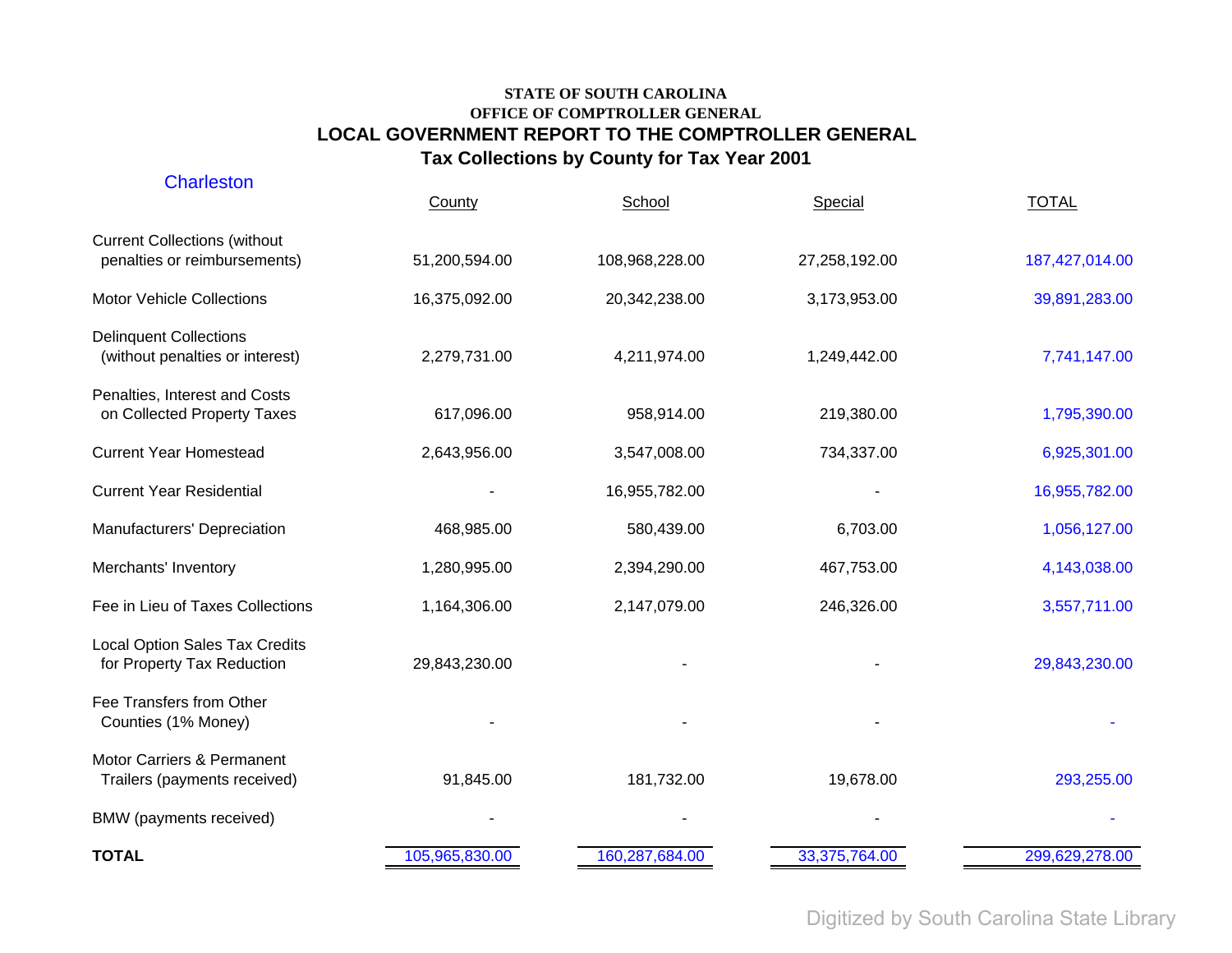| <b>Cherokee</b>                                                     | County        | School        | Special      | <b>TOTAL</b>  |
|---------------------------------------------------------------------|---------------|---------------|--------------|---------------|
| <b>Current Collections (without</b><br>penalties or reimbursements) | 7,083,993.16  | 13,672,756.77 | 498,875.48   | 21,255,625.41 |
| <b>Motor Vehicle Collections</b>                                    | 1,995,220.67  | 3,931,516.77  | 142,851.41   | 6,069,588.85  |
| <b>Delinquent Collections</b><br>(without penalties or interest)    | 664,143.04    | 1,311,420.37  | 55,571.29    | 2,031,134.70  |
| Penalties, Interest and Costs<br>on Collected Property Taxes        | 169,738.65    | 183,883.25    | 9,524.74     | 363,146.64    |
| <b>Current Year Homestead</b>                                       | 517,020.46    | 1,084,858.16  | 34,170.73    | 1,636,049.35  |
| <b>Current Year Residential</b>                                     |               | 2,992,368.08  |              | 2,992,368.08  |
| Manufacturers' Depreciation                                         | 465,171.44    | 978,031.17    | 38,504.38    | 1,481,706.99  |
| Merchants' Inventory                                                | 41,773.52     | 207,923.32    | 472.56       | 250,169.40    |
| Fee in Lieu of Taxes Collections                                    | 1,231,128.52  | 2,607,388.24  | 207,768.94   | 4,046,285.70  |
| <b>Local Option Sales Tax Credits</b><br>for Property Tax Reduction |               |               |              |               |
| Fee Transfers from Other<br>Counties (1% Money)                     |               |               |              |               |
| Motor Carriers & Permanent<br>Trailers (payments received)          | 30,994.85     | 125,615.01    | 119,573.19   | 276,183.05    |
| BMW (payments received)                                             | 1,020.18      | 2,181.54      | 140.78       | 3,342.50      |
| <b>TOTAL</b>                                                        | 12,200,204.49 | 27,097,942.68 | 1,107,453.50 | 40,405,600.67 |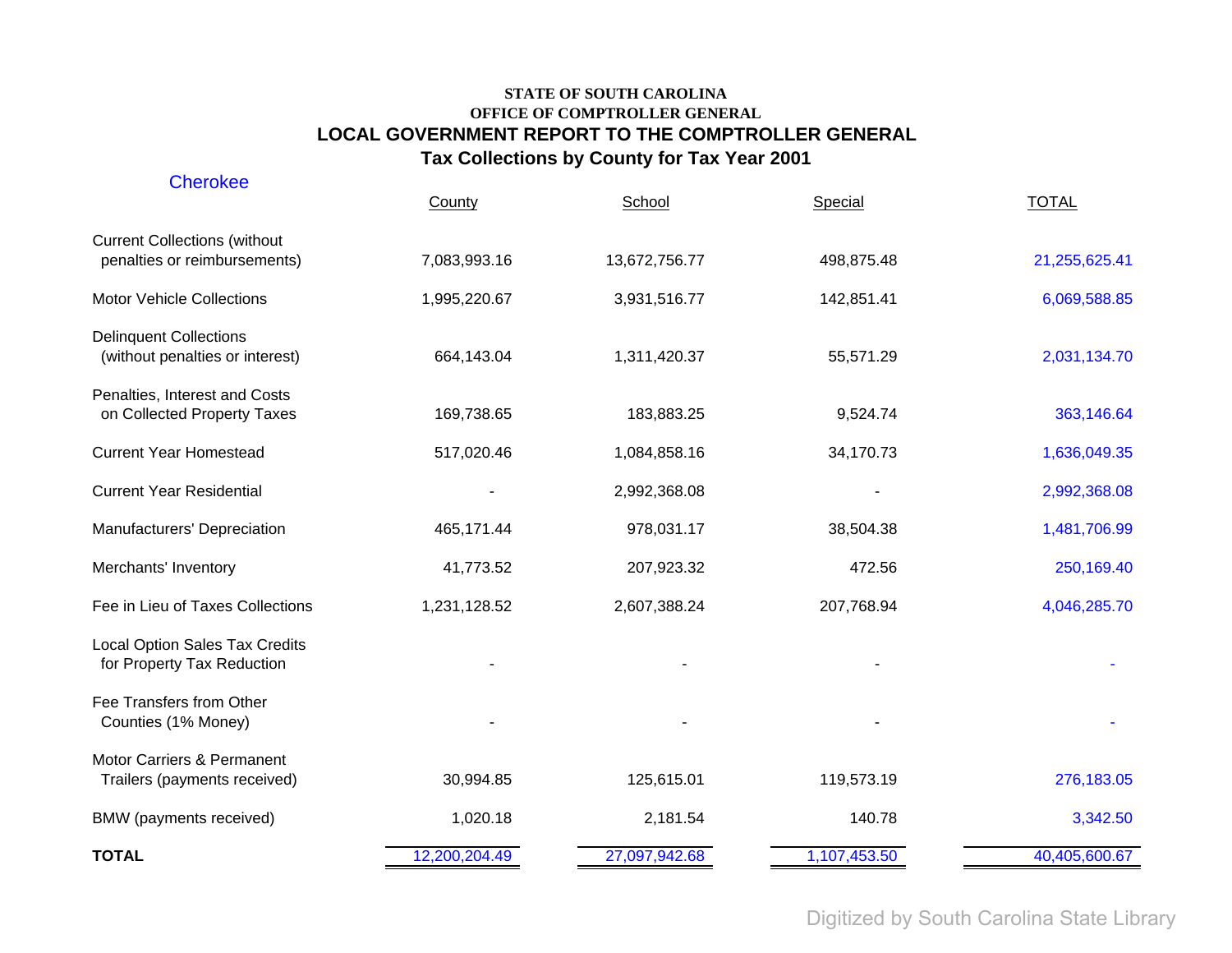| <b>Chester</b>                                                      | County        | School        | Special      | <b>TOTAL</b>  |
|---------------------------------------------------------------------|---------------|---------------|--------------|---------------|
| <b>Current Collections (without</b><br>penalties or reimbursements) | 5,793,601.00  | 12,225,575.00 | 1,118,510.00 | 19,137,686.00 |
| <b>Motor Vehicle Collections</b>                                    | 1,269,217.00  | 2,775,607.00  | 509,318.00   | 4,554,142.00  |
| <b>Delinquent Collections</b><br>(without penalties or interest)    | 657,862.00    | 1,417,071.00  | 204,553.00   | 2,279,486.00  |
| Penalties, Interest and Costs<br>on Collected Property Taxes        | 207,417.00    |               |              | 207,417.00    |
| <b>Current Year Homestead</b>                                       | 519,798.00    | 876,160.00    | 73,291.00    | 1,469,249.00  |
| <b>Current Year Residential</b>                                     |               | 2,027,221.00  |              | 2,027,221.00  |
| Manufacturers' Depreciation                                         | 271,571.00    | 450,254.00    | 37,520.00    | 759,345.00    |
| Merchants' Inventory                                                | 90,024.00     | 129,376.00    | 14,114.00    | 233,514.00    |
| Fee in Lieu of Taxes Collections                                    | 562,144.00    | 931,177.00    | 63,380.00    | 1,556,701.00  |
| <b>Local Option Sales Tax Credits</b><br>for Property Tax Reduction | 1,859,086.00  |               |              | 1,859,086.00  |
| Fee Transfers from Other<br>Counties (1% Money)                     | 25,578.00     |               |              | 25,578.00     |
| Motor Carriers & Permanent<br>Trailers (payments received)          | 84,950.00     | 140,462.00    | 49,683.00    | 275,095.00    |
| BMW (payments received)                                             |               |               |              |               |
| <b>TOTAL</b>                                                        | 11,341,248.00 | 20,972,903.00 | 2,070,369.00 | 34,384,520.00 |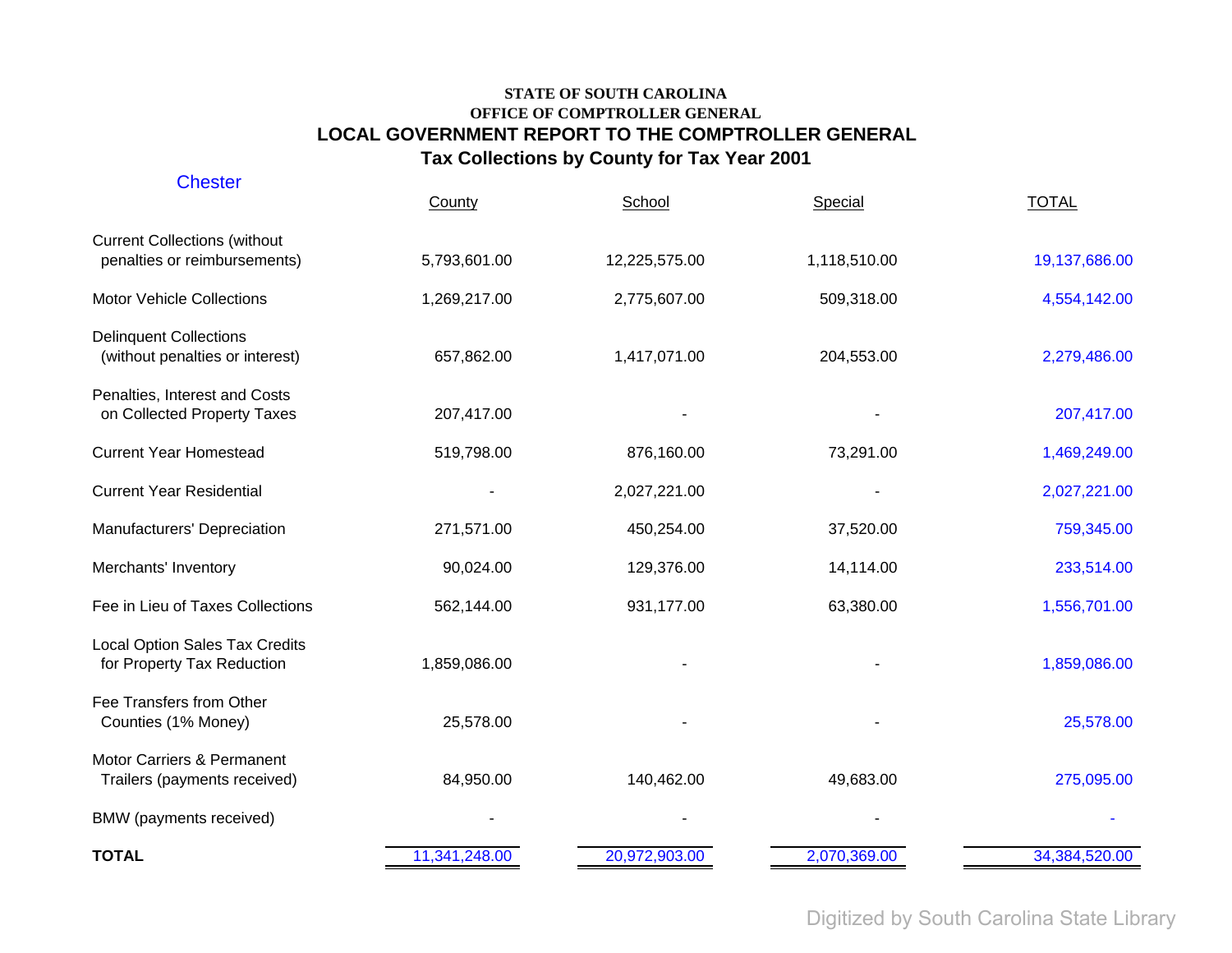| <b>Chesterfield</b>                                                 | County       | School        | Special    | <b>TOTAL</b>  |
|---------------------------------------------------------------------|--------------|---------------|------------|---------------|
| <b>Current Collections (without</b><br>penalties or reimbursements) | 2,007,916.13 | 9,583,125.17  | 121,918.86 | 11,712,960.16 |
| <b>Motor Vehicle Collections</b>                                    | 782,021.83   | 2,969,577.32  | 25,190.72  | 3,776,789.87  |
| <b>Delinquent Collections</b><br>(without penalties or interest)    | 124,582.48   | 554,181.53    | 7,832.16   | 686,596.17    |
| Penalties, Interest and Costs<br>on Collected Property Taxes        | 76,468.85    | 105,537.83    | 1,659.31   | 183,665.99    |
| <b>Current Year Homestead</b>                                       | 260,188.77   | 646,892.03    | 4,993.32   | 912,074.12    |
| <b>Current Year Residential</b>                                     |              | 1,858,326.40  |            | 1,858,326.40  |
| Manufacturers' Depreciation                                         | 206,324.64   | 513,532.35    | 9,221.42   | 729,078.41    |
| Merchants' Inventory                                                | 40,673.04    | 113,390.40    | 93.28      | 154, 156. 72  |
| Fee in Lieu of Taxes Collections                                    | 258,784.63   | 619,841.15    | 16,696.64  | 895,322.42    |
| <b>Local Option Sales Tax Credits</b><br>for Property Tax Reduction | 2,194,318.30 |               |            | 2,194,318.30  |
| Fee Transfers from Other<br>Counties (1% Money)                     | 1,305.37     |               |            | 1,305.37      |
| Motor Carriers & Permanent<br>Trailers (payments received)          | 28,385.49    | 89,711.98     | 7,971.63   | 126,069.10    |
| BMW (payments received)                                             |              |               |            |               |
| <b>TOTAL</b>                                                        | 5,980,969.53 | 17,054,116.16 | 195,577.34 | 23,230,663.03 |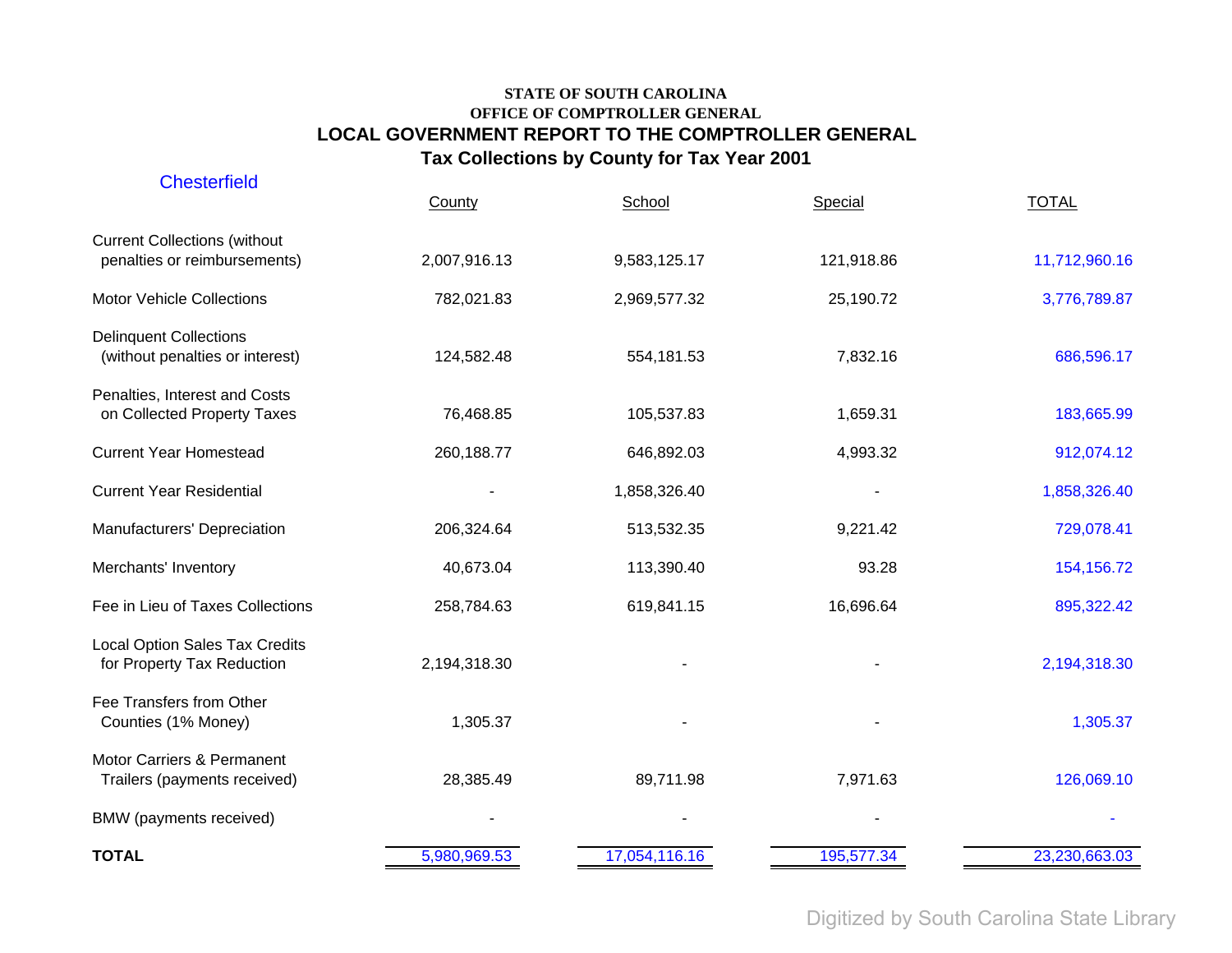| Clarendon                                                           | County       | School       | Special      | <b>TOTAL</b>  |
|---------------------------------------------------------------------|--------------|--------------|--------------|---------------|
| <b>Current Collections (without</b><br>penalties or reimbursements) | 4,180,549.41 | 4,968,755.39 | 572,138.37   | 9,721,443.17  |
| <b>Motor Vehicle Collections</b>                                    | 1,444,073.85 | 1,873,617.90 | 249,852.66   | 3,567,544.41  |
| <b>Delinquent Collections</b><br>(without penalties or interest)    | 441,272.92   | 499,866.32   | 90,380.57    | 1,031,519.81  |
| Penalties, Interest and Costs<br>on Collected Property Taxes        | 192,772.97   | 92,673.41    | 15,514.35    | 300,960.73    |
| <b>Current Year Homestead</b>                                       | 404,913.67   | 530,371.38   | 96,767.26    | 1,032,052.31  |
| <b>Current Year Residential</b>                                     |              | 1,232,486.28 |              | 1,232,486.28  |
| Manufacturers' Depreciation                                         | 23,777.68    | 29,002.01    | 2,912.59     | 55,692.28     |
| Merchants' Inventory                                                | 48,220.20    | 86,796.48    | 2,755.48     | 137,772.16    |
| Fee in Lieu of Taxes Collections                                    | 15,914.48    | 56,512.47    | 5,214.59     | 77,641.54     |
| <b>Local Option Sales Tax Credits</b><br>for Property Tax Reduction | 1,604,294.49 |              |              | 1,604,294.49  |
| Fee Transfers from Other<br>Counties (1% Money)                     |              |              |              |               |
| Motor Carriers & Permanent<br>Trailers (payments received)          | 128,791.71   | 114,139.04   | 37,233.85    | 280,164.60    |
| BMW (payments received)                                             |              |              |              |               |
| <b>TOTAL</b>                                                        | 8,484,581.38 | 9,484,220.68 | 1,072,769.72 | 19,041,571.78 |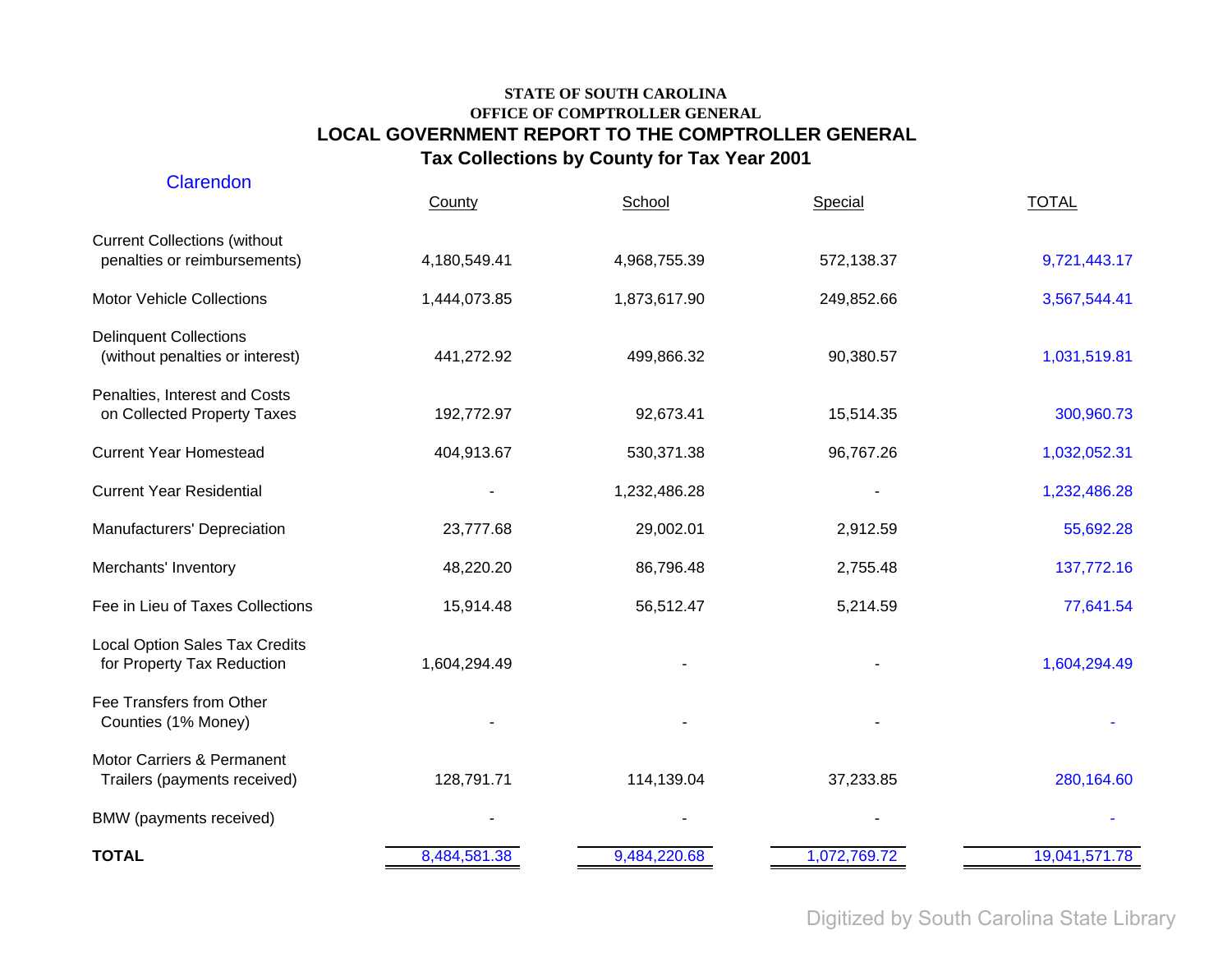| <b>Colleton</b>                                                     | County        | School        | Special      | <b>TOTAL</b>  |
|---------------------------------------------------------------------|---------------|---------------|--------------|---------------|
| <b>Current Collections (without</b><br>penalties or reimbursements) | 7,320,074.78  | 9,327,123.99  | 1,312,429.38 | 17,959,628.15 |
| <b>Motor Vehicle Collections</b>                                    | 1,591,403.71  | 2,358,540.57  | 344,271.76   | 4,294,216.04  |
| <b>Delinquent Collections</b><br>(without penalties or interest)    | 732,881.93    | 671,088.86    | 147,406.87   | 1,551,377.66  |
| Penalties, Interest and Costs<br>on Collected Property Taxes        | 246,532.81    | 91,978.66     | 20,550.02    | 359,061.49    |
| <b>Current Year Homestead</b>                                       | 497,425.26    | 593,377.76    | 86,952.79    | 1,177,755.81  |
| <b>Current Year Residential</b>                                     |               | 2,098,074.90  |              | 2,098,074.90  |
| Manufacturers' Depreciation                                         | 51,860.36     | 61,864.14     | 10,895.77    | 124,620.27    |
| Merchants' Inventory                                                | 71,919.32     | 154,242.12    |              | 226,161.44    |
| Fee in Lieu of Taxes Collections                                    | 25,695.06     | 33,281.23     | 2,936.58     | 61,912.87     |
| <b>Local Option Sales Tax Credits</b><br>for Property Tax Reduction | 1,824,007.18  |               |              | 1,824,007.18  |
| Fee Transfers from Other<br>Counties (1% Money)                     | 97,110.69     |               |              | 97,110.69     |
| Motor Carriers & Permanent<br>Trailers (payments received)          | 138,615.25    | 178,194.56    | 16,144.55    | 332,954.36    |
| BMW (payments received)                                             |               |               |              |               |
| <b>TOTAL</b>                                                        | 12,597,526.35 | 15,567,766.79 | 1,941,587.72 | 30,106,880.86 |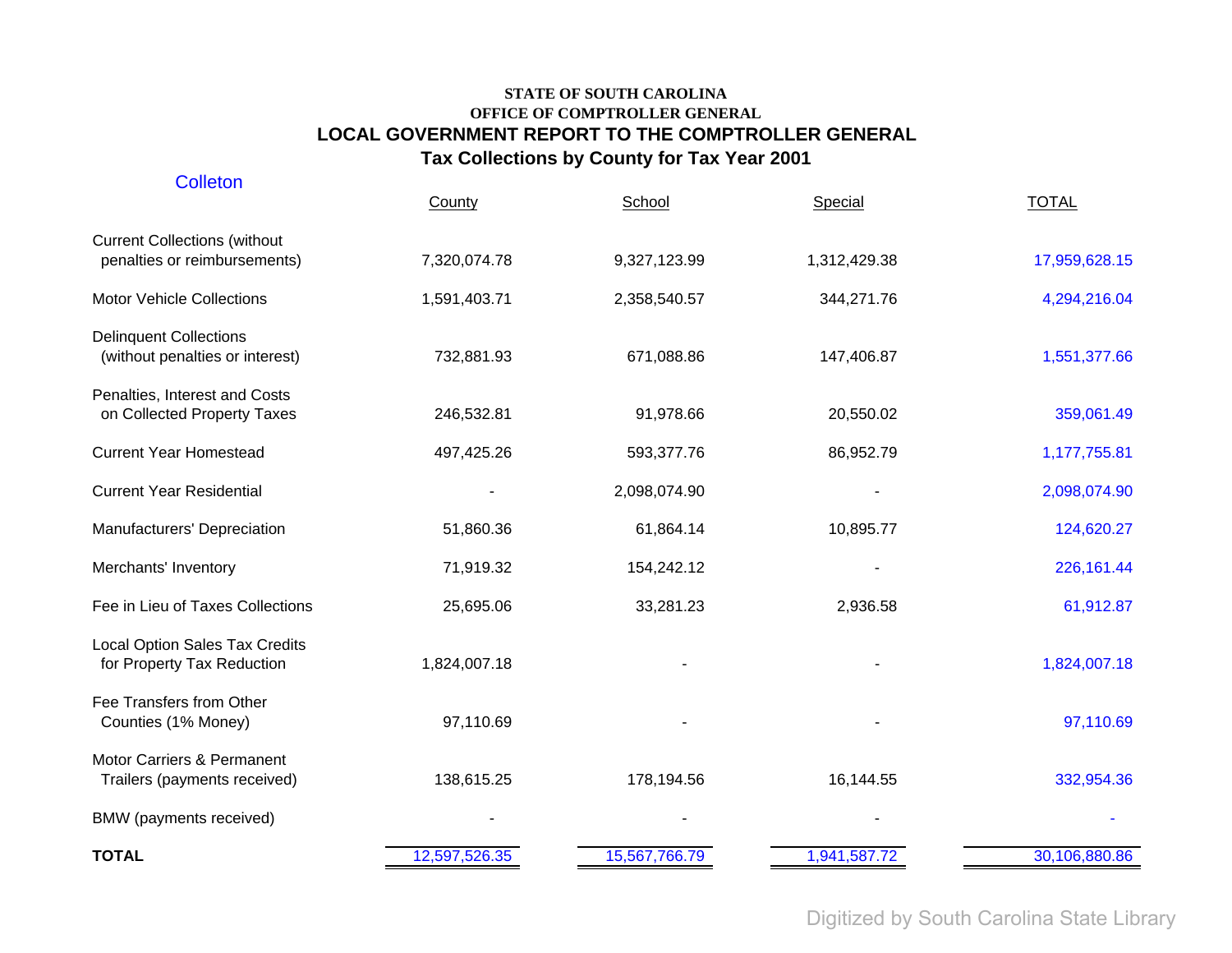| <b>Darlington</b>                                                   | County        | School        | Special      | <b>TOTAL</b>  |
|---------------------------------------------------------------------|---------------|---------------|--------------|---------------|
| <b>Current Collections (without</b><br>penalties or reimbursements) | 4,479,635.15  | 17,720,582.28 | 1,072,443.16 | 23,272,660.59 |
| <b>Motor Vehicle Collections</b>                                    | 1,440,842.48  | 4,879,513.55  | 259,298.29   | 6,579,654.32  |
| <b>Delinquent Collections</b><br>(without penalties or interest)    | 253,095.56    | 900,972.98    | 73,104.11    | 1,227,172.65  |
| Penalties, Interest and Costs<br>on Collected Property Taxes        | 163,520.93    | 155,280.50    | 13,223.31    | 332,024.74    |
| <b>Current Year Homestead</b>                                       | 424,039.67    | 1,122,891.18  | 51,539.92    | 1,598,470.77  |
| <b>Current Year Residential</b>                                     |               | 3,748,256.84  |              | 3,748,256.84  |
| Manufacturers' Depreciation                                         | 264,147.71    | 696,338.72    | 32,471.83    | 992,958.26    |
| Merchants' Inventory                                                | 86,677.64     | 330,262.48    | 5,503.60     | 422,443.72    |
| Fee in Lieu of Taxes Collections                                    | 1,314,014.22  | 2,851,816.58  | 136,812.93   | 4,302,643.73  |
| <b>Local Option Sales Tax Credits</b><br>for Property Tax Reduction | 3,195,217.69  |               |              | 3,195,217.69  |
| Fee Transfers from Other<br>Counties (1% Money)                     | 115.94        |               |              | 115.94        |
| Motor Carriers & Permanent<br>Trailers (payments received)          | 78,814.35     | 214,240.88    | 11,101.12    | 304,156.35    |
| BMW (payments received)                                             |               |               |              |               |
| <b>TOTAL</b>                                                        | 11,700,121.34 | 32,620,155.99 | 1,655,498.27 | 45,975,775.60 |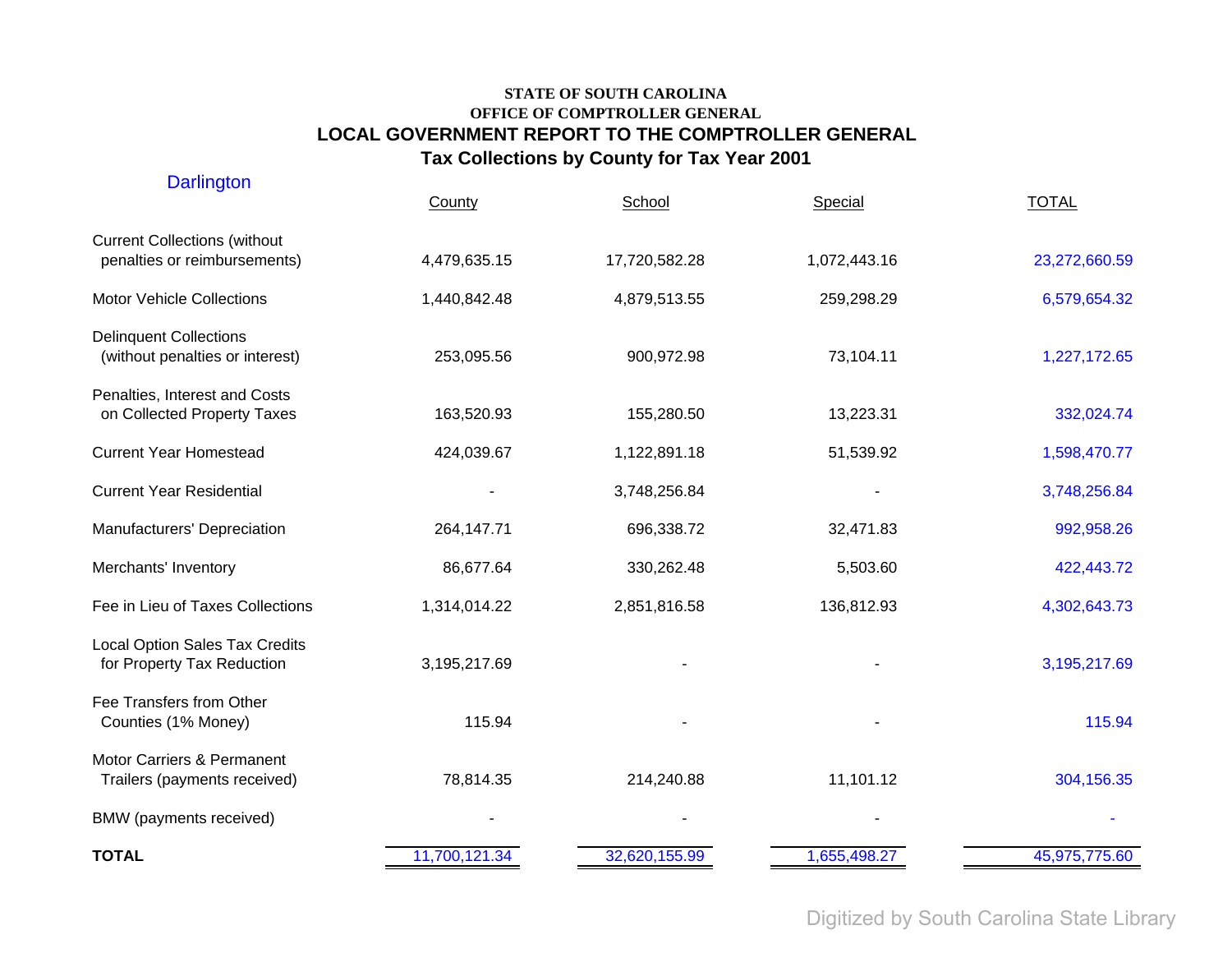| <b>Dillon</b>                                                       | County       | School       | Special | <b>TOTAL</b>     |
|---------------------------------------------------------------------|--------------|--------------|---------|------------------|
| <b>Current Collections (without</b><br>penalties or reimbursements) | 2,149,700.08 | 4,500,970.61 |         | 6,650,670.69     |
| <b>Motor Vehicle Collections</b>                                    | 847,042.66   | 1,666,903.96 |         | 2,513,946.62     |
| <b>Delinquent Collections</b><br>(without penalties or interest)    | 310,057.90   | 637,294.41   |         | 947,352.31       |
| Penalties, Interest and Costs<br>on Collected Property Taxes        | 156,888.46   | 83,598.00    |         | 240,486.46       |
| <b>Current Year Homestead</b>                                       | 226,606.91   | 357,224.62   |         | 583,831.53       |
| <b>Current Year Residential</b>                                     |              | 1,098,136.67 |         | 1,098,136.67     |
| Manufacturers' Depreciation                                         | 51,802.40    | 81,664.96    |         | 133,467.36       |
| Merchants' Inventory                                                | 54,150.72    | 108,859.72   |         | 163,010.44       |
| Fee in Lieu of Taxes Collections                                    | 117,009.29   | 184,461.71   |         | 301,471.00       |
| <b>Local Option Sales Tax Credits</b><br>for Property Tax Reduction | 1,317,246.18 |              |         | 1,317,246.18     |
| Fee Transfers from Other<br>Counties (1% Money)                     |              |              |         |                  |
| Motor Carriers & Permanent<br>Trailers (payments received)          | 71,528.31    | 126,427.41   |         | 197,955.72       |
| BMW (payments received)                                             |              |              |         |                  |
| <b>TOTAL</b>                                                        | 5,302,032.91 | 8,845,542.07 |         | 14, 147, 574. 98 |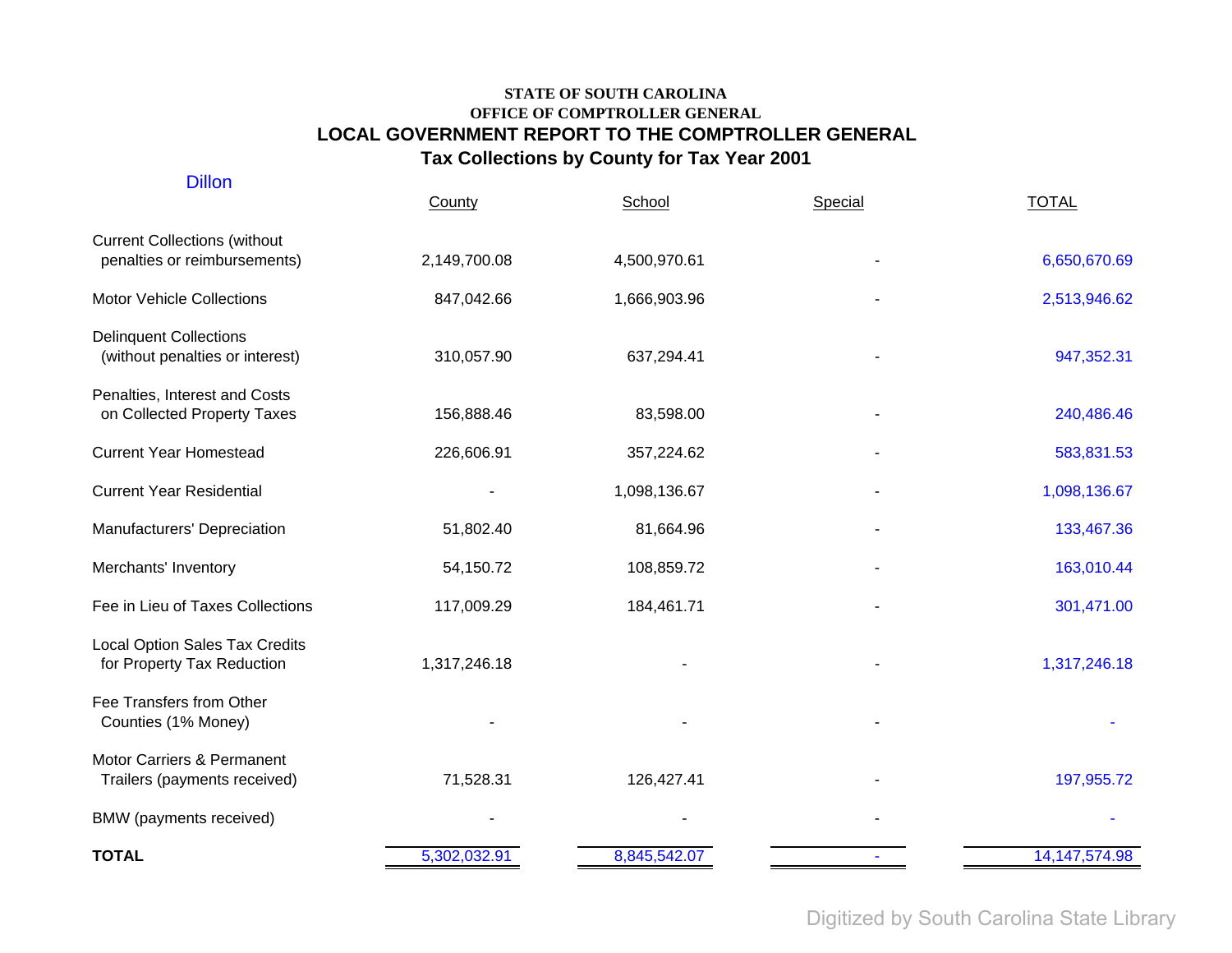| <b>Dorchester</b>                                                   | County        | School        | Special      | <b>TOTAL</b>  |
|---------------------------------------------------------------------|---------------|---------------|--------------|---------------|
| <b>Current Collections (without</b><br>penalties or reimbursements) | 12,760,698.87 | 26,485,351.94 | 888,828.37   | 40,134,879.18 |
| <b>Motor Vehicle Collections</b>                                    | 3,314,930.45  | 10,012,618.69 | 292,537.69   | 13,620,086.83 |
| <b>Delinquent Collections</b><br>(without penalties or interest)    | 1,045,356.39  | 2,184,511.31  | 68,260.76    | 3,298,128.46  |
| Penalties, Interest and Costs<br>on Collected Property Taxes        |               |               |              |               |
| <b>Current Year Homestead</b>                                       | 703,871.78    | 1,718,457.59  | 38,994.31    | 2,461,323.68  |
| <b>Current Year Residential</b>                                     |               | 7,415,331.70  |              | 7,415,331.70  |
| Manufacturers' Depreciation                                         | 216,385.81    | 525,266.19    | 19,728.14    | 761,380.14    |
| Merchants' Inventory                                                | 100,549.84    | 327,429.00    | 6,030.88     | 434,009.72    |
| Fee in Lieu of Taxes Collections                                    | 774,978.82    | 2,024,828.96  | 47,272.17    | 2,847,079.95  |
| <b>Local Option Sales Tax Credits</b><br>for Property Tax Reduction |               |               |              |               |
| Fee Transfers from Other<br>Counties (1% Money)                     |               |               |              |               |
| Motor Carriers & Permanent<br>Trailers (payments received)          | 65,658.35     | 195,706.17    | 4,934.59     | 266,299.11    |
| BMW (payments received)                                             |               |               |              |               |
| <b>TOTAL</b>                                                        | 18,982,430.31 | 50,889,501.55 | 1,366,586.91 | 71,238,518.77 |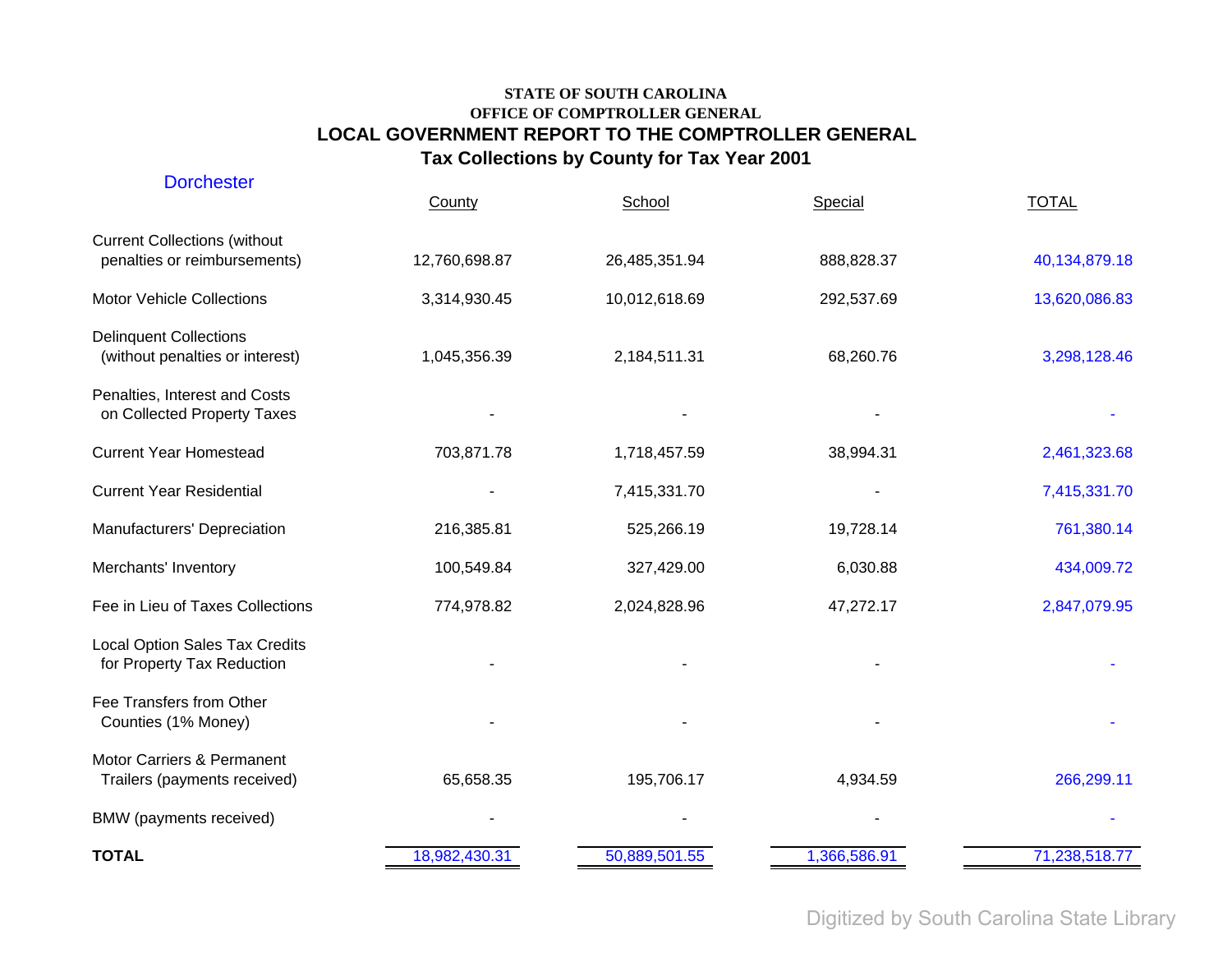| <b>Edgefield</b>                                                    | County       | School        | Special | <b>TOTAL</b>  |
|---------------------------------------------------------------------|--------------|---------------|---------|---------------|
| <b>Current Collections (without</b><br>penalties or reimbursements) | 2,677,357.79 | 5,958,522.10  |         | 8,635,879.89  |
| <b>Motor Vehicle Collections</b>                                    | 743,701.03   | 2,177,478.89  |         | 2,921,179.92  |
| <b>Delinquent Collections</b><br>(without penalties or interest)    | 236,367.74   | 458,052.51    |         | 694,420.25    |
| Penalties, Interest and Costs<br>on Collected Property Taxes        | 33,394.35    | 61,349.54     |         | 94,743.89     |
| <b>Current Year Homestead</b>                                       | 296,619.37   | 434,375.38    |         | 730,994.75    |
| <b>Current Year Residential</b>                                     |              | 1,553,034.38  |         | 1,553,034.38  |
| Manufacturers' Depreciation                                         | 25,139.36    | 37,138.59     |         | 62,277.95     |
| Merchants' Inventory                                                | 32,031.32    | 49,590.40     |         | 81,621.72     |
| Fee in Lieu of Taxes Collections                                    | 37,329.45    | 82,014.55     |         | 119,344.00    |
| Local Option Sales Tax Credits<br>for Property Tax Reduction        | 479,763.00   |               |         | 479,763.00    |
| Fee Transfers from Other<br>Counties (1% Money)                     |              |               |         |               |
| Motor Carriers & Permanent<br>Trailers (payments received)          | 107,824.72   | 130,888.21    |         | 238,712.93    |
| BMW (payments received)                                             |              |               |         |               |
| <b>TOTAL</b>                                                        | 4,669,528.13 | 10,942,444.55 |         | 15,611,972.68 |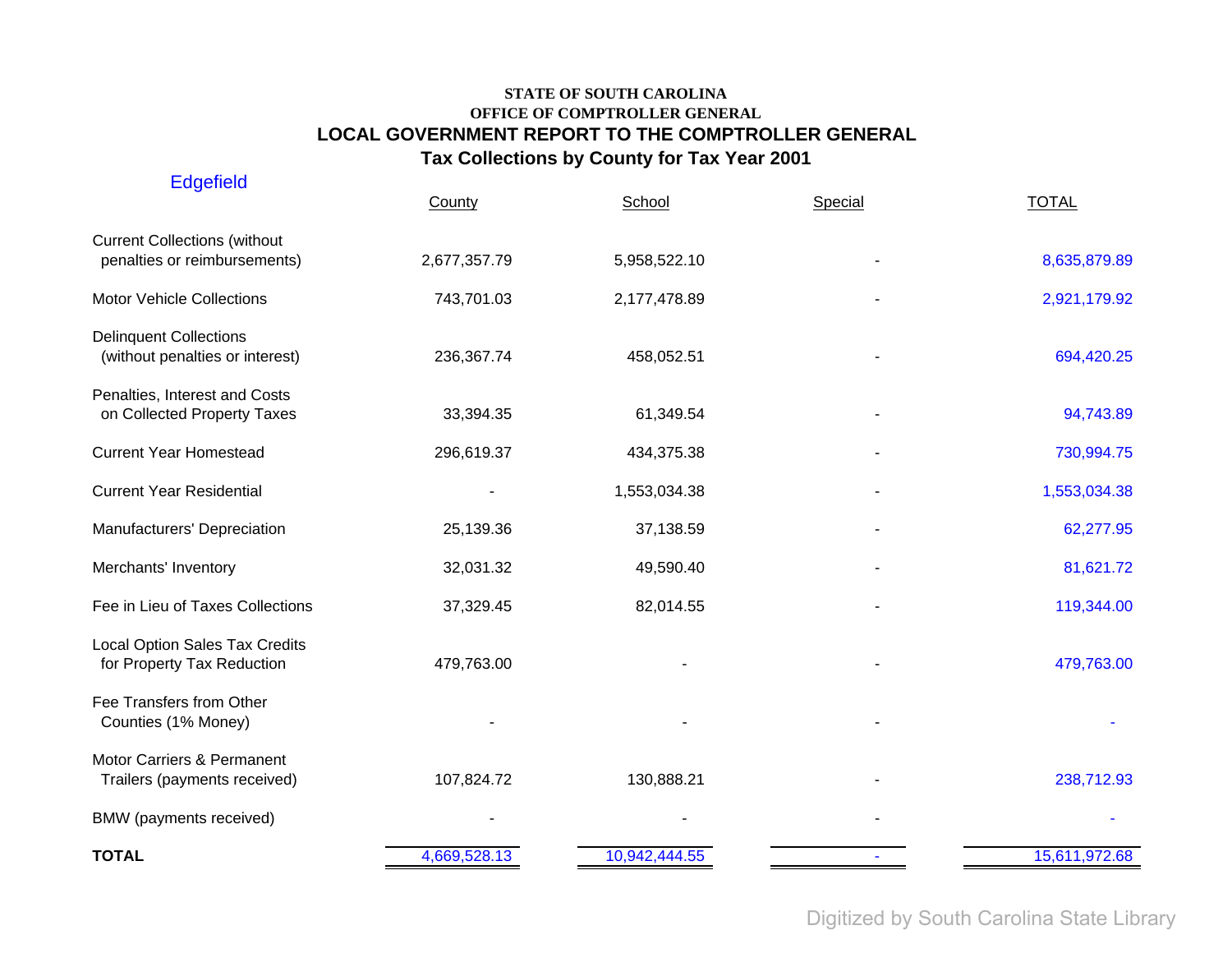| <b>Fairfield</b>                                                    | County        | School        | Special    | <b>TOTAL</b>    |
|---------------------------------------------------------------------|---------------|---------------|------------|-----------------|
| <b>Current Collections (without</b><br>penalties or reimbursements) | 10,543,701.86 | 17,833,847.39 | 410,262.75 | 28,787,812.00   |
| <b>Motor Vehicle Collections</b>                                    | 1,140,953.86  | 1,918,311.61  | 37,872.48  | 3,097,137.95    |
| <b>Delinquent Collections</b><br>(without penalties or interest)    | 561,090.78    | 337,969.66    | 12,096.49  | 911,156.93      |
| Penalties, Interest and Costs<br>on Collected Property Taxes        | 55,416.63     | 93,670.57     | 1,748.96   | 150,836.16      |
| <b>Current Year Homestead</b>                                       | 311,671.58    | 530,011.06    | 12,210.67  | 853,893.31      |
| <b>Current Year Residential</b>                                     |               | 1,385,481.77  |            | 1,385,481.77    |
| Manufacturers' Depreciation                                         | 69,885.88     | 120,198.19    | 2,756.84   | 192,840.91      |
| Merchants' Inventory                                                | 19,458.43     | 33,090.01     | 762.34     | 53,310.78       |
| Fee in Lieu of Taxes Collections                                    | 600,538.95    | 66,782.95     |            | 667,321.90      |
| Local Option Sales Tax Credits<br>for Property Tax Reduction        |               |               |            |                 |
| Fee Transfers from Other<br>Counties (1% Money)                     |               |               |            |                 |
| Motor Carriers & Permanent<br>Trailers (payments received)          | 84,832.39     | 145,905.01    | 3,346.45   | 234,083.85      |
| BMW (payments received)                                             |               |               |            |                 |
| <b>TOTAL</b>                                                        | 13,387,550.36 | 22,465,268.22 | 481,056.98 | 36, 333, 875.56 |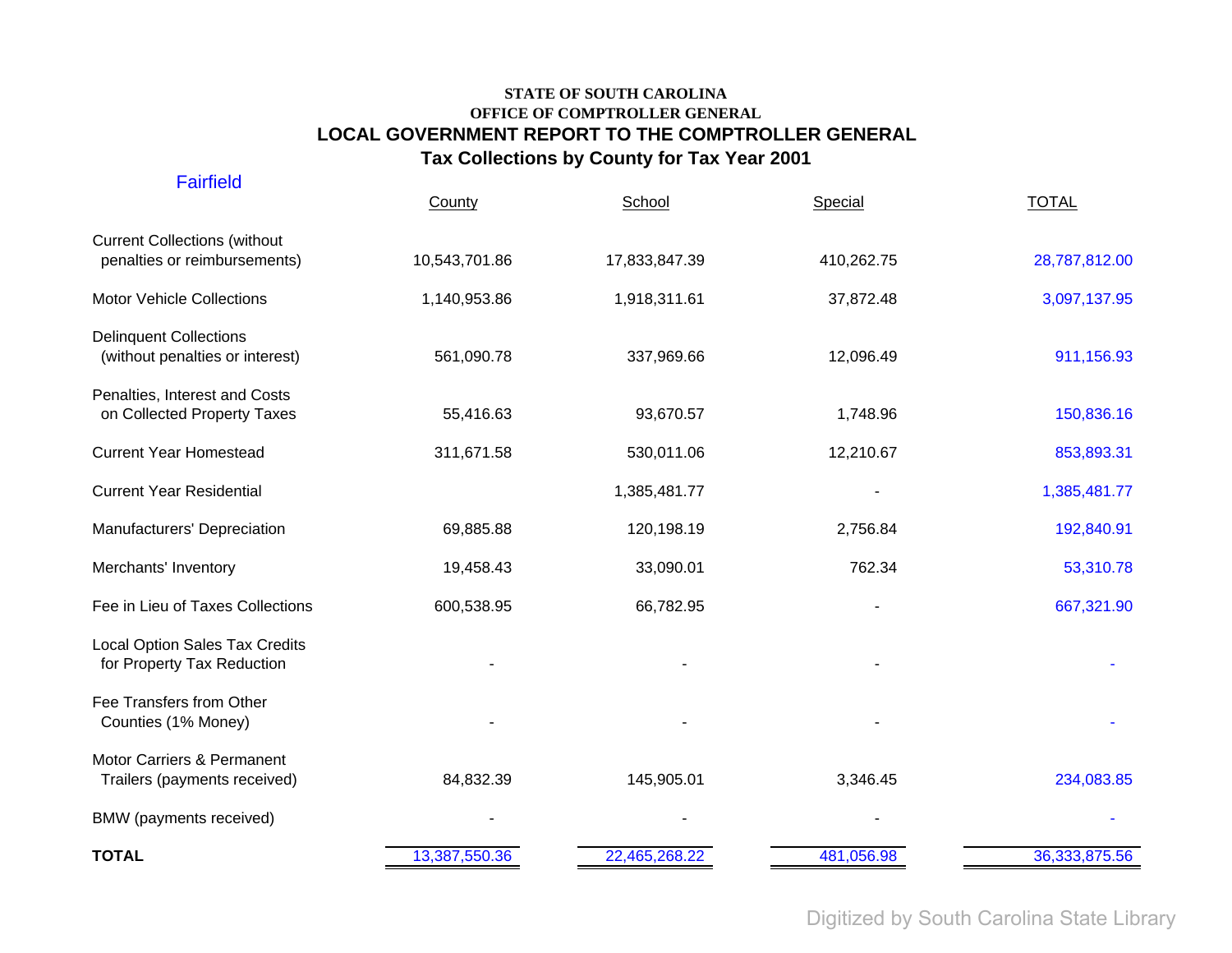| <b>Florence</b>                                                     | County        | School          | Special      | <b>TOTAL</b>  |
|---------------------------------------------------------------------|---------------|-----------------|--------------|---------------|
| <b>Current Collections (without</b><br>penalties or reimbursements) | 13,523,867.84 | 26,111,129.68   | 1,075,907.80 | 40,710,905.32 |
| <b>Motor Vehicle Collections</b>                                    | 4,038,662.31  | 8,413,809.67    | 432,981.25   | 12,885,453.23 |
| <b>Delinquent Collections</b><br>(without penalties or interest)    | 608,999.53    | 1,317,594.24    | 60,935.91    | 1,987,529.68  |
| Penalties, Interest and Costs<br>on Collected Property Taxes        | 281,809.70    | 612,711.69      | 31,971.49    | 926,492.88    |
| <b>Current Year Homestead</b>                                       | 843,803.91    | 1,831,553.34    | 122,403.08   | 2,797,760.33  |
| <b>Current Year Residential</b>                                     |               | 5,916,297.80    |              | 5,916,297.80  |
| Manufacturers' Depreciation                                         | 896,177.49    | 913,864.22      | 75,114.26    | 1,885,155.97  |
| Merchants' Inventory                                                | 383,453.00    | 774,655.88      | 34,183.00    | 1,192,291.88  |
| Fee in Lieu of Taxes Collections                                    | 2,765,452.99  | 2,986,863.74    | 238,342.55   | 5,990,659.28  |
| <b>Local Option Sales Tax Credits</b><br>for Property Tax Reduction | 10,246,913.80 |                 |              | 10,246,913.80 |
| Fee Transfers from Other<br>Counties (1% Money)                     |               |                 |              |               |
| Motor Carriers & Permanent<br>Trailers (payments received)          | 141,884.37    | 282,540.29      | 12,443.64    | 436,868.30    |
| BMW (payments received)                                             |               |                 |              |               |
| <b>TOTAL</b>                                                        | 33,731,024.94 | 49, 161, 020.55 | 1,473,862.73 | 84,976,328.47 |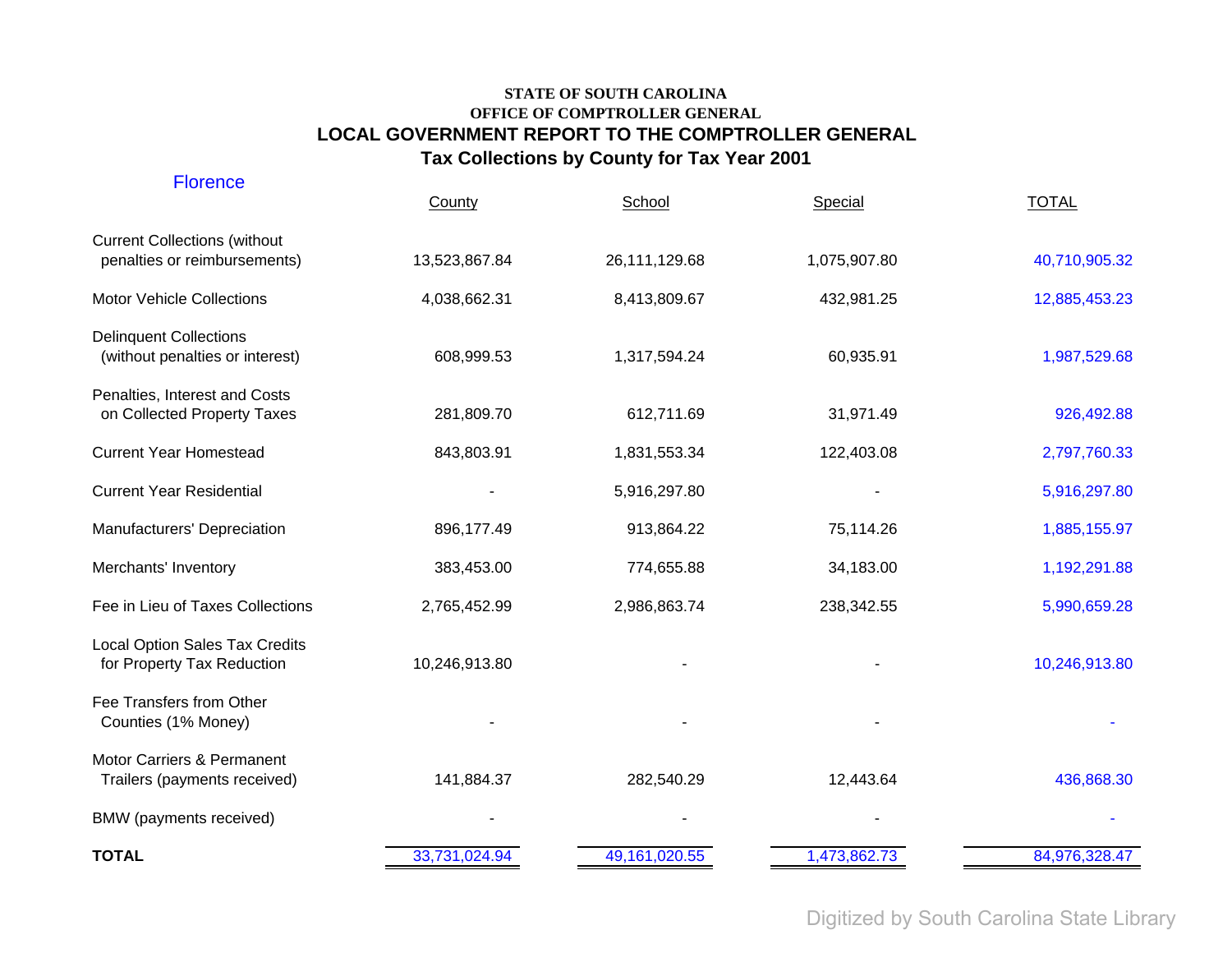| Georgetown                                                          | County        | School        | Special      | <b>TOTAL</b>  |
|---------------------------------------------------------------------|---------------|---------------|--------------|---------------|
| <b>Current Collections (without</b><br>penalties or reimbursements) | 13,599,949.98 | 28,058,072.83 | 3,250,729.44 | 44,908,752.25 |
| <b>Motor Vehicle Collections</b>                                    | 1,676,472.96  | 3,976,546.11  | 527,951.70   | 6,180,970.77  |
| <b>Delinquent Collections</b><br>(without penalties or interest)    | 533,540.47    | 3,557,956.50  | 137,472.85   | 4,228,969.82  |
| Penalties, Interest and Costs<br>on Collected Property Taxes        | 164,114.91    | 192,644.18    | 20,732.55    | 377,491.64    |
| <b>Current Year Homestead</b>                                       | 433,878.84    | 1,204,884.07  | 97,087.28    | 1,735,850.19  |
| <b>Current Year Residential</b>                                     |               | 5,076,897.67  |              | 5,076,897.67  |
| Manufacturers' Depreciation                                         | 453,422.52    | 1,255,359.86  | 130,746.02   | 1,839,528.40  |
| Merchants' Inventory                                                | 90,307.24     | 267,627.72    | 5,273.24     | 363,208.20    |
| Fee in Lieu of Taxes Collections                                    |               |               |              |               |
| <b>Local Option Sales Tax Credits</b><br>for Property Tax Reduction | 60,383.86     | 149,261.35    | 10,015.17    | 219,660.38    |
| Fee Transfers from Other<br>Counties (1% Money)                     |               |               |              |               |
| Motor Carriers & Permanent<br>Trailers (payments received)          |               |               |              |               |
| BMW (payments received)                                             |               |               |              |               |
| <b>TOTAL</b>                                                        | 17,012,070.78 | 43,739,250.29 | 4,180,008.25 | 64,931,329.32 |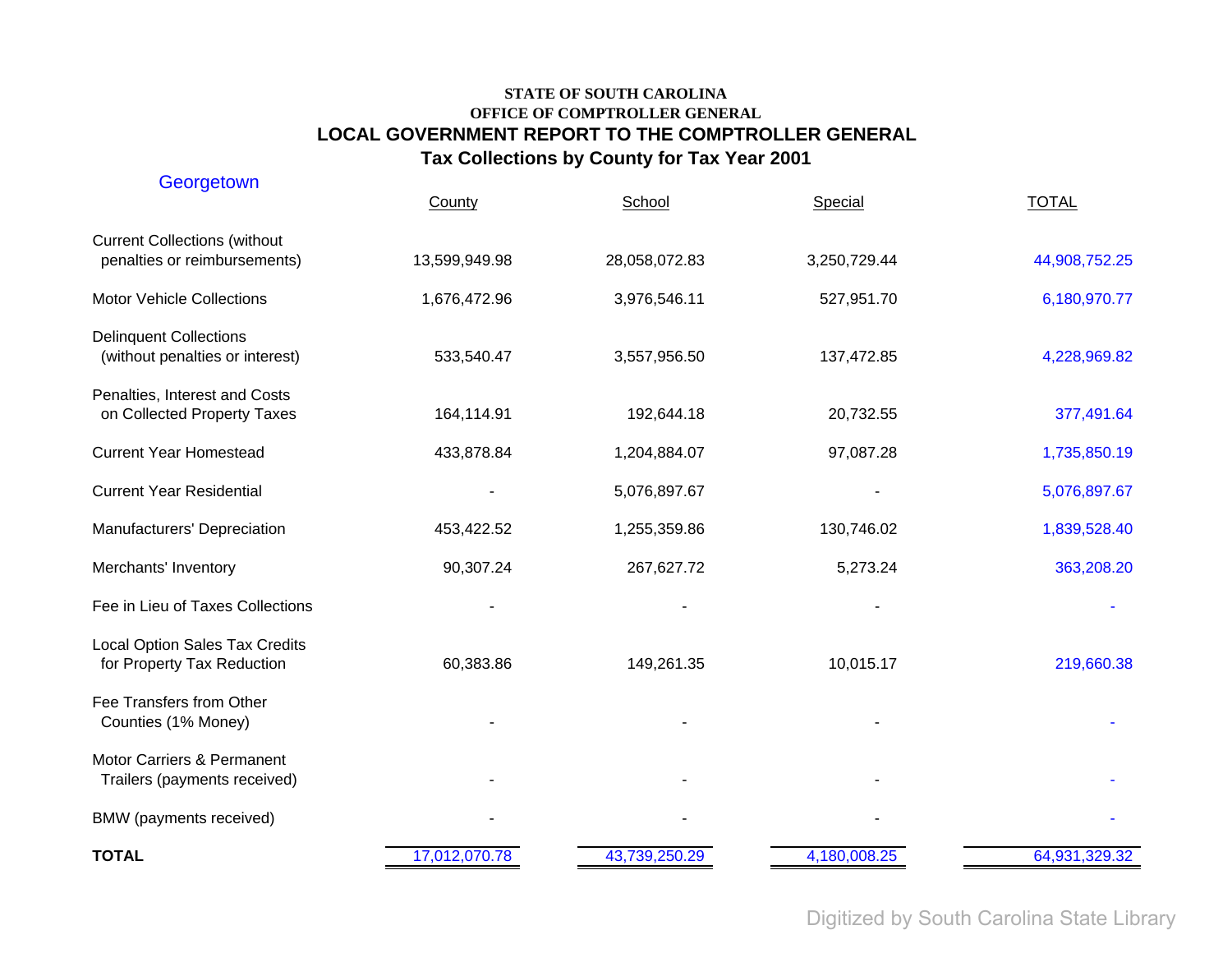| <b>Greenville</b>                                                   |               |                |               |                |
|---------------------------------------------------------------------|---------------|----------------|---------------|----------------|
|                                                                     | County        | School         | Special       | <b>TOTAL</b>   |
| <b>Current Collections (without</b><br>penalties or reimbursements) | 60,517,034.00 | 128,031,413.00 | 36,488,844.00 | 225,037,291.00 |
| <b>Motor Vehicle Collections</b>                                    | 14,687,099.00 | 33,821,764.00  | 9,520,235.00  | 58,029,098.00  |
| <b>Delinquent Collections</b><br>(without penalties or interest)    | 2,908,302.00  | 5,874,762.00   | 1,782,769.00  | 10,565,833.00  |
| Penalties, Interest and Costs<br>on Collected Property Taxes        | 1,037,968.00  | 1,277,924.00   | 345,826.00    | 2,661,718.00   |
| <b>Current Year Homestead</b>                                       | 2,547,716.00  | 6,081,217.00   | 1,924,088.00  | 10,553,021.00  |
| <b>Current Year Residential</b>                                     |               | 23,410,334.00  |               | 23,410,334.00  |
| Manufacturers' Depreciation                                         | 707,833.00    | 1,429,296.00   | 1,096,464.00  | 3,233,593.00   |
| Merchants' Inventory                                                | 1,156,368.00  | 2,163,913.00   | 851,584.00    | 4,171,865.00   |
| Fee in Lieu of Taxes Collections                                    | 3,328,458.00  | 10,696,743.00  | 4,425,226.00  | 18,450,427.00  |
| <b>Local Option Sales Tax Credits</b><br>for Property Tax Reduction |               |                |               |                |
| Fee Transfers from Other<br>Counties (1% Money)                     |               |                |               |                |
| Motor Carriers & Permanent<br>Trailers (payments received)          | 121,558.00    | 305,127.00     | 184,161.00    | 610,846.00     |
| BMW (payments received)                                             | 29,799.00     | 73,815.00      | 34,608.00     | 138,222.00     |
| <b>TOTAL</b>                                                        | 87,042,135.00 | 213,166,308.00 | 56,653,805.00 | 356,862,248.00 |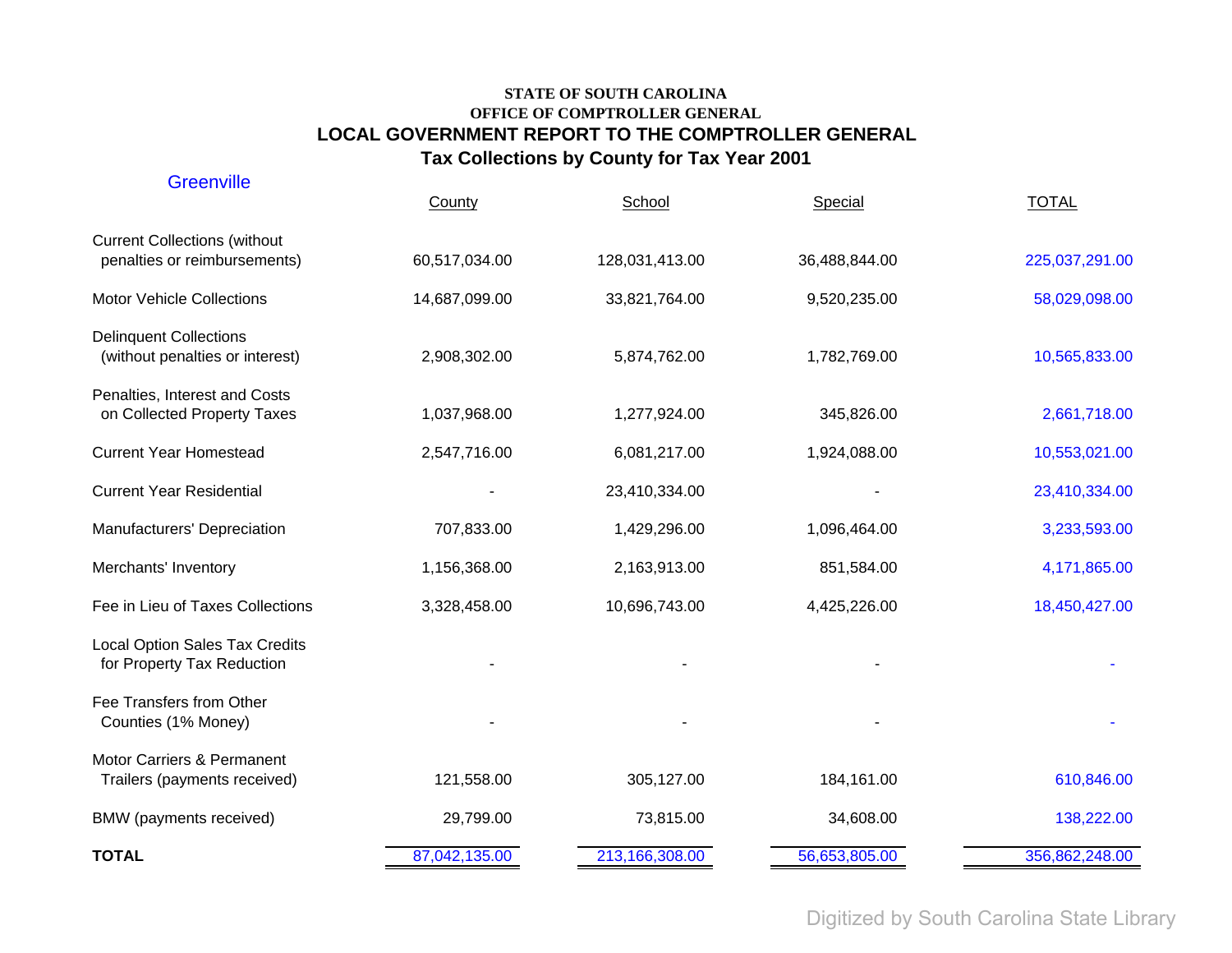| Greenwood                                                           | County        | School        | Special      | <b>TOTAL</b>  |
|---------------------------------------------------------------------|---------------|---------------|--------------|---------------|
| <b>Current Collections (without</b><br>penalties or reimbursements) | 6,754,235.85  | 16,211,331.53 | 952,659.06   | 23,918,226.44 |
| Motor Vehicle Collections                                           | 1,660,288.96  | 4,967,489.92  | 213,165.48   | 6,840,944.36  |
| <b>Delinquent Collections</b><br>(without penalties or interest)    | 375,396.55    | 1,126,416.65  | 47,405.18    | 1,549,218.38  |
| Penalties, Interest and Costs<br>on Collected Property Taxes        | 134,018.34    | 401,059.09    | 16,779.80    | 551,857.23    |
| <b>Current Year Homestead</b>                                       | 439,727.05    | 1,316,702.87  | 56,545.49    | 1,812,975.41  |
| <b>Current Year Residential</b>                                     |               | 3,781,376.49  |              | 3,781,376.49  |
| Manufacturers' Depreciation                                         | 219,573.17    | 637,243.18    | 28,006.59    | 884,822.94    |
| Merchants' Inventory                                                | 95,583.92     | 293,233.32    | 600.76       | 389,418.00    |
| Fee in Lieu of Taxes Collections                                    | 1,309,982.50  | 5,616,934.96  | 198,086.22   | 7,125,003.68  |
| <b>Local Option Sales Tax Credits</b><br>for Property Tax Reduction |               |               |              |               |
| Fee Transfers from Other<br>Counties (1% Money)                     |               |               |              |               |
| Motor Carriers & Permanent<br>Trailers (payments received)          | 139,679.91    | 188,707.87    | 7,423.34     | 335,811.12    |
| BMW (payments received)                                             | 14,427.87     | 43,260.93     | 1,641.61     | 59,330.41     |
| <b>TOTAL</b>                                                        | 11,142,914.12 | 34,583,756.81 | 1,522,313.53 | 47,248,984.46 |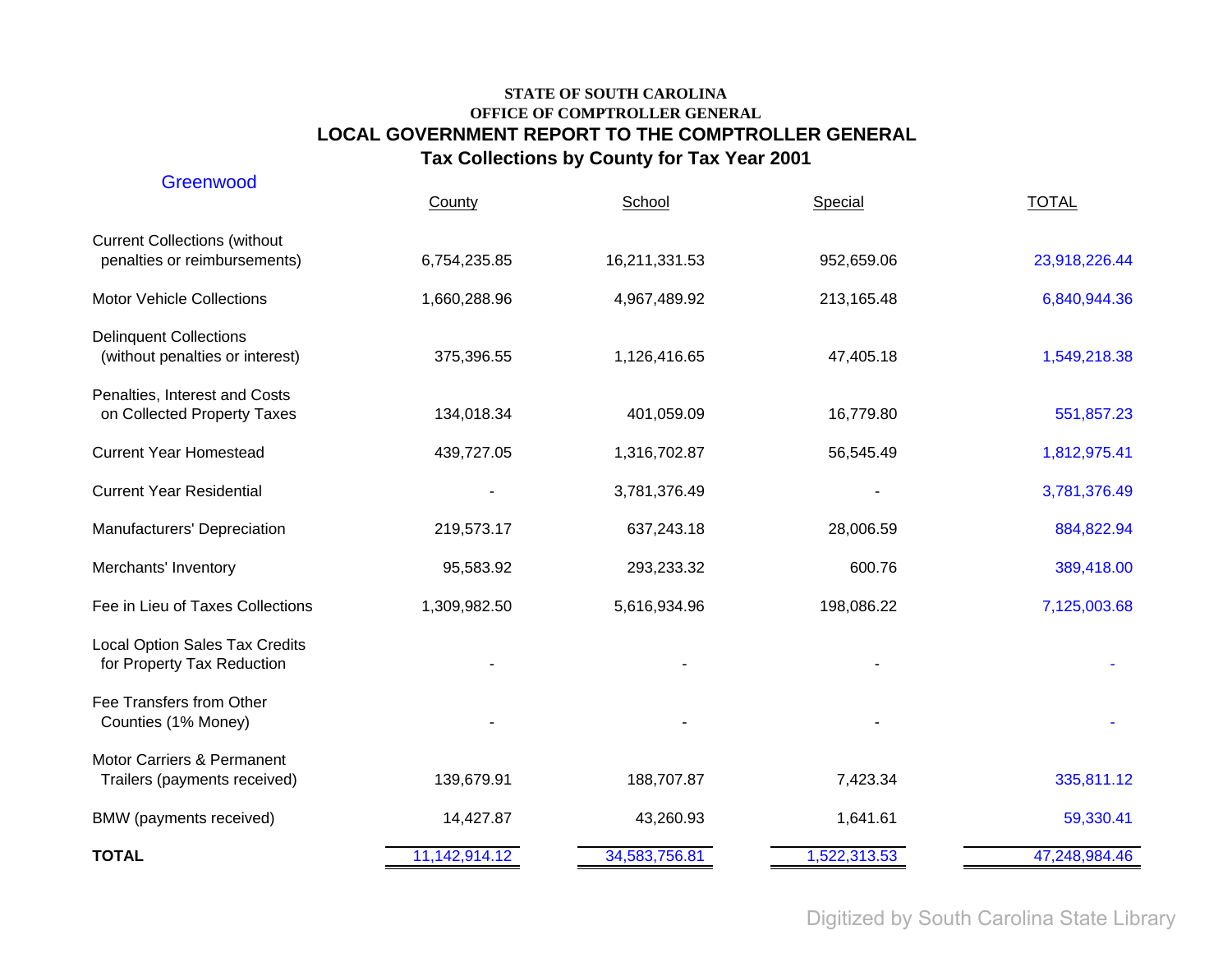| <b>Hampton</b>                                                      | County       | School       | Special | <b>TOTAL</b>  |
|---------------------------------------------------------------------|--------------|--------------|---------|---------------|
| <b>Current Collections (without</b><br>penalties or reimbursements) | 3,562,959.29 | 4,669,140.25 |         | 8,232,099.54  |
| <b>Motor Vehicle Collections</b>                                    | 1,110,666.27 | 1,652,201.35 |         | 2,762,867.62  |
| <b>Delinquent Collections</b><br>(without penalties or interest)    | 483,414.38   | 508,347.87   |         | 991,762.25    |
| Penalties, Interest and Costs<br>on Collected Property Taxes        | 124,661.30   | 87,297.70    |         | 211,959.00    |
| <b>Current Year Homestead</b>                                       | 423,016.71   | 547,956.66   |         | 970,973.37    |
| <b>Current Year Residential</b>                                     |              | 1,332,528.33 |         | 1,332,528.33  |
| Manufacturers' Depreciation                                         | 29,929.05    | 37,592.29    |         | 67,521.34     |
| Merchants' Inventory                                                | 34,065.24    | 152,500.92   |         | 186,566.16    |
| Fee in Lieu of Taxes Collections                                    | 202,904.45   | 266,232.55   |         | 469,137.00    |
| Local Option Sales Tax Credits<br>for Property Tax Reduction        | 690,169.48   |              |         | 690,169.48    |
| Fee Transfers from Other<br>Counties (1% Money)                     | 236,826.19   |              |         | 236,826.19    |
| Motor Carriers & Permanent<br>Trailers (payments received)          | 91,499.93    | 112,445.76   |         | 203,945.69    |
| BMW (payments received)                                             |              |              |         |               |
| <b>TOTAL</b>                                                        | 6,990,112.29 | 9,366,243.68 |         | 16,356,355.97 |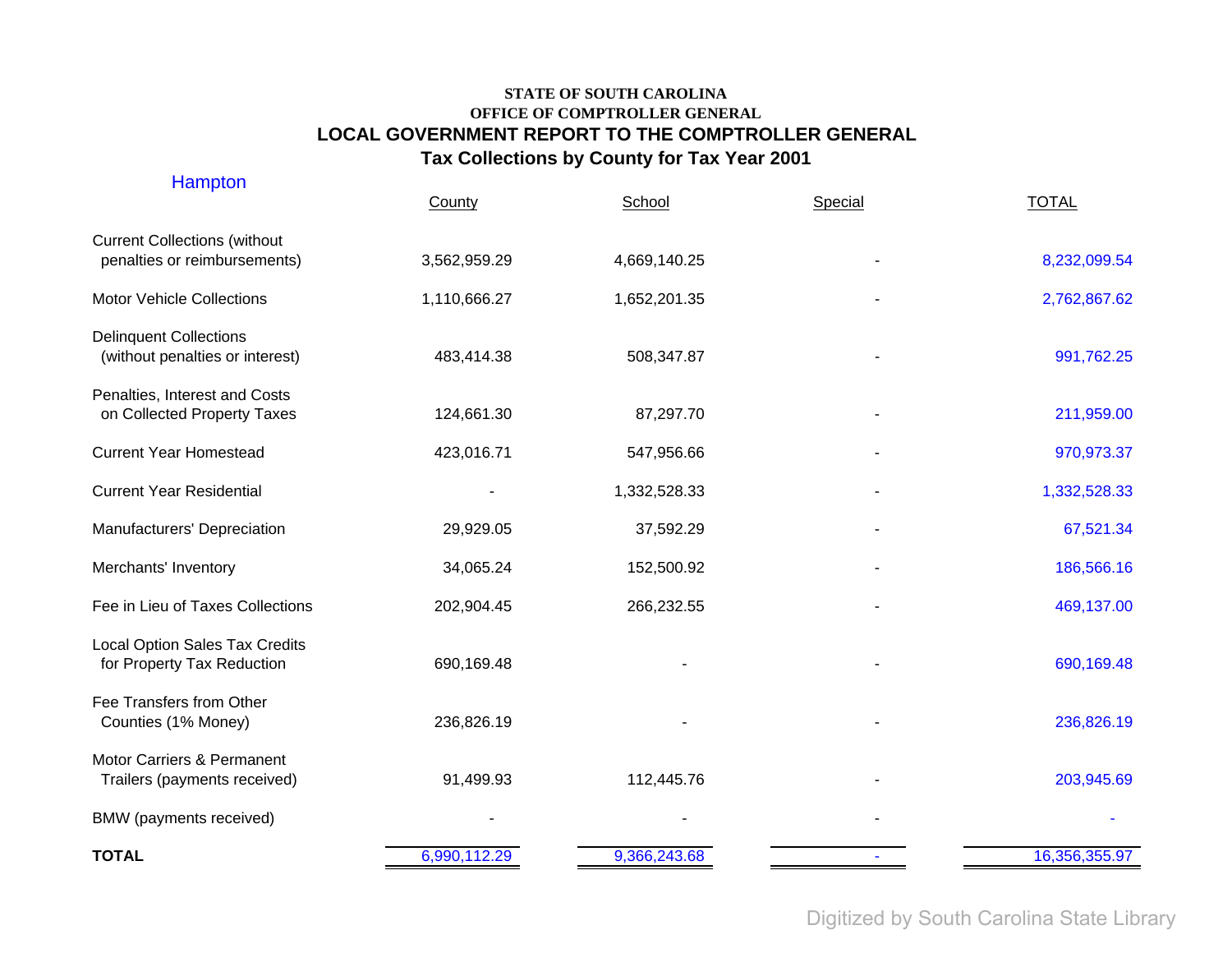| <b>Horry</b>                                                        | County        | School         | Special      | <b>TOTAL</b>     |
|---------------------------------------------------------------------|---------------|----------------|--------------|------------------|
| <b>Current Collections (without</b><br>penalties or reimbursements) | 51,385,068.33 | 94,065,900.03  | 657,808.56   | 146, 108, 776.92 |
| <b>Motor Vehicle Collections</b>                                    | 7,682,834.99  | 17,437,295.41  | 101,632.94   | 25,221,763.34    |
| <b>Delinquent Collections</b><br>(without penalties or interest)    | 4,411,453.17  | 8,170,815.05   | 64,209.79    | 12,646,478.01    |
| Penalties, Interest and Costs<br>on Collected Property Taxes        | 1,694,945.18  | 1,816,949.56   | 9,099.93     | 3,520,994.67     |
| <b>Current Year Homestead</b>                                       | 1,501,947.39  | 3,688,900.61   | 433,830.77   | 5,624,678.77     |
| <b>Current Year Residential</b>                                     |               | 11,694,665.87  |              | 11,694,665.87    |
| Manufacturers' Depreciation                                         | 65,762.63     | 161,325.93     | 18,678.83    | 245,767.39       |
| Merchants' Inventory                                                | 365,830.84    | 903,809.76     | 27,631.96    | 1,297,272.56     |
| Fee in Lieu of Taxes Collections                                    | 273,133.62    | 727,348.40     | 39,568.01    | 1,040,050.03     |
| <b>Local Option Sales Tax Credits</b><br>for Property Tax Reduction |               |                |              |                  |
| Fee Transfers from Other<br>Counties (1% Money)                     |               |                |              |                  |
| Motor Carriers & Permanent<br>Trailers (payments received)          | 143,993.68    | 367,481.54     | 32,030.38    | 543,505.60       |
| BMW (payments received)                                             |               |                |              |                  |
| <b>TOTAL</b>                                                        | 67,524,969.83 | 139,034,492.16 | 1,384,491.17 | 207,943,953.16   |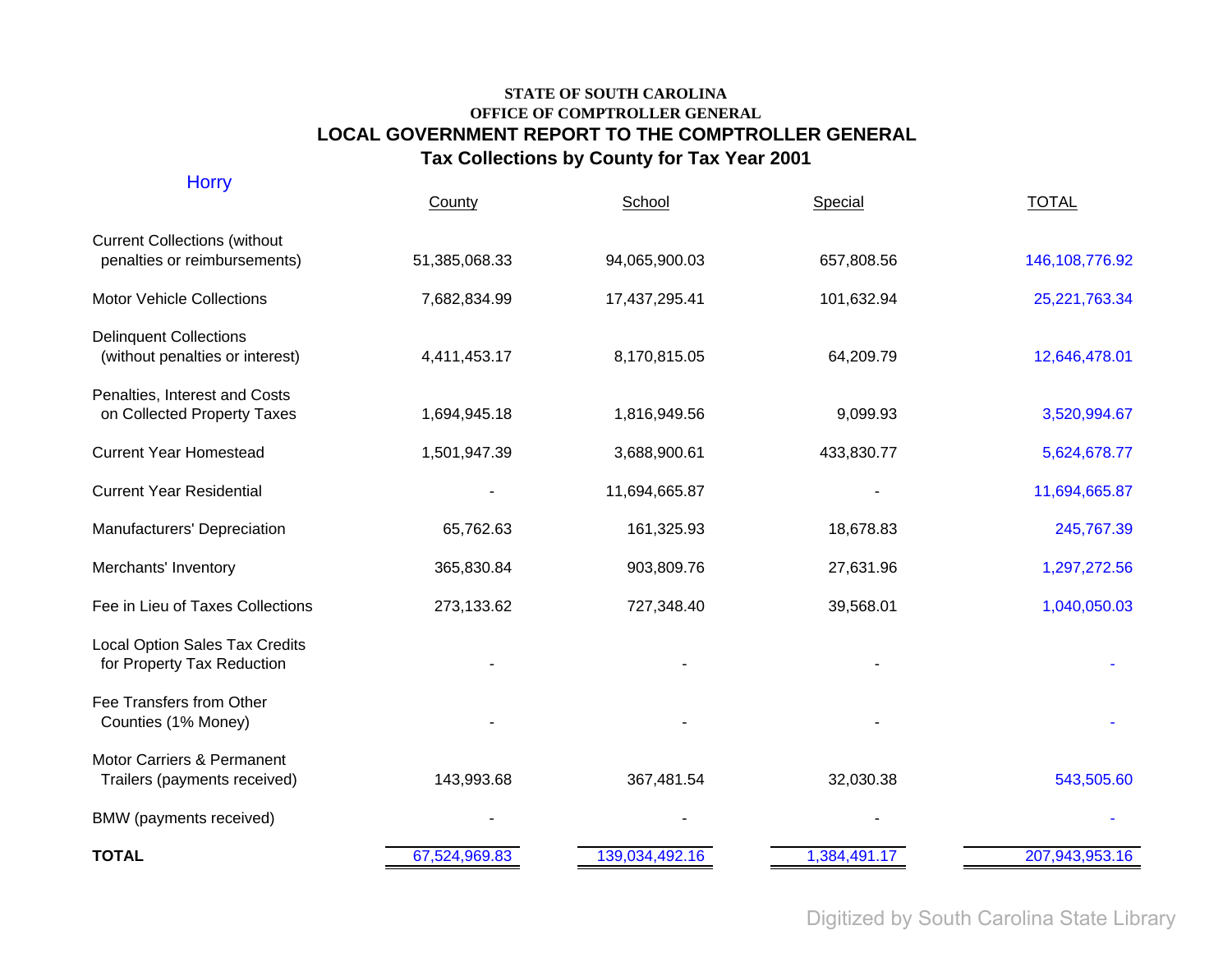| <b>Jasper</b>                                                       | County       | School       | Special | <b>TOTAL</b>    |
|---------------------------------------------------------------------|--------------|--------------|---------|-----------------|
| <b>Current Collections (without</b><br>penalties or reimbursements) | 4,751,006.81 | 4,685,038.94 |         | 9,436,045.75    |
| <b>Motor Vehicle Collections</b>                                    | 1,187,195.83 | 1,227,734.14 |         | 2,414,929.97    |
| <b>Delinquent Collections</b><br>(without penalties or interest)    | 646,097.01   | 554,305.42   |         | 1,200,402.43    |
| Penalties, Interest and Costs<br>on Collected Property Taxes        | 167,439.49   | 94,615.60    |         | 262,055.09      |
| <b>Current Year Homestead</b>                                       | 294,117.27   | 296,362.44   |         | 590,479.71      |
| <b>Current Year Residential</b>                                     |              | 980,937.16   |         | 980,937.16      |
| Manufacturers' Depreciation                                         | 3,230.46     | 3,255.12     |         | 6,485.58        |
| Merchants' Inventory                                                | 26,957.96    | 49,138.56    |         | 76,096.52       |
| Fee in Lieu of Taxes Collections                                    | 23,381.29    | 23,564.39    |         | 46,945.68       |
| <b>Local Option Sales Tax Credits</b><br>for Property Tax Reduction | 988,096.91   |              |         | 988,096.91      |
| Fee Transfers from Other<br>Counties (1% Money)                     | 25,982.97    |              |         | 25,982.97       |
| Motor Carriers & Permanent<br>Trailers (payments received)          | 86,789.35    | 70,184.71    |         | 156,974.06      |
| BMW (payments received)                                             |              |              |         |                 |
| <b>TOTAL</b>                                                        | 8,200,295.35 | 7,985,136.48 |         | 16, 185, 431.83 |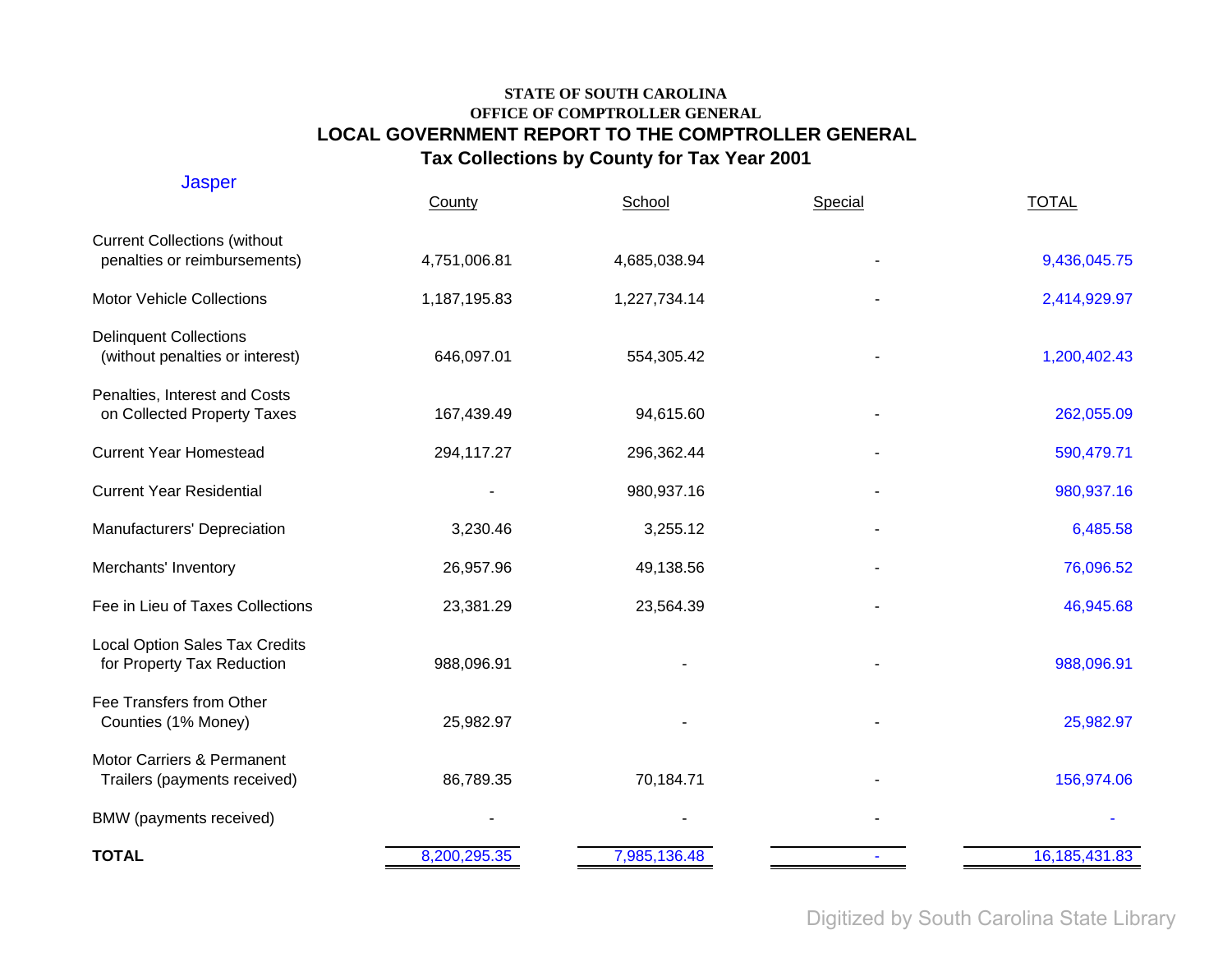| <b>Kershaw</b>                                                      | County        | School        | Special     | <b>TOTAL</b>  |
|---------------------------------------------------------------------|---------------|---------------|-------------|---------------|
| <b>Current Collections (without</b><br>penalties or reimbursements) | 5,155,844.05  | 14,918,035.86 | 323, 157.37 | 20,397,037.28 |
| <b>Motor Vehicle Collections</b>                                    | 2,320,354.56  | 5,028,581.54  | 93,022.31   | 7,441,958.41  |
| <b>Delinquent Collections</b><br>(without penalties or interest)    | 322,551.11    | 705,041.00    | 17,307.40   | 1,044,899.51  |
| Penalties, Interest and Costs<br>on Collected Property Taxes        | 331,840.62    | 129,293.64    | 3,246.81    | 464,381.07    |
| <b>Current Year Homestead</b>                                       | 492,307.91    | 1,127,633.65  | 15,622.83   | 1,635,564.39  |
| <b>Current Year Residential</b>                                     |               | 3,705,357.96  |             | 3,705,357.96  |
| Manufacturers' Depreciation                                         | 399,014.62    | 964,127.18    | 5,921.30    | 1,369,063.10  |
| Merchants' Inventory                                                | 59,639.60     | 209,016.32    | 9,254.36    | 277,910.28    |
| Fee in Lieu of Taxes Collections                                    | 570,239.90    | 879,135.00    | 14,540.00   | 1,463,914.90  |
| <b>Local Option Sales Tax Credits</b><br>for Property Tax Reduction | 2,775,607.74  |               |             | 2,775,607.74  |
| Fee Transfers from Other<br>Counties (1% Money)                     |               |               |             |               |
| Motor Carriers & Permanent<br>Trailers (payments received)          | 110,782.08    | 237,244.13    | 4,004.00    | 352,030.21    |
| BMW (payments received)                                             |               |               |             |               |
| <b>TOTAL</b>                                                        | 12,538,182.19 | 27,903,466.28 | 486,076.38  | 40,927,724.85 |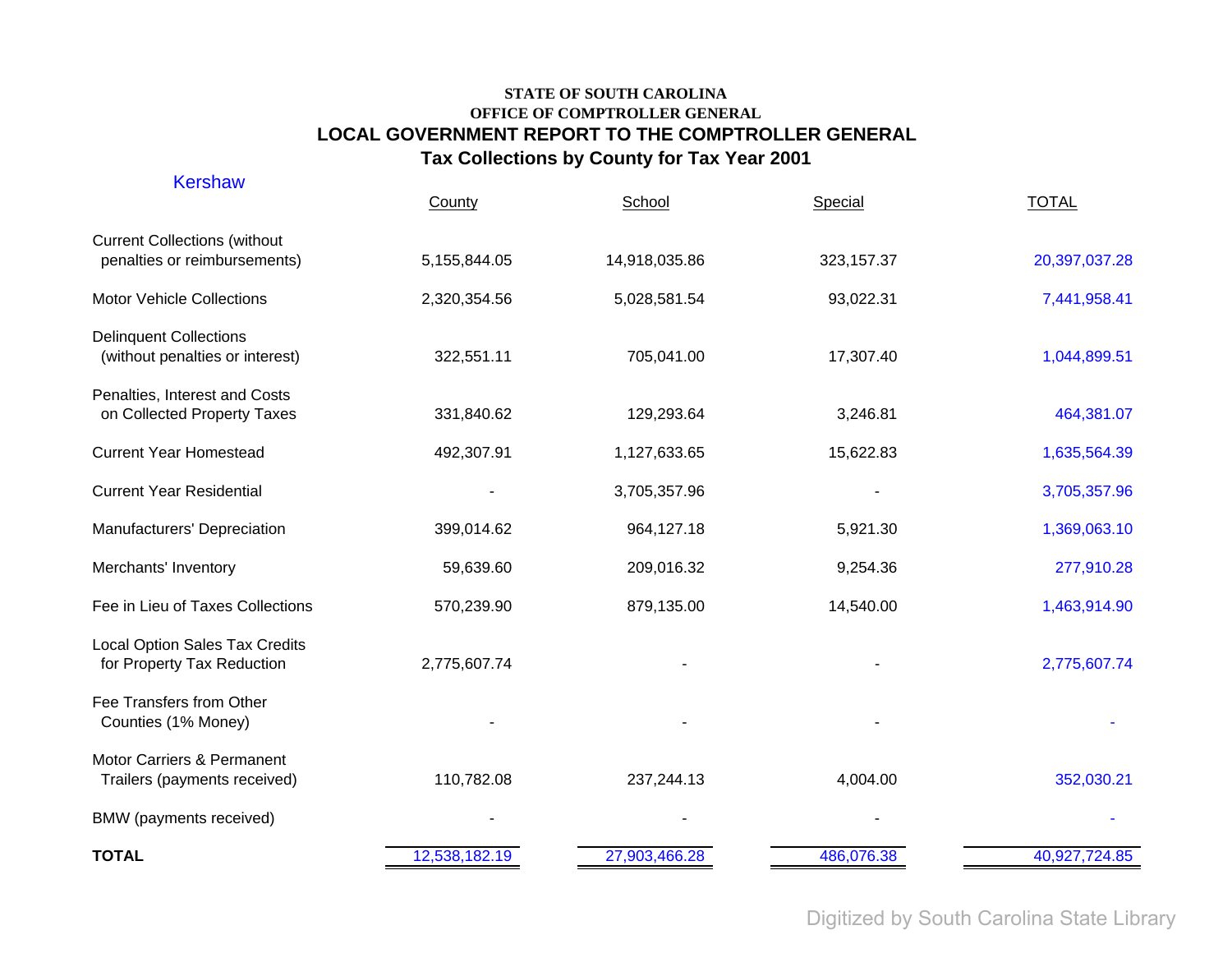| Lancaster                                                           | County        | School        | Special | <b>TOTAL</b>  |
|---------------------------------------------------------------------|---------------|---------------|---------|---------------|
| <b>Current Collections (without</b><br>penalties or reimbursements) | 4,858,861.19  | 15,178,856.30 |         | 20,037,717.49 |
| <b>Motor Vehicle Collections</b>                                    | 1,682,980.78  | 5,243,246.48  |         | 6,926,227.26  |
| <b>Delinquent Collections</b><br>(without penalties or interest)    | 400,512.81    | 1,056,670.70  |         | 1,457,183.51  |
| Penalties, Interest and Costs<br>on Collected Property Taxes        | 164,148.23    | 204,988.23    |         | 369,136.46    |
| <b>Current Year Homestead</b>                                       | 546,018.88    | 1,399,652.31  |         | 1,945,671.19  |
| <b>Current Year Residential</b>                                     |               | 3,724,743.24  |         | 3,724,743.24  |
| Manufacturers' Depreciation                                         | 188,339.11    | 483,001.92    |         | 671,341.03    |
| Merchants' Inventory                                                | 92,162.12     | 201,507.04    |         | 293,669.16    |
| Fee in Lieu of Taxes Collections                                    | 849,995.30    | 802,986.05    |         | 1,652,981.35  |
| Local Option Sales Tax Credits<br>for Property Tax Reduction        | 2,169,690.40  |               |         | 2,169,690.40  |
| Fee Transfers from Other<br>Counties (1% Money)                     |               |               |         |               |
| Motor Carriers & Permanent<br>Trailers (payments received)          | 38,054.08     | 190,145.87    |         | 228,199.95    |
| BMW (payments received)                                             |               |               |         |               |
| <b>TOTAL</b>                                                        | 10,990,762.90 | 28,485,798.14 |         | 39,476,561.04 |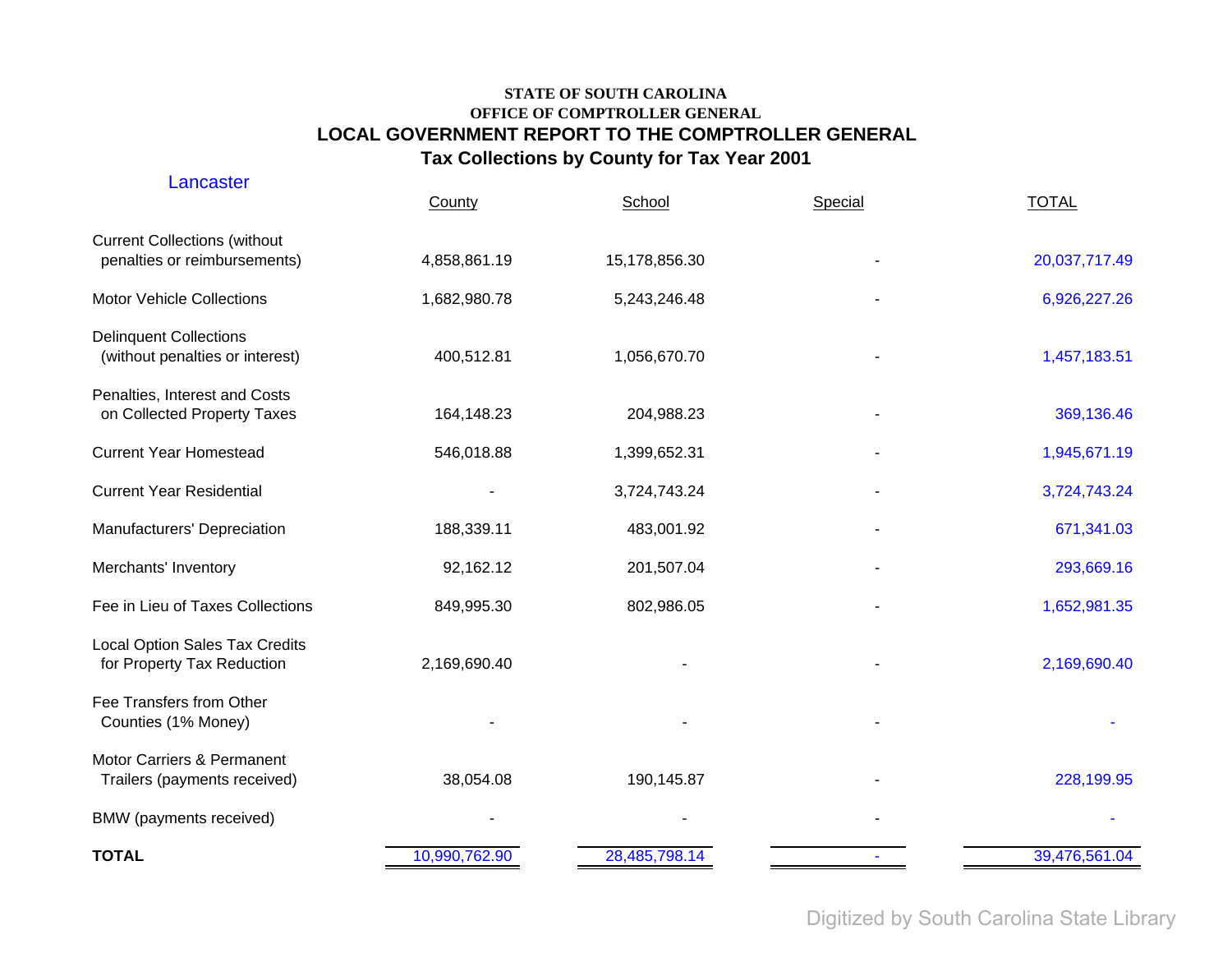| Laurens                                                             | County        | School        | Special | <b>TOTAL</b>  |
|---------------------------------------------------------------------|---------------|---------------|---------|---------------|
| <b>Current Collections (without</b><br>penalties or reimbursements) | 4,680,422.27  | 13,810,859.10 |         | 18,491,281.37 |
| <b>Motor Vehicle Collections</b>                                    | 1,542,312.83  | 5,031,910.80  |         | 6,574,223.63  |
| <b>Delinquent Collections</b><br>(without penalties or interest)    | 485,925.58    | 1,278,574.45  |         | 1,764,500.03  |
| Penalties, Interest and Costs<br>on Collected Property Taxes        | 153,770.69    | 200,829.27    |         | 354,599.96    |
| <b>Current Year Homestead</b>                                       | 553,776.43    | 1,208,996.94  |         | 1,762,773.37  |
| <b>Current Year Residential</b>                                     |               | 2,767,098.66  |         | 2,767,098.66  |
| Manufacturers' Depreciation                                         | 133,877.97    | 325,123.15    |         | 459,001.12    |
| Merchants' Inventory                                                | 56,677.00     | 176,147.40    |         | 232,824.40    |
| Fee in Lieu of Taxes Collections                                    | 758,247.22    | 1,741,321.75  |         | 2,499,568.97  |
| <b>Local Option Sales Tax Credits</b><br>for Property Tax Reduction | 2,102,697.16  |               |         | 2,102,697.16  |
| Fee Transfers from Other<br>Counties (1% Money)                     | 41,370.22     |               |         | 41,370.22     |
| Motor Carriers & Permanent<br>Trailers (payments received)          | 99,270.10     | 243,083.91    |         | 342,354.01    |
| BMW (payments received)                                             | 18,937.20     | 45,197.82     |         | 64,135.02     |
| <b>TOTAL</b>                                                        | 10,627,284.67 | 26,829,143.25 |         | 37,456,427.92 |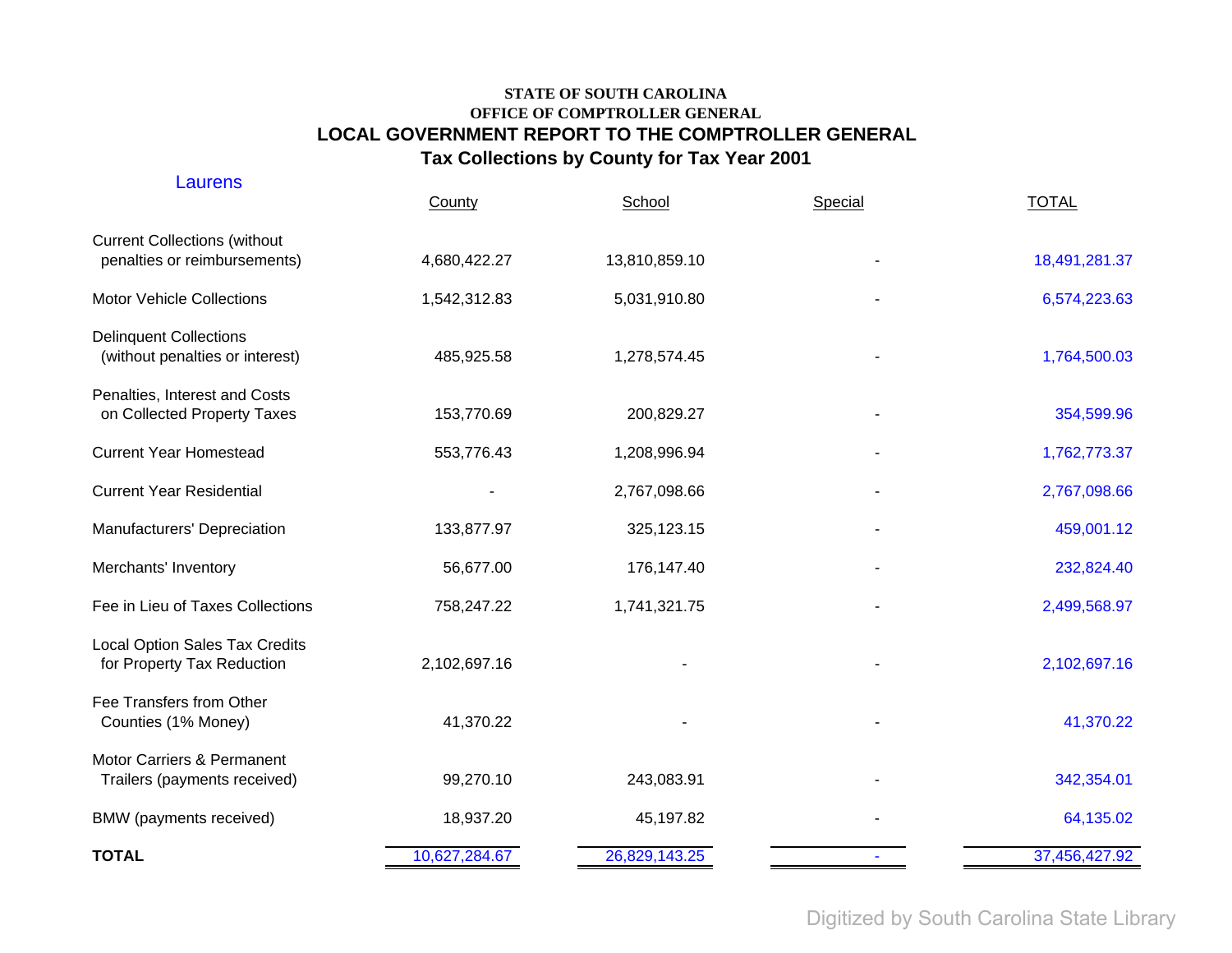| Lee                                                                 | County       | School       | Special | <b>TOTAL</b>  |
|---------------------------------------------------------------------|--------------|--------------|---------|---------------|
| <b>Current Collections (without</b><br>penalties or reimbursements) | 2,094,846.08 | 2,856,191.02 |         | 4,951,037.10  |
| <b>Motor Vehicle Collections</b>                                    | 778,065.72   | 1,106,954.33 |         | 1,885,020.05  |
| <b>Delinquent Collections</b><br>(without penalties or interest)    | 349,054.14   | 386,616.96   |         | 735,671.10    |
| Penalties, Interest and Costs<br>on Collected Property Taxes        | 126,909.13   | 68,104.58    |         | 195,013.71    |
| <b>Current Year Homestead</b>                                       | 344,870.72   | 461,343.78   |         | 806,214.50    |
| <b>Current Year Residential</b>                                     |              | 770,484.57   |         | 770,484.57    |
| Manufacturers' Depreciation                                         | 36,405.49    | 48,715.26    |         | 85,120.75     |
| Merchants' Inventory                                                | 44,482.64    | 43,237.04    |         | 87,719.68     |
| Fee in Lieu of Taxes Collections                                    | 18,367.55    | 24,578.15    |         | 42,945.70     |
| <b>Local Option Sales Tax Credits</b><br>for Property Tax Reduction | 436,176.96   |              |         | 436,176.96    |
| Fee Transfers from Other<br>Counties (1% Money)                     | 1,649.27     | 2,206.00     |         | 3,855.27      |
| Motor Carriers & Permanent<br>Trailers (payments received)          | 71,646.97    | 98,475.28    |         | 170,122.25    |
| BMW (payments received)                                             |              |              |         |               |
| <b>TOTAL</b>                                                        | 4,302,474.67 | 5,866,906.97 |         | 10,169,381.64 |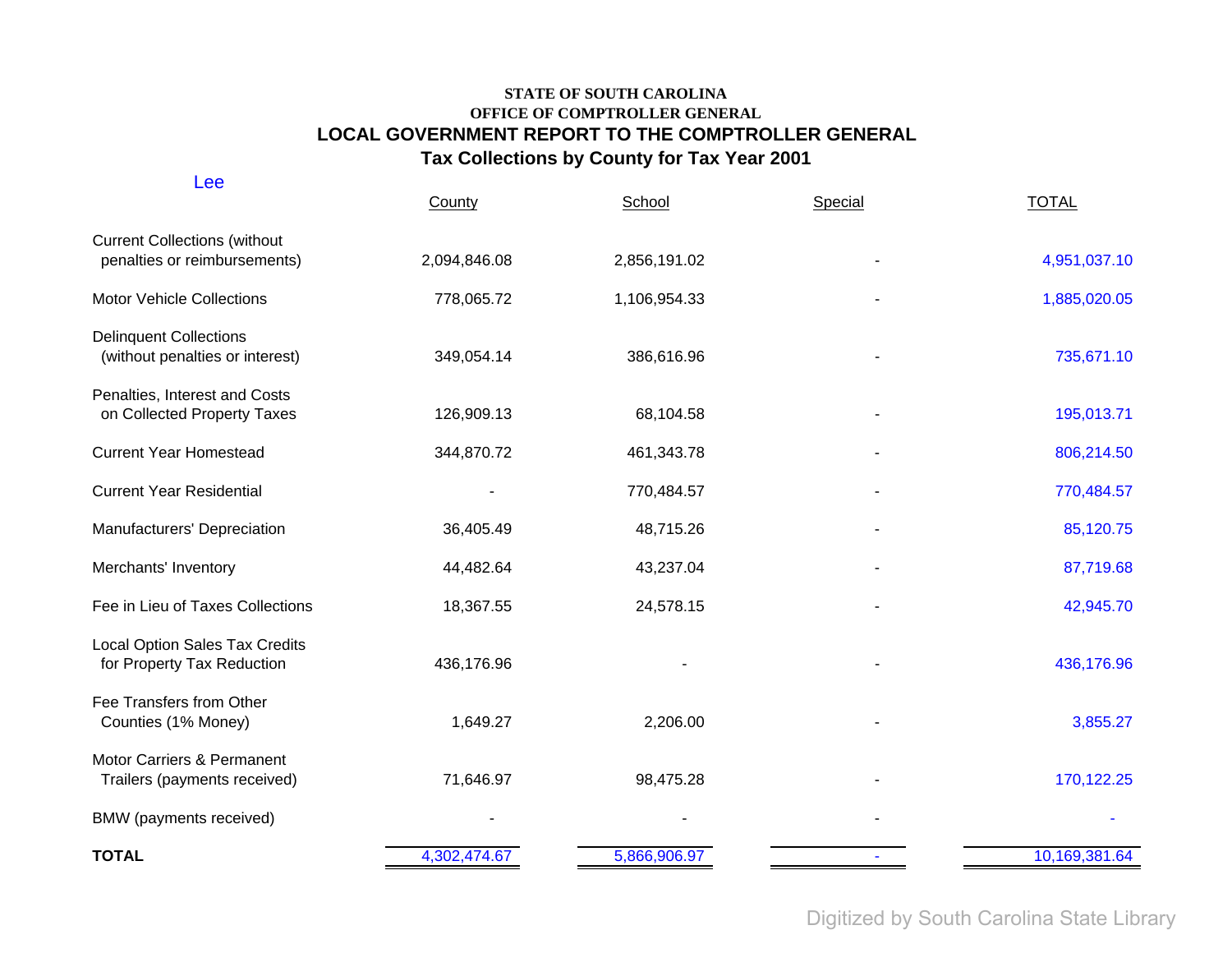| Lexington                                                           | County        | School         | Special      | <b>TOTAL</b>   |
|---------------------------------------------------------------------|---------------|----------------|--------------|----------------|
| <b>Current Collections (without</b><br>penalties or reimbursements) | 40,692,392.00 | 84,440,100.00  | 2,736,299.00 | 127,868,791.00 |
| <b>Motor Vehicle Collections</b>                                    | 11,680,466.00 | 28,980,586.00  | 834,100.00   | 41,495,152.00  |
| <b>Delinquent Collections</b><br>(without penalties or interest)    | 2,041,592.00  | 3,877,971.00   | 142,386.00   | 6,061,949.00   |
| Penalties, Interest and Costs<br>on Collected Property Taxes        | 427,846.00    | 822,128.00     | 29,339.00    | 1,279,313.00   |
| <b>Current Year Homestead</b>                                       | 1,987,333.00  | 5,009,526.00   | 140,237.00   | 7,137,096.00   |
| <b>Current Year Residential</b>                                     |               | 21,420,594.00  |              | 21,420,594.00  |
| Manufacturers' Depreciation                                         | 283,986.00    | 692,873.00     | 18,530.00    | 995,389.00     |
| Merchants' Inventory                                                | 536,796.00    | 1,358,538.00   | 52,364.00    | 1,947,698.00   |
| Fee in Lieu of Taxes Collections                                    | 2,195,558.00  | 3,514,213.00   | 134,775.00   | 5,844,546.00   |
| Local Option Sales Tax Credits<br>for Property Tax Reduction        |               |                |              |                |
| Fee Transfers from Other<br>Counties (1% Money)                     |               |                |              |                |
| Motor Carriers & Permanent<br>Trailers (payments received)          | 222,796.00    | 454,729.00     |              | 677,525.00     |
| BMW (payments received)                                             |               |                |              |                |
| <b>TOTAL</b>                                                        | 60,068,765.00 | 150,571,258.00 | 4,088,030.00 | 214,728,053.00 |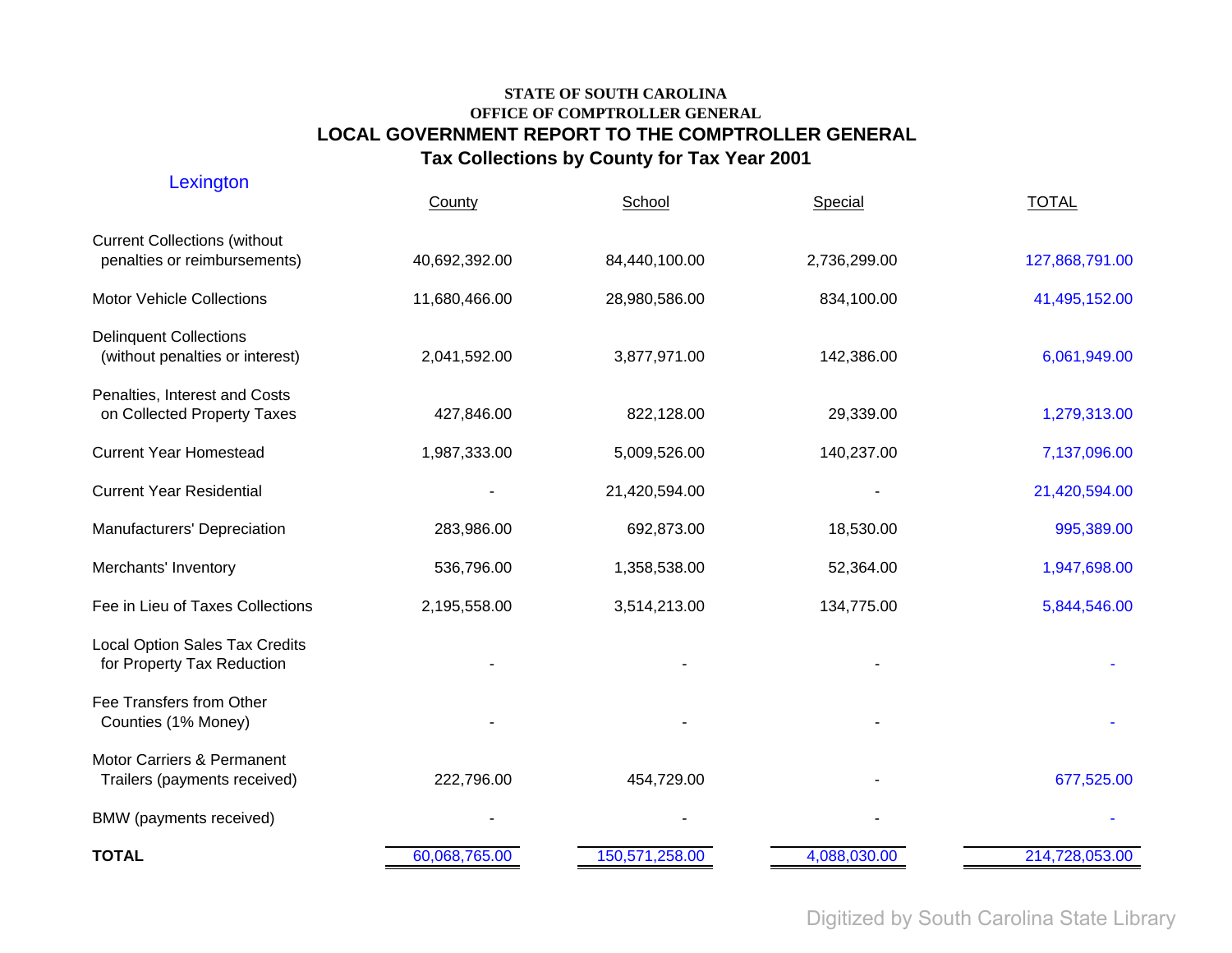| <b>McCormick</b>                                                    | County       | School       | Special    | <b>TOTAL</b> |
|---------------------------------------------------------------------|--------------|--------------|------------|--------------|
| <b>Current Collections (without</b><br>penalties or reimbursements) | 1,758,175.31 | 1,894,222.78 | 131,391.25 | 3,783,789.34 |
| <b>Motor Vehicle Collections</b>                                    | 450,653.52   | 527,123.45   | 16,144.13  | 993,921.10   |
| <b>Delinquent Collections</b><br>(without penalties or interest)    | 149,781.90   | 127,050.16   | 6,418.96   | 283,251.02   |
| Penalties, Interest and Costs<br>on Collected Property Taxes        | 49,354.81    | 22,665.43    | 1,100.14   | 73,120.38    |
| <b>Current Year Homestead</b>                                       | 144,636.56   | 161,388.39   | 6,402.20   | 312,427.15   |
| <b>Current Year Residential</b>                                     |              | 404,118.87   |            | 404,118.87   |
| Manufacturers' Depreciation                                         | 23,767.47    | 26,527.72    |            | 50,295.19    |
| Merchants' Inventory                                                | 8,322.00     | 8,869.50     |            | 17,191.50    |
| Fee in Lieu of Taxes Collections                                    | 1,078.39     | 1,203.62     |            | 2,282.01     |
| <b>Local Option Sales Tax Credits</b><br>for Property Tax Reduction | 262,064.55   |              |            | 262,064.55   |
| Fee Transfers from Other<br>Counties (1% Money)                     | 38,576.34    |              |            | 38,576.34    |
| Motor Carriers & Permanent<br>Trailers (payments received)          | 90,658.77    | 101,635.38   | 3,830.58   | 196,124.73   |
| BMW (payments received)                                             | 761.56       | 850.00       |            | 1,611.56     |
| <b>TOTAL</b>                                                        | 2,977,831.18 | 3,275,655.30 | 165,287.26 | 6,418,773.74 |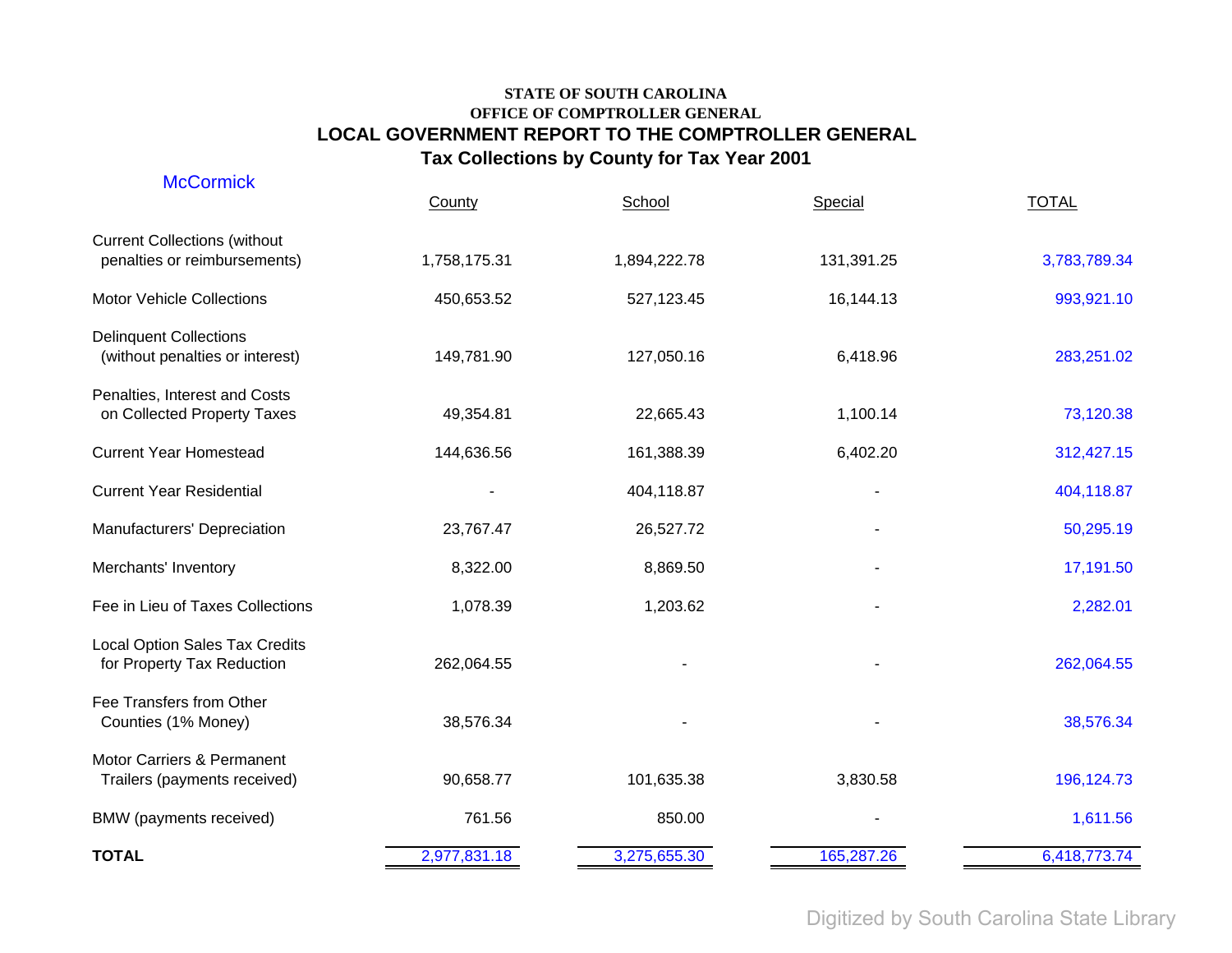| <b>Marion</b>                                                       | County       | School        | Special | <b>TOTAL</b>  |
|---------------------------------------------------------------------|--------------|---------------|---------|---------------|
| <b>Current Collections (without</b><br>penalties or reimbursements) | 2,955,046.99 | 5,835,993.00  |         | 8,791,039.99  |
| <b>Motor Vehicle Collections</b>                                    | 1,143,434.78 | 2,261,200.24  |         | 3,404,635.02  |
| <b>Delinquent Collections</b><br>(without penalties or interest)    | 235,675.60   | 300,551.40    |         | 536,227.00    |
| Penalties, Interest and Costs<br>on Collected Property Taxes        | 45,740.91    | 76,860.25     |         | 122,601.16    |
| <b>Current Year Homestead</b>                                       | 323,119.21   | 525,140.06    |         | 848,259.27    |
| <b>Current Year Residential</b>                                     |              | 1,858,517.56  |         | 1,858,517.56  |
| Manufacturers' Depreciation                                         | 188,599.30   | 300,811.48    |         | 489,410.78    |
| Merchants' Inventory                                                | 58,547.88    | 166,733.72    |         | 225,281.60    |
| Fee in Lieu of Taxes Collections                                    | 93,531.61    | 146,089.14    |         | 239,620.75    |
| Local Option Sales Tax Credits<br>for Property Tax Reduction        | 1,275,763.63 |               |         | 1,275,763.63  |
| Fee Transfers from Other<br>Counties (1% Money)                     |              |               |         |               |
| Motor Carriers & Permanent<br>Trailers (payments received)          | 75,619.43    | 126,928.19    |         | 202,547.62    |
| BMW (payments received)                                             |              |               |         |               |
| <b>TOTAL</b>                                                        | 6,395,079.34 | 11,598,825.04 |         | 17,993,904.38 |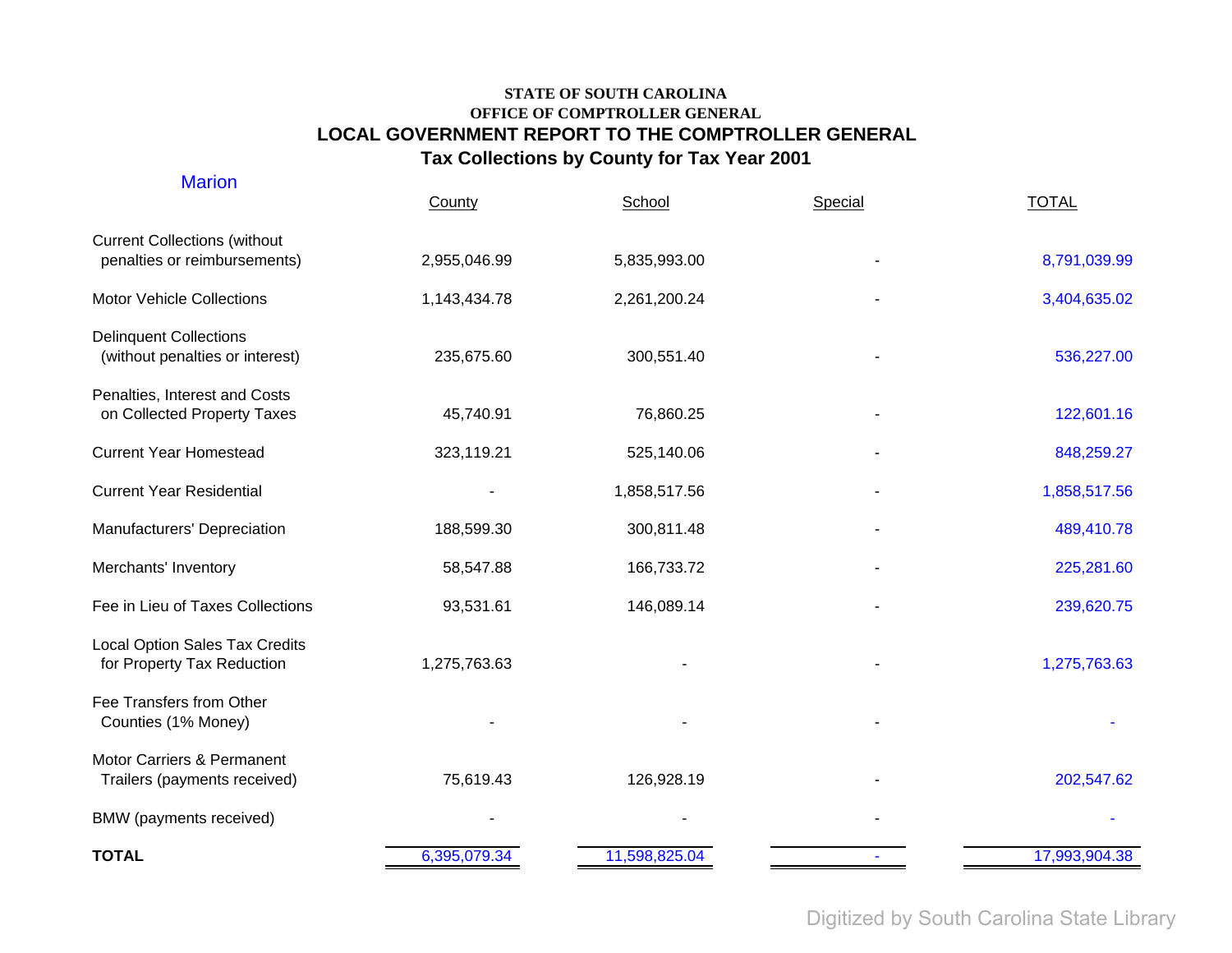| <b>Marlboro</b>                                                     | County       | School        | Special    | <b>TOTAL</b>    |
|---------------------------------------------------------------------|--------------|---------------|------------|-----------------|
| <b>Current Collections (without</b><br>penalties or reimbursements) | 1,560,699.03 | 4,395,964.82  | 285,161.11 | 6,241,824.96    |
| <b>Motor Vehicle Collections</b>                                    | 675,547.99   | 1,886,443.51  | 103,084.20 | 2,665,075.70    |
| <b>Delinquent Collections</b><br>(without penalties or interest)    | 293,369.85   | 635,665.93    | 51,791.89  | 980,827.67      |
| Penalties, Interest and Costs<br>on Collected Property Taxes        | 253,821.99   | 116,945.98    | 9,718.10   | 380,486.07      |
| <b>Current Year Homestead</b>                                       | 257,020.03   | 517,308.45    | 26,342.03  | 800,670.51      |
| <b>Current Year Residential</b>                                     |              | 990,058.61    |            | 990,058.61      |
| Manufacturers' Depreciation                                         | 52,521.47    | 105,565.61    | 7,245.31   | 165,332.39      |
| Merchants' Inventory                                                | 33,555.52    | 183,400.44    | 9,464.36   | 226,420.32      |
| Fee in Lieu of Taxes Collections                                    | 810,507.25   | 1,631,887.16  | 113,668.70 | 2,556,063.11    |
| <b>Local Option Sales Tax Credits</b><br>for Property Tax Reduction | 978,048.31   |               |            | 978,048.31      |
| Fee Transfers from Other<br>Counties (1% Money)                     | 4,507.89     | 9,076.00      | 632.00     | 14,215.89       |
| Motor Carriers & Permanent<br>Trailers (payments received)          | 63,196.78    | 126,289.37    | 9,217.84   | 198,703.99      |
| BMW (payments received)                                             |              |               |            |                 |
| <b>TOTAL</b>                                                        | 4,982,796.11 | 10,598,605.88 | 616,325.54 | 16, 197, 727.53 |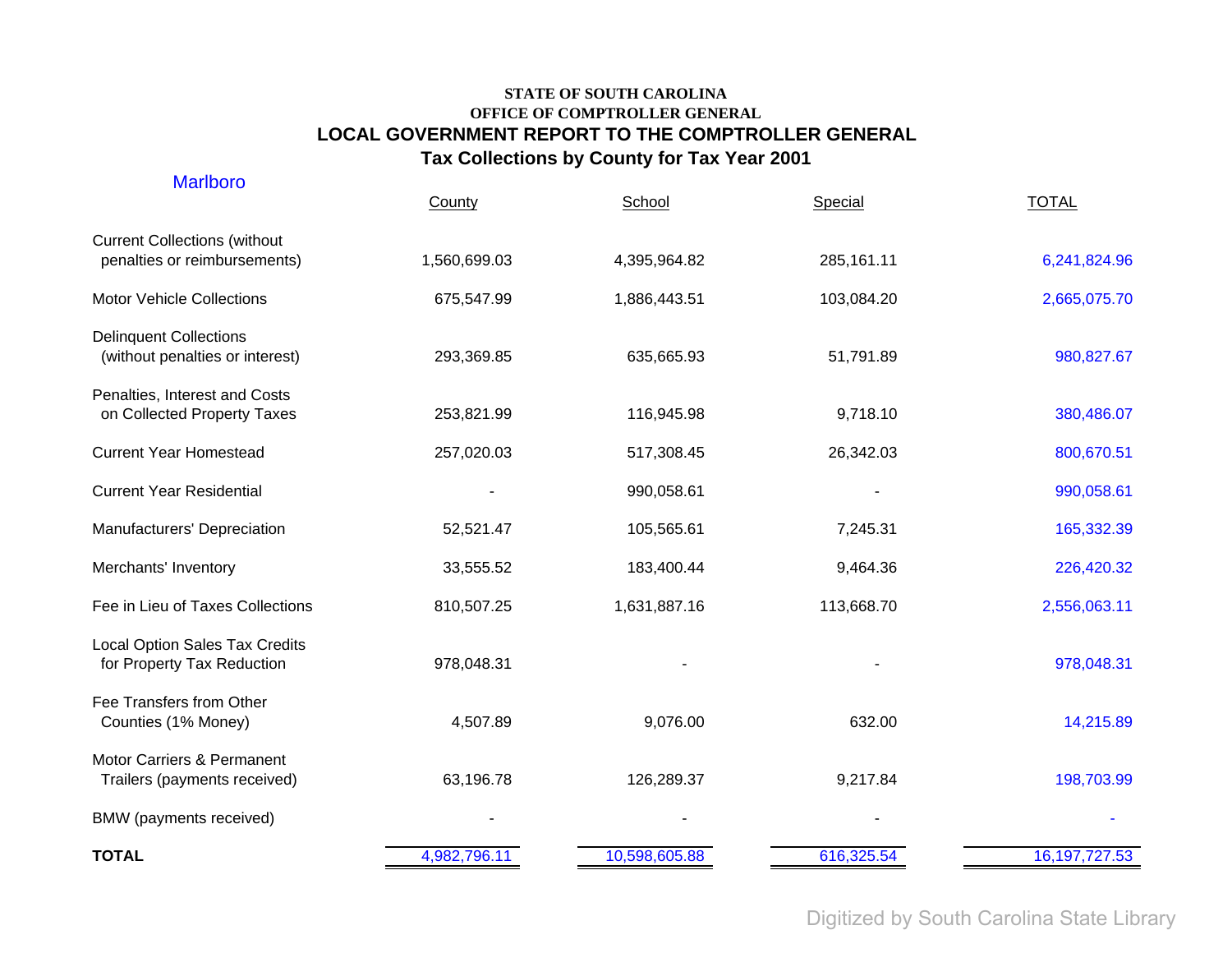| <b>Newberry</b>                                                     | County       | School        | Special   | <b>TOTAL</b>  |
|---------------------------------------------------------------------|--------------|---------------|-----------|---------------|
| <b>Current Collections (without</b><br>penalties or reimbursements) | 5,188,551.90 | 11,391,731.30 | 82,679.47 | 16,662,962.67 |
| <b>Motor Vehicle Collections</b>                                    | 1,672,681.88 | 3,267,387.17  |           | 4,940,069.05  |
| <b>Delinquent Collections</b><br>(without penalties or interest)    | 476,074.39   | 699,623.91    | 11,096.06 | 1,186,794.36  |
| Penalties, Interest and Costs<br>on Collected Property Taxes        | 164,908.00   | 98,317.40     | 1,842.68  | 265,068.08    |
| <b>Current Year Homestead</b>                                       | 506,676.28   | 1,231,022.68  |           | 1,737,698.96  |
| <b>Current Year Residential</b>                                     |              | 2,148,611.65  |           | 2,148,611.65  |
| Manufacturers' Depreciation                                         | 103,546.51   | 243,087.58    |           | 346,634.09    |
| Merchants' Inventory                                                | 97,630.44    | 168,634.56    |           | 266,265.00    |
| Fee in Lieu of Taxes Collections                                    | 167,473.50   | 393,159.70    |           | 560,633.20    |
| <b>Local Option Sales Tax Credits</b><br>for Property Tax Reduction |              |               |           |               |
| Fee Transfers from Other<br>Counties (1% Money)                     |              |               |           |               |
| Motor Carriers & Permanent<br>Trailers (payments received)          | 102,635.44   | 187,422.28    |           | 290,057.72    |
| BMW (payments received)                                             |              |               |           |               |
| <b>TOTAL</b>                                                        | 8,480,178.34 | 19,828,998.23 | 95,618.21 | 28,404,794.78 |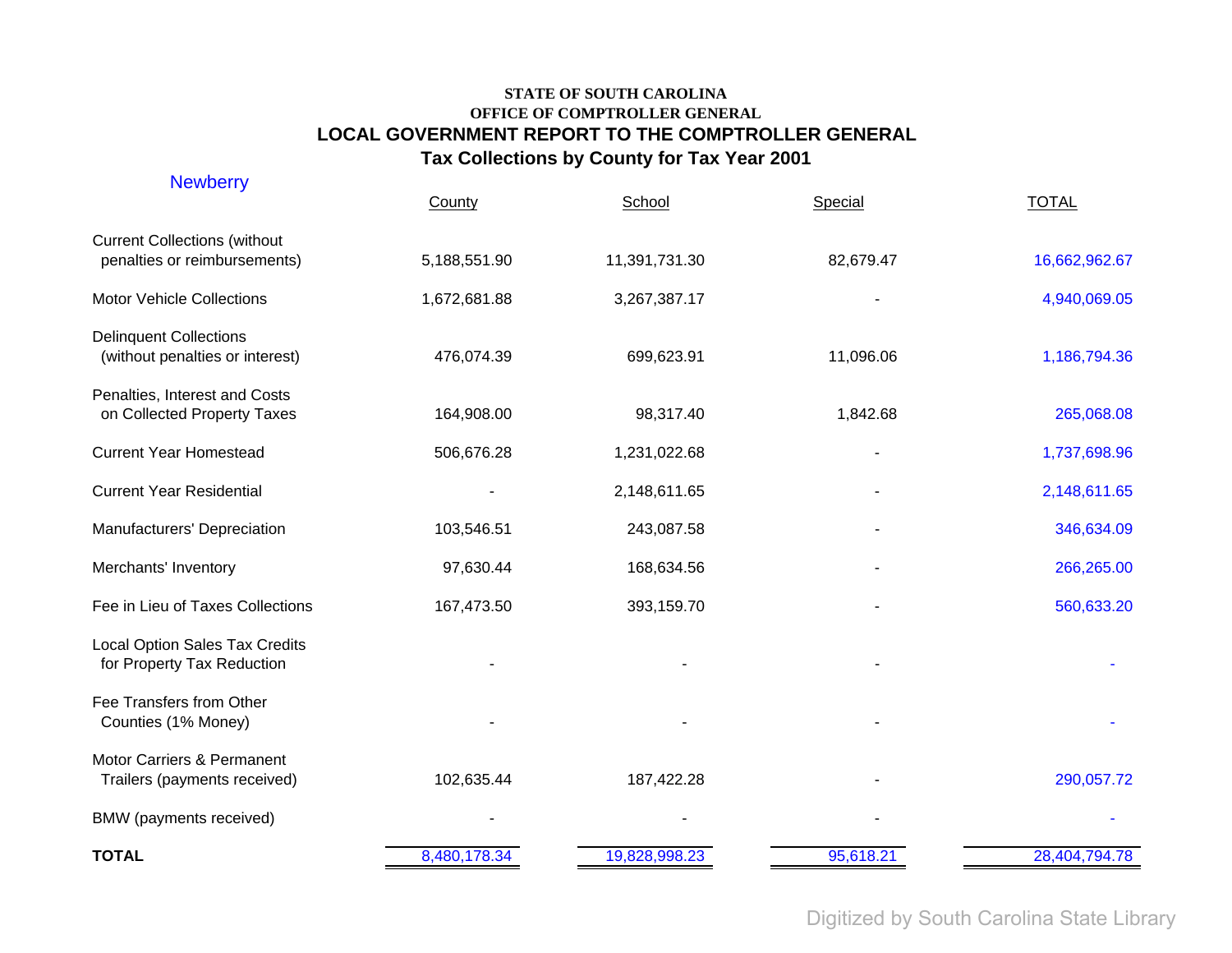| <b>Oconee</b>                                                       | County           | School        | Special | <b>TOTAL</b>  |
|---------------------------------------------------------------------|------------------|---------------|---------|---------------|
| <b>Current Collections (without</b><br>penalties or reimbursements) | 16, 164, 576. 33 | 34,351,962.45 |         | 50,516,538.78 |
| <b>Motor Vehicle Collections</b>                                    | 2,715,511.86     | 5,440,098.02  |         | 8,155,609.88  |
| <b>Delinquent Collections</b><br>(without penalties or interest)    | 513,202.97       | 894,456.59    |         | 1,407,659.56  |
| Penalties, Interest and Costs<br>on Collected Property Taxes        | 217,294.69       | 185,317.20    |         | 402,611.89    |
| <b>Current Year Homestead</b>                                       | 726,534.91       | 1,580,471.33  |         | 2,307,006.24  |
| <b>Current Year Residential</b>                                     |                  | 3,948,128.45  |         | 3,948,128.45  |
| Manufacturers' Depreciation                                         | 214,009.15       | 468,361.78    |         | 682,370.93    |
| Merchants' Inventory                                                | 75,050.80        | 172,616.84    |         | 247,667.64    |
| Fee in Lieu of Taxes Collections                                    | 561,701.82       | 1,978,772.47  |         | 2,540,474.29  |
| Local Option Sales Tax Credits<br>for Property Tax Reduction        |                  |               |         |               |
| Fee Transfers from Other<br>Counties (1% Money)                     | 1,013.80         | 2,217.00      |         | 3,230.80      |
| Motor Carriers & Permanent<br>Trailers (payments received)          | 116,643.89       | 254,775.75    |         | 371,419.64    |
| BMW (payments received)                                             | 10,476.70        | 22,659.31     |         | 33,136.01     |
| <b>TOTAL</b>                                                        | 21,316,016.92    | 49,299,837.19 |         | 70,615,854.11 |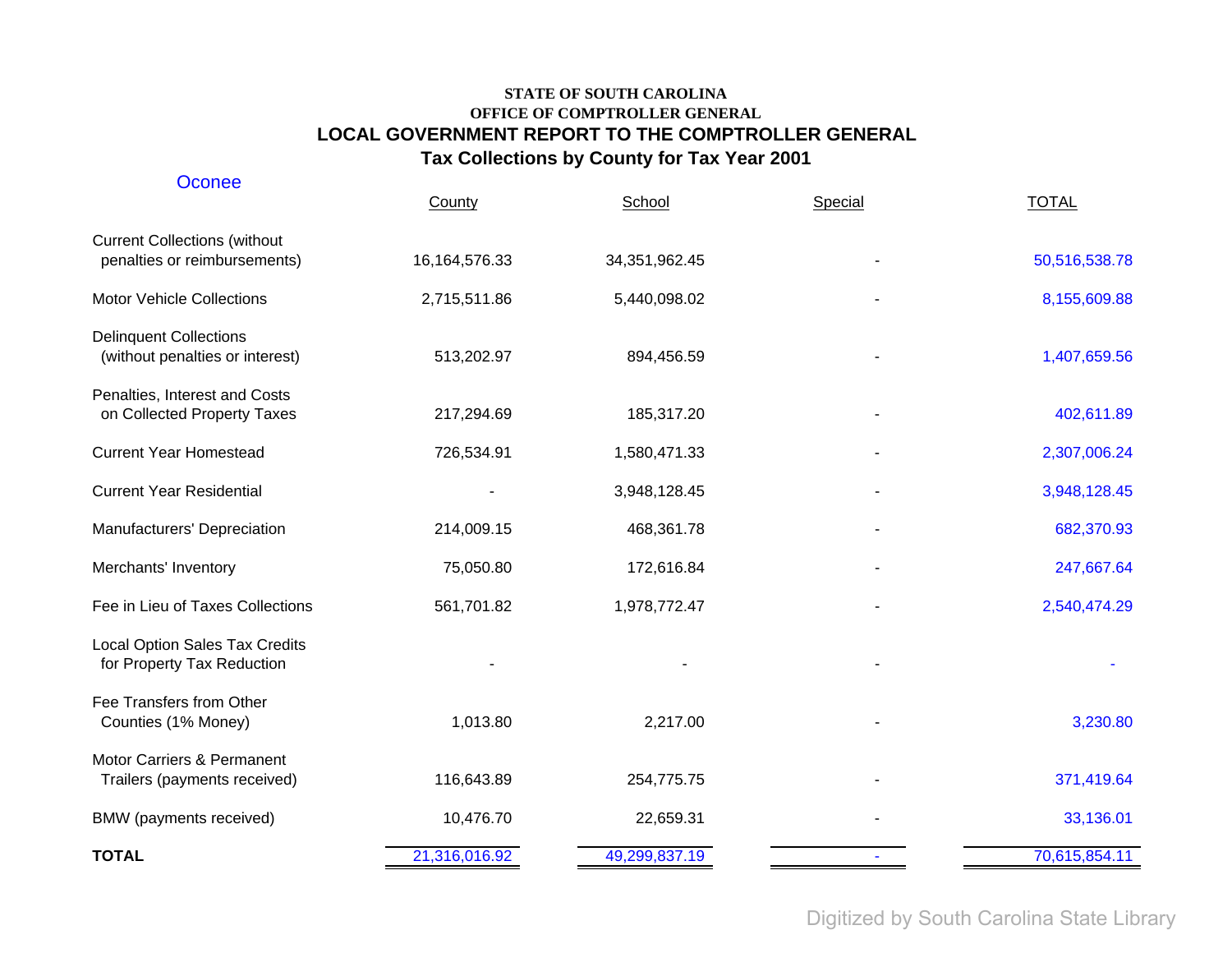| Orangeburg                                                          | County        | School        | Special    | <b>TOTAL</b>  |
|---------------------------------------------------------------------|---------------|---------------|------------|---------------|
| <b>Current Collections (without</b><br>penalties or reimbursements) | 13,771,149.00 | 28,473,506.00 | 127,995.00 | 42,372,650.00 |
| <b>Motor Vehicle Collections</b>                                    | 4,453,256.00  | 8,151,059.00  | 26,706.00  | 12,631,021.00 |
| <b>Delinquent Collections</b><br>(without penalties or interest)    | 2,020,924.00  | 2,473,462.00  | 21,401.00  | 4,515,787.00  |
| Penalties, Interest and Costs<br>on Collected Property Taxes        | 258,528.00    | 470,952.00    | 3,031.00   | 732,511.00    |
| <b>Current Year Homestead</b>                                       | 1,181,295.00  | 2,119,821.00  | 12,454.00  | 3,313,570.00  |
| <b>Current Year Residential</b>                                     |               | 6,937,940.00  |            | 6,937,940.00  |
| Manufacturers' Depreciation                                         | 427,650.00    | 805,232.00    | 47.00      | 1,232,929.00  |
| Merchants' Inventory                                                | 285,711.00    | 819,815.00    | 1,883.00   | 1,107,409.00  |
| Fee in Lieu of Taxes Collections                                    | 178,610.00    |               |            | 178,610.00    |
| Local Option Sales Tax Credits<br>for Property Tax Reduction        |               |               |            |               |
| Fee Transfers from Other<br>Counties (1% Money)                     | 61,125.00     |               |            | 61,125.00     |
| Motor Carriers & Permanent<br>Trailers (payments received)          | 181,852.00    | 414,170.00    | 1,597.00   | 597,619.00    |
| BMW (payments received)                                             |               |               |            |               |
| <b>TOTAL</b>                                                        | 22,820,100.00 | 50,665,957.00 | 195,114.00 | 73,681,171.00 |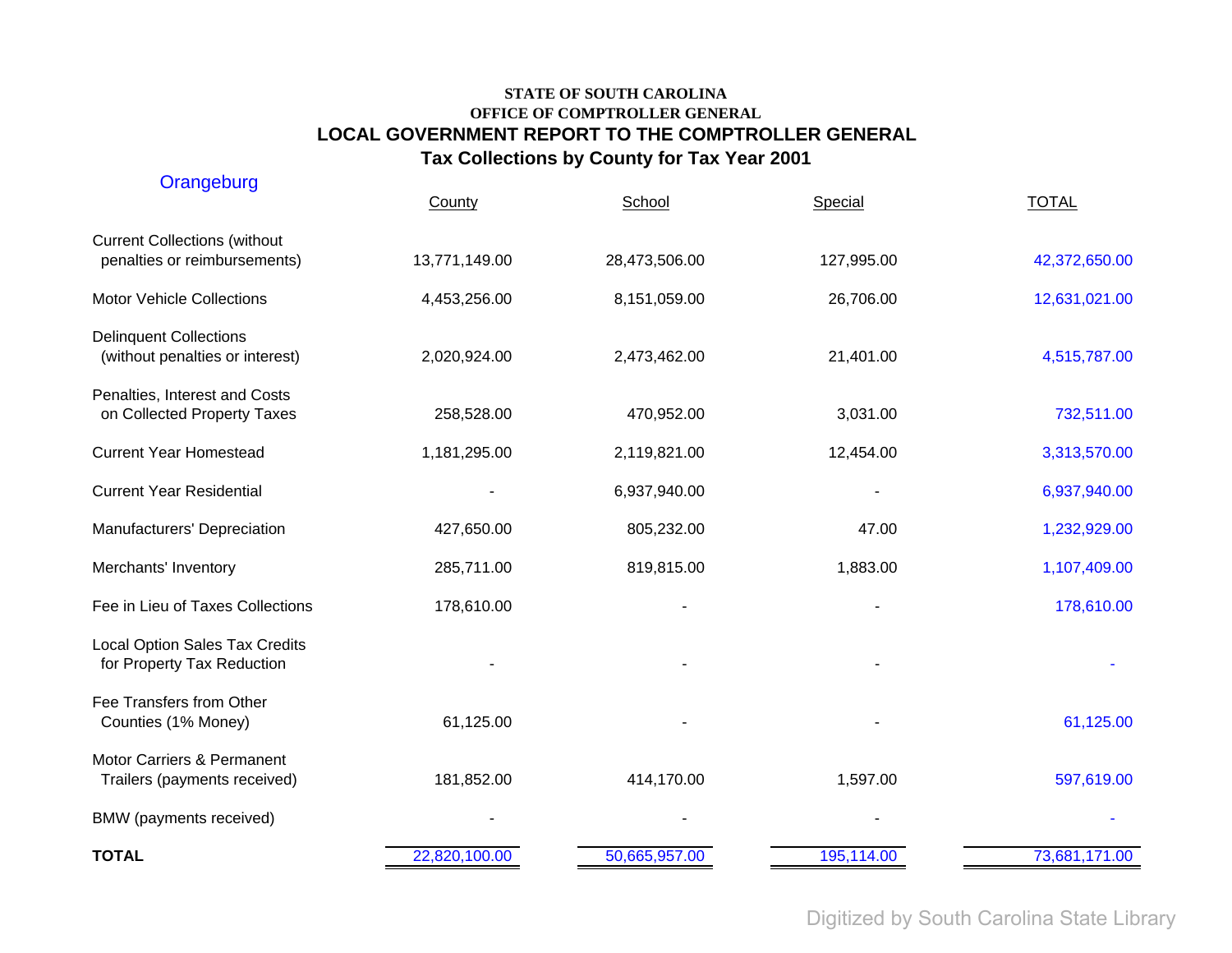| <b>Pickens</b>                                                      | County        | School        | Special   | <b>TOTAL</b>  |
|---------------------------------------------------------------------|---------------|---------------|-----------|---------------|
| <b>Current Collections (without</b><br>penalties or reimbursements) | 8,687,680.79  | 23,523,014.51 | 19,164.92 | 32,229,860.22 |
| <b>Motor Vehicle Collections</b>                                    | 2,391,969.09  | 7,899,046.09  | 1,707.02  | 10,292,722.20 |
| <b>Delinquent Collections</b><br>(without penalties or interest)    | 605,013.00    | 1,544,452.00  | 1,523.00  | 2,150,988.00  |
| Penalties, Interest and Costs<br>on Collected Property Taxes        | 128,057.23    | 295,216.62    | 296.30    | 423,570.15    |
| <b>Current Year Homestead</b>                                       | 943,805.92    | 1,988,425.05  | 1,558.96  | 2,933,789.93  |
| <b>Current Year Residential</b>                                     |               | 6,007,451.76  |           | 6,007,451.76  |
| Manufacturers' Depreciation                                         | 216,230.92    | 455,486.44    | 174.64    | 671,892.00    |
| Merchants' Inventory                                                | 123,939.76    | 351,643.04    |           | 475,582.80    |
| Fee in Lieu of Taxes Collections                                    | 108,919.37    | 229,436.63    |           | 338,356.00    |
| <b>Local Option Sales Tax Credits</b><br>for Property Tax Reduction | 5,107,077.79  |               |           | 5,107,077.79  |
| Fee Transfers from Other<br>Counties (1% Money)                     | 19,086.61     | 40,246.00     |           | 59,332.61     |
| Motor Carriers & Permanent<br>Trailers (payments received)          | 96,502.17     | 224,269.38    | 158.21    | 320,929.76    |
| BMW (payments received)                                             | 48,543.30     | 111,618.08    | 77.19     | 160,238.57    |
| <b>TOTAL</b>                                                        | 18,476,825.95 | 42,670,305.60 | 24,660.24 | 61,171,791.79 |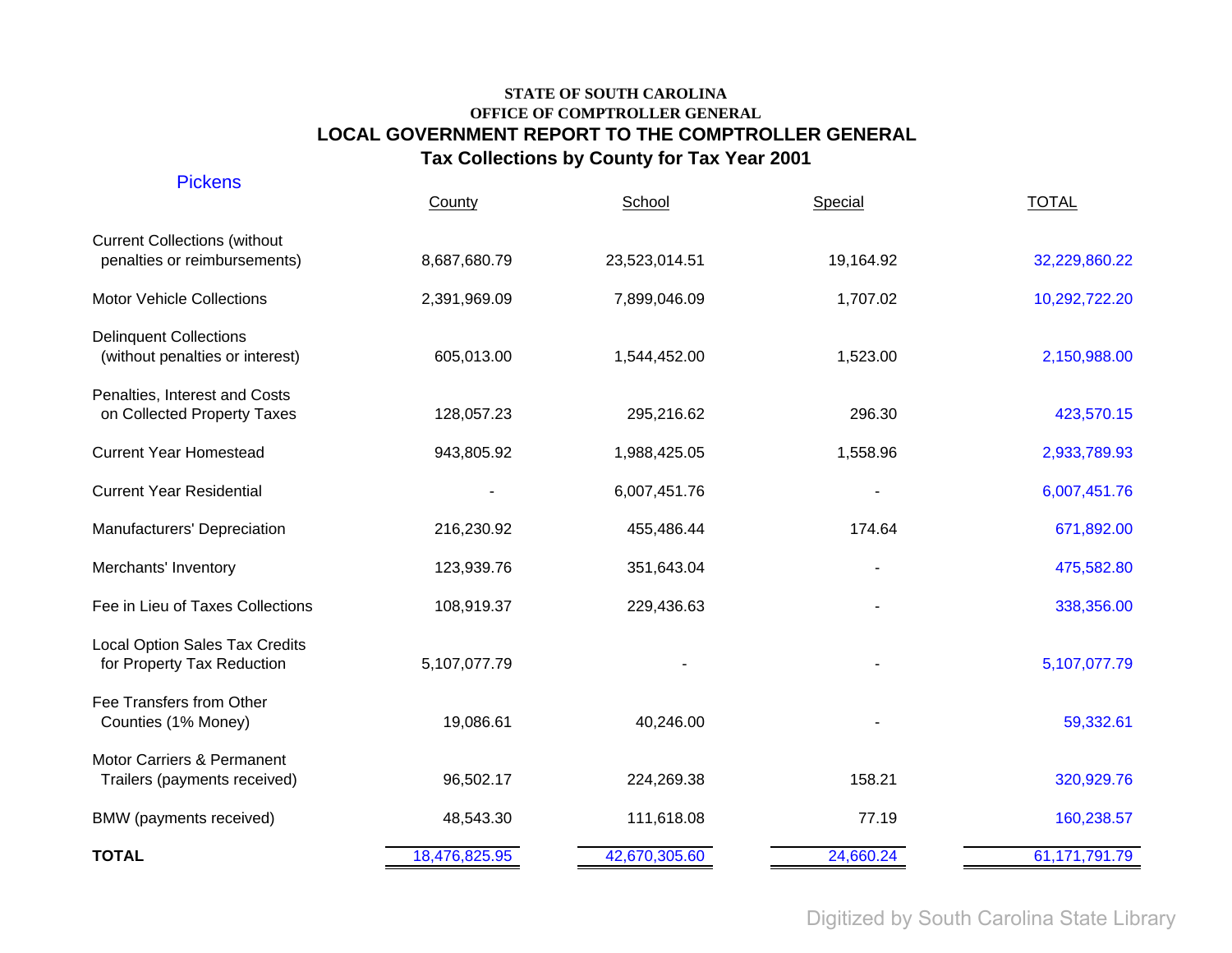| <b>TOTAL</b>                                                        | 88,159,998.00 | 213,125,570.00  | 3,717,539.00 | 305,003,107.00 |
|---------------------------------------------------------------------|---------------|-----------------|--------------|----------------|
| BMW (payments received)                                             |               |                 |              |                |
| Motor Carriers & Permanent<br>Trailers (payments received)          | 222,772.00    | 397,983.00      | 6,905.00     | 627,660.00     |
| Fee Transfers from Other<br>Counties (1% Money)                     |               |                 |              |                |
| <b>Local Option Sales Tax Credits</b><br>for Property Tax Reduction |               |                 |              |                |
| Fee in Lieu of Taxes Collections                                    | 4,241,333.00  | 6,364,667.00    | 146,938.00   | 10,752,938.00  |
| Merchants' Inventory                                                | 1,068,362.00  | 3,176,487.00    | 57,988.00    | 4,302,837.00   |
| Manufacturers' Depreciation                                         | 941,995.00    | 1,936,430.00    | 1,883.00     | 2,880,308.00   |
| <b>Current Year Residential</b>                                     |               | 21,943,749.00   |              | 21,943,749.00  |
| <b>Current Year Homestead</b>                                       | 2,490,920.00  | 6,109,858.00    | 113,952.00   | 8,714,730.00   |
| Penalties, Interest and Costs<br>on Collected Property Taxes        | 1,151,270.00  | 1,405,048.00    | 21,795.00    | 2,578,113.00   |
| <b>Delinquent Collections</b><br>(without penalties or interest)    | 4,681,876.00  | 9,212,910.00    | 177,906.00   | 14,072,692.00  |
| <b>Motor Vehicle Collections</b>                                    | 12,745,136.00 | 34, 343, 537.00 | 498,292.00   | 47,586,965.00  |
| <b>Current Collections (without</b><br>penalties or reimbursements) | 60,616,334.00 | 128,234,901.00  | 2,691,880.00 | 191,543,115.00 |
| <b>Richland</b>                                                     | County        | School          | Special      | <b>TOTAL</b>   |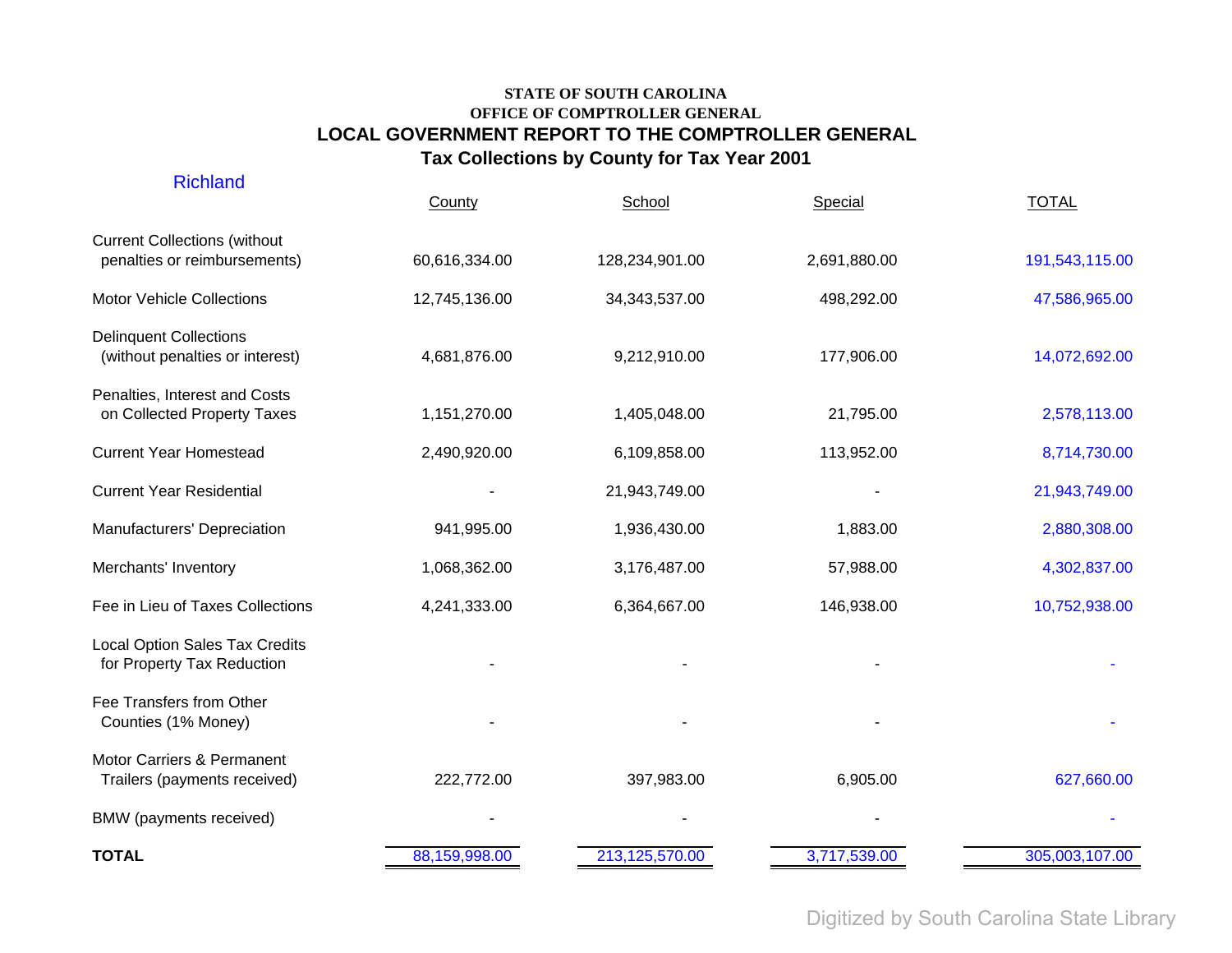| <b>Saluda</b>                                                       | County       | School       | Special | <b>TOTAL</b>  |
|---------------------------------------------------------------------|--------------|--------------|---------|---------------|
| <b>Current Collections (without</b><br>penalties or reimbursements) | 2,858,763.53 | 3,704,266.22 |         | 6,563,029.75  |
| <b>Motor Vehicle Collections</b>                                    | 1,019,615.00 | 1,505,512.58 |         | 2,525,127.58  |
| <b>Delinquent Collections</b><br>(without penalties or interest)    | 296,396.22   | 295,515.78   |         | 591,912.00    |
| Penalties, Interest and Costs<br>on Collected Property Taxes        | 84,809.28    | 54,755.55    |         | 139,564.83    |
| <b>Current Year Homestead</b>                                       | 405,251.95   | 405,962.22   |         | 811,214.17    |
| <b>Current Year Residential</b>                                     |              | 832,394.71   |         | 832,394.71    |
| Manufacturers' Depreciation                                         | 35,078.79    | 47,373.59    |         | 82,452.38     |
| Merchants' Inventory                                                | 17,570.48    | 35,424.56    |         | 52,995.04     |
| Fee in Lieu of Taxes Collections                                    | 31,216.05    | 41,882.95    |         | 73,099.00     |
| Local Option Sales Tax Credits<br>for Property Tax Reduction        | 457,217.24   |              |         | 457,217.24    |
| Fee Transfers from Other<br>Counties (1% Money)                     |              |              |         |               |
| Motor Carriers & Permanent<br>Trailers (payments received)          | 111,746.64   | 151,880.43   |         | 263,627.07    |
| BMW (payments received)                                             |              |              |         |               |
| <b>TOTAL</b>                                                        | 5,317,665.18 | 7,074,968.59 |         | 12,392,633.77 |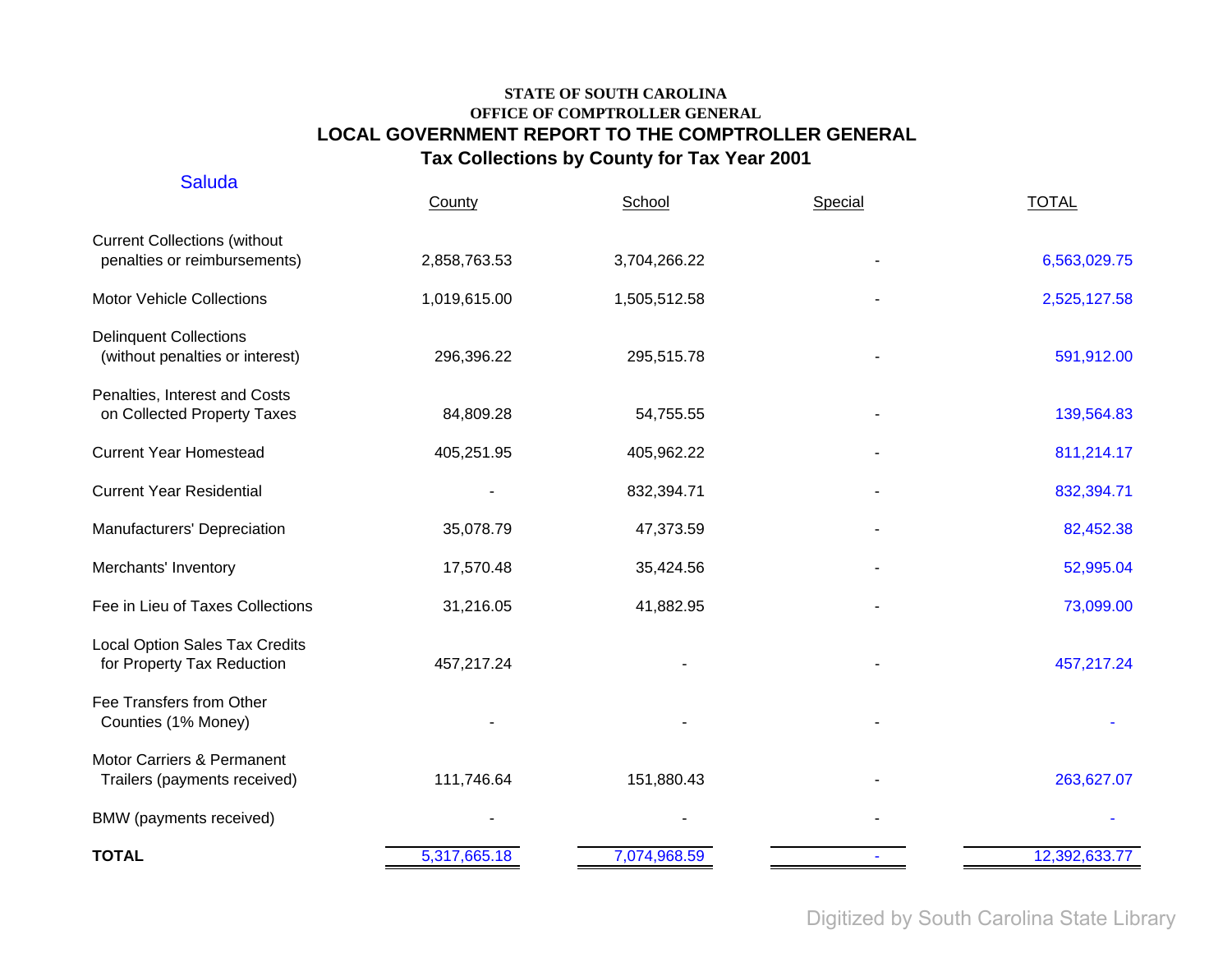| Spartanburg                                                         | County        | School         | Special       | <b>TOTAL</b>   |
|---------------------------------------------------------------------|---------------|----------------|---------------|----------------|
| <b>Current Collections (without</b><br>penalties or reimbursements) | 74,245,135.51 | 187,241,976.10 | 20,707,808.30 | 282,194,919.91 |
| <b>Motor Vehicle Collections</b>                                    | 9,983,251.13  | 25,802,383.92  | 2,413,897.51  | 38,199,532.56  |
| <b>Delinquent Collections</b><br>(without penalties or interest)    | 2,702,578.41  | 6,734,737.54   | 871,792.76    | 10,309,108.71  |
| Penalties, Interest and Costs<br>on Collected Property Taxes        | 979,256.95    | 1,341,877.02   | 171,964.75    | 2,493,098.72   |
| <b>Current Year Homestead</b>                                       | 2,145,331.60  | 5,811,126.43   | 510,136.10    | 8,466,594.13   |
| <b>Current Year Residential</b>                                     |               | 17,230,745.00  |               | 17,230,745.00  |
| Manufacturers' Depreciation                                         | 729,106.81    | 1,963,668.61   | 189,819.83    | 2,882,595.25   |
| Merchants' Inventory                                                | 790,107.44    | 2,537,546.60   | 231,661.80    | 3,559,315.84   |
| Fee in Lieu of Taxes Collections                                    | 5,671,347.77  | 12,618,319.86  | 1,171,148.36  | 19,460,815.99  |
| <b>Local Option Sales Tax Credits</b><br>for Property Tax Reduction |               |                |               |                |
| Fee Transfers from Other<br>Counties (1% Money)                     | 20,783.79     |                |               | 20,783.79      |
| Motor Carriers & Permanent<br>Trailers (payments received)          | 175,082.32    | 481,758.51     | 49,954.11     | 706,794.94     |
| BMW (payments received)                                             | 58,215.31     | 132,037.89     | 13,619.81     | 203,873.01     |
| <b>TOTAL</b>                                                        | 97,500,197.04 | 261,896,177.48 | 26,331,803.33 | 385,728,177.85 |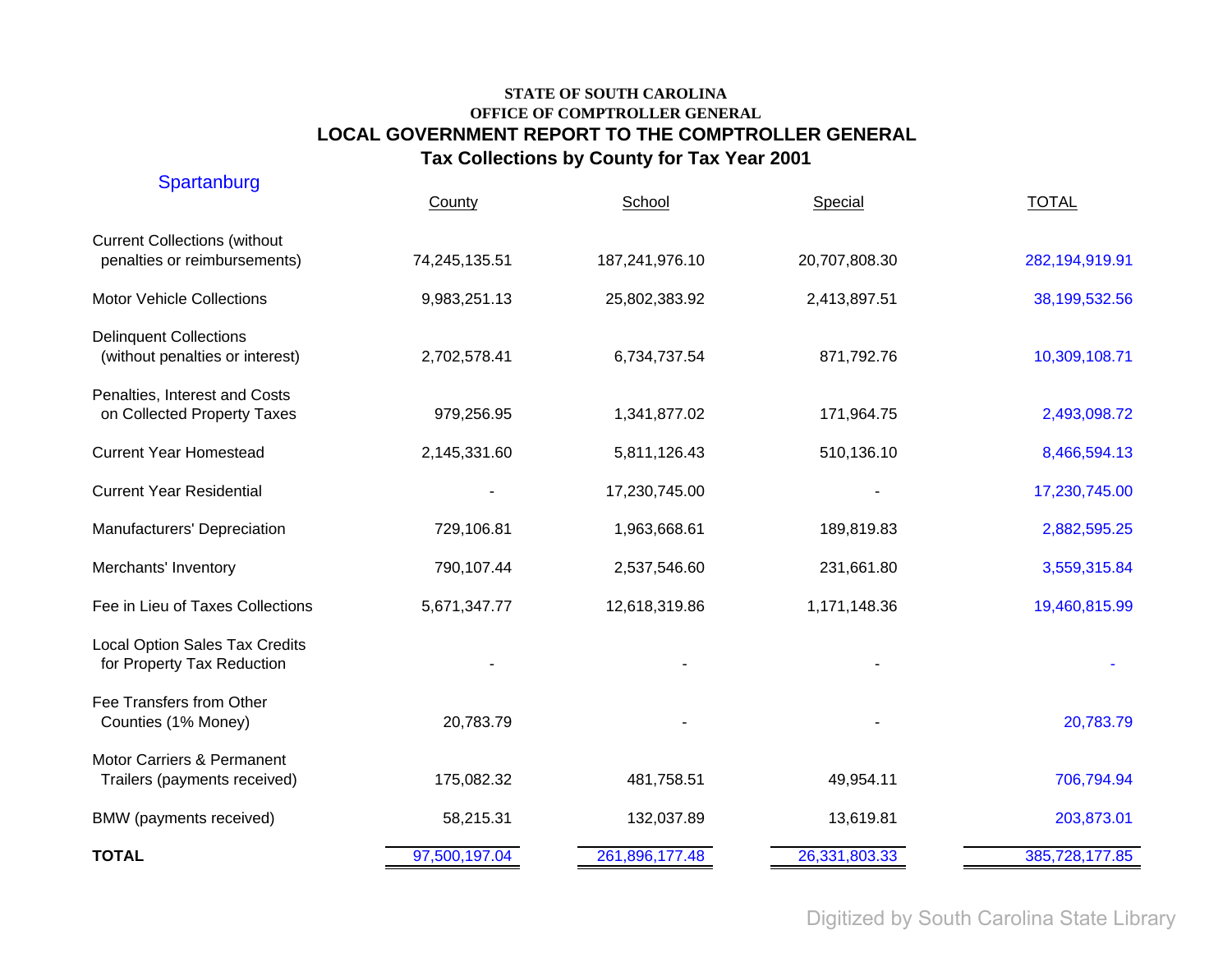| <b>Sumter</b>                                                       | County        | School        | Special | <b>TOTAL</b>    |
|---------------------------------------------------------------------|---------------|---------------|---------|-----------------|
| <b>Current Collections (without</b><br>penalties or reimbursements) | 11,094,096.89 | 22,880,160.95 |         | 33,974,257.84   |
| <b>Motor Vehicle Collections</b>                                    | 3,972,857.72  | 6,821,877.05  |         | 10,794,734.77   |
| <b>Delinquent Collections</b><br>(without penalties or interest)    | 1,510,451.72  | 2,340,217.10  |         | 3,850,668.82    |
| Penalties, Interest and Costs<br>on Collected Property Taxes        | 283,588.66    |               |         | 283,588.66      |
| <b>Current Year Homestead</b>                                       | 1,078,876.73  | 1,547,395.79  |         | 2,626,272.52    |
| <b>Current Year Residential</b>                                     |               | 4,260,601.60  |         | 4,260,601.60    |
| Manufacturers' Depreciation                                         | 279,685.74    | 403,899.80    |         | 683,585.54      |
| Merchants' Inventory                                                | 315,237.04    | 563,539.72    |         | 878,776.76      |
| Fee in Lieu of Taxes Collections                                    | 214,832.30    | 340,015.65    |         | 554,847.95      |
| Local Option Sales Tax Credits<br>for Property Tax Reduction        | 5,162,717.49  |               |         | 5, 162, 717. 49 |
| Fee Transfers from Other<br>Counties (1% Money)                     |               |               |         |                 |
| Motor Carriers & Permanent<br>Trailers (payments received)          | 243,577.73    | 46,516.14     |         | 290,093.87      |
| BMW (payments received)                                             |               |               |         |                 |
| <b>TOTAL</b>                                                        | 24,155,922.02 | 39,204,223.80 |         | 63,360,145.82   |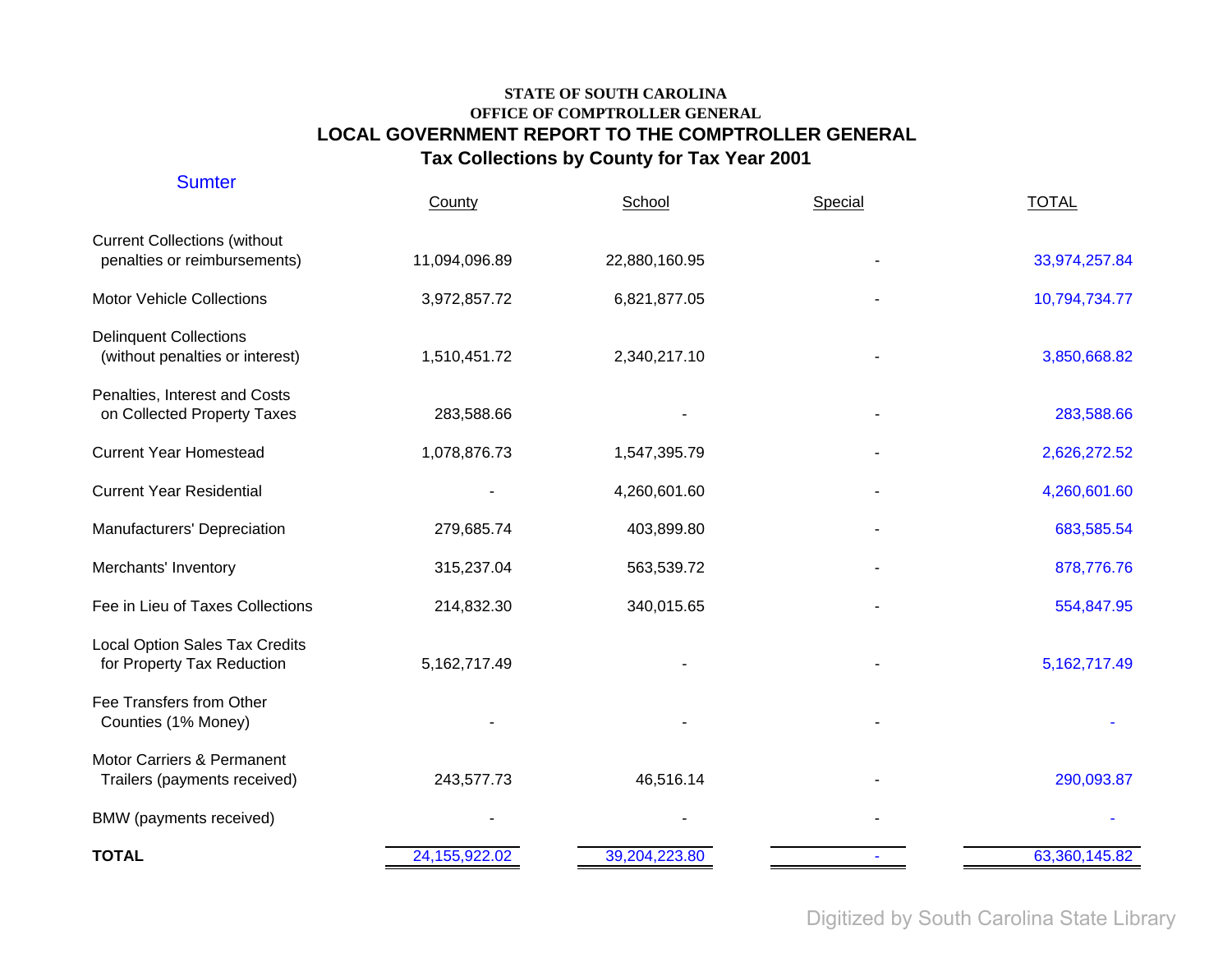| <b>Union</b>                                                        | County       | School        | Special    | <b>TOTAL</b>  |
|---------------------------------------------------------------------|--------------|---------------|------------|---------------|
| <b>Current Collections (without</b><br>penalties or reimbursements) | 4,500,431.40 | 6,094,506.56  | 291,594.21 | 10,886,532.17 |
| <b>Motor Vehicle Collections</b>                                    | 1,515,645.86 | 2,050,769.67  | 100,312.05 | 3,666,727.58  |
| <b>Delinquent Collections</b><br>(without penalties or interest)    | 304,504.67   | 320,571.78    | 61,330.85  | 686,407.30    |
| Penalties, Interest and Costs<br>on Collected Property Taxes        | 165,493.93   | 109,787.74    | 13,302.39  | 288,584.06    |
| <b>Current Year Homestead</b>                                       | 535,115.85   | 765,641.59    | 32,688.50  | 1,333,445.94  |
| <b>Current Year Residential</b>                                     |              | 1,340,233.24  |            | 1,340,233.24  |
| Manufacturers' Depreciation                                         | 220,619.29   | 316, 162.37   | 8,053.86   | 544,835.52    |
| Merchants' Inventory                                                | 63,621.84    | 111,501.68    | 4,219.72   | 179,343.24    |
| Fee in Lieu of Taxes Collections                                    | 488,061.77   | 884,388.57    | 51,481.81  | 1,423,932.15  |
| Local Option Sales Tax Credits<br>for Property Tax Reduction        |              |               |            |               |
| Fee Transfers from Other<br>Counties (1% Money)                     | 98,960.80    |               |            | 98,960.80     |
| Motor Carriers & Permanent<br>Trailers (payments received)          | 72,943.21    | 121,960.76    | 4,549.13   | 199,453.10    |
| BMW (payments received)                                             | 31,053.85    | 43,637.74     | 2,696.63   | 77,388.22     |
| <b>TOTAL</b>                                                        | 7,996,452.47 | 12,159,161.70 | 570,229.15 | 20,725,843.32 |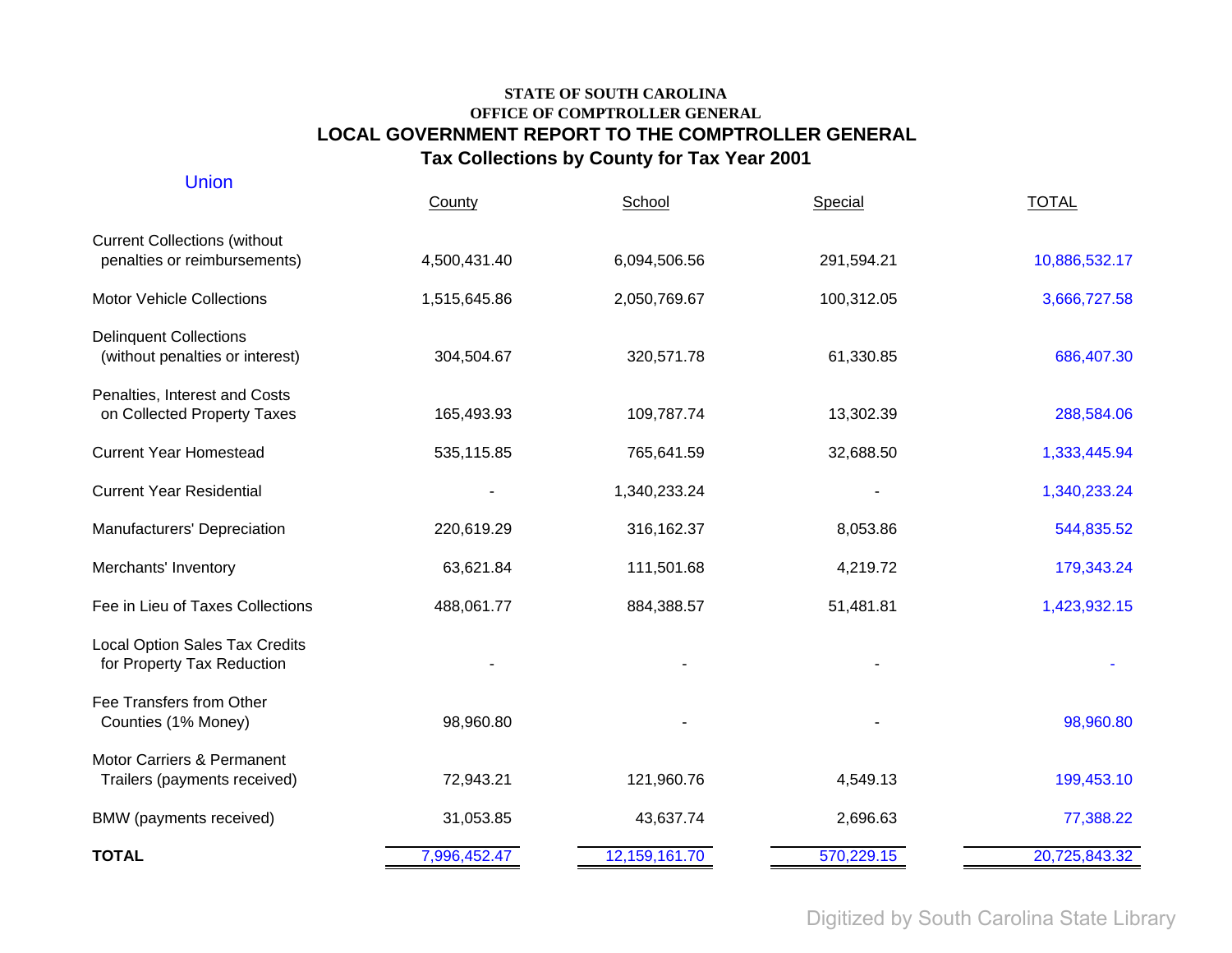| Williamsburg                                                        | County        | School        | Special    | <b>TOTAL</b>  |
|---------------------------------------------------------------------|---------------|---------------|------------|---------------|
| <b>Current Collections (without</b><br>penalties or reimbursements) | 4,087,133.75  | 3,978,565.31  | 44,555.14  | 8,110,254.20  |
| <b>Motor Vehicle Collections</b>                                    | 1,595,528.78  | 1,929,389.02  | 21,460.48  | 3,546,378.28  |
| <b>Delinquent Collections</b><br>(without penalties or interest)    | 496,007.23    | 383,283.72    | 7,789.98   | 887,080.93    |
| Penalties, Interest and Costs<br>on Collected Property Taxes        | 112,917.79    | 93,911.57     | 1,621.84   | 208,451.20    |
| <b>Current Year Homestead</b>                                       | 563,113.60    | 544,826.52    | 5,265.84   | 1,113,205.96  |
| <b>Current Year Residential</b>                                     |               | 1,366,369.71  |            | 1,366,369.71  |
| Manufacturers' Depreciation                                         | 87,865.35     | 82,547.74     | 73.62      | 170,486.71    |
| Merchants' Inventory                                                | 98,286.00     | 98,792.00     | 140.00     | 197,218.00    |
| Fee in Lieu of Taxes Collections                                    | 1,328,489.49  | 1,438,906.74  | 142,547.97 | 2,909,944.20  |
| <b>Local Option Sales Tax Credits</b><br>for Property Tax Reduction | 1,563,723.00  |               |            | 1,563,723.00  |
| Fee Transfers from Other<br>Counties (1% Money)                     | 174,232.00    |               |            | 174,232.00    |
| Motor Carriers & Permanent<br>Trailers (payments received)          | 96,886.17     | 173,362.00    |            | 270,248.17    |
| BMW (payments received)                                             |               |               |            |               |
| <b>TOTAL</b>                                                        | 10,204,183.16 | 10,089,954.33 | 223,454.87 | 20,517,592.36 |